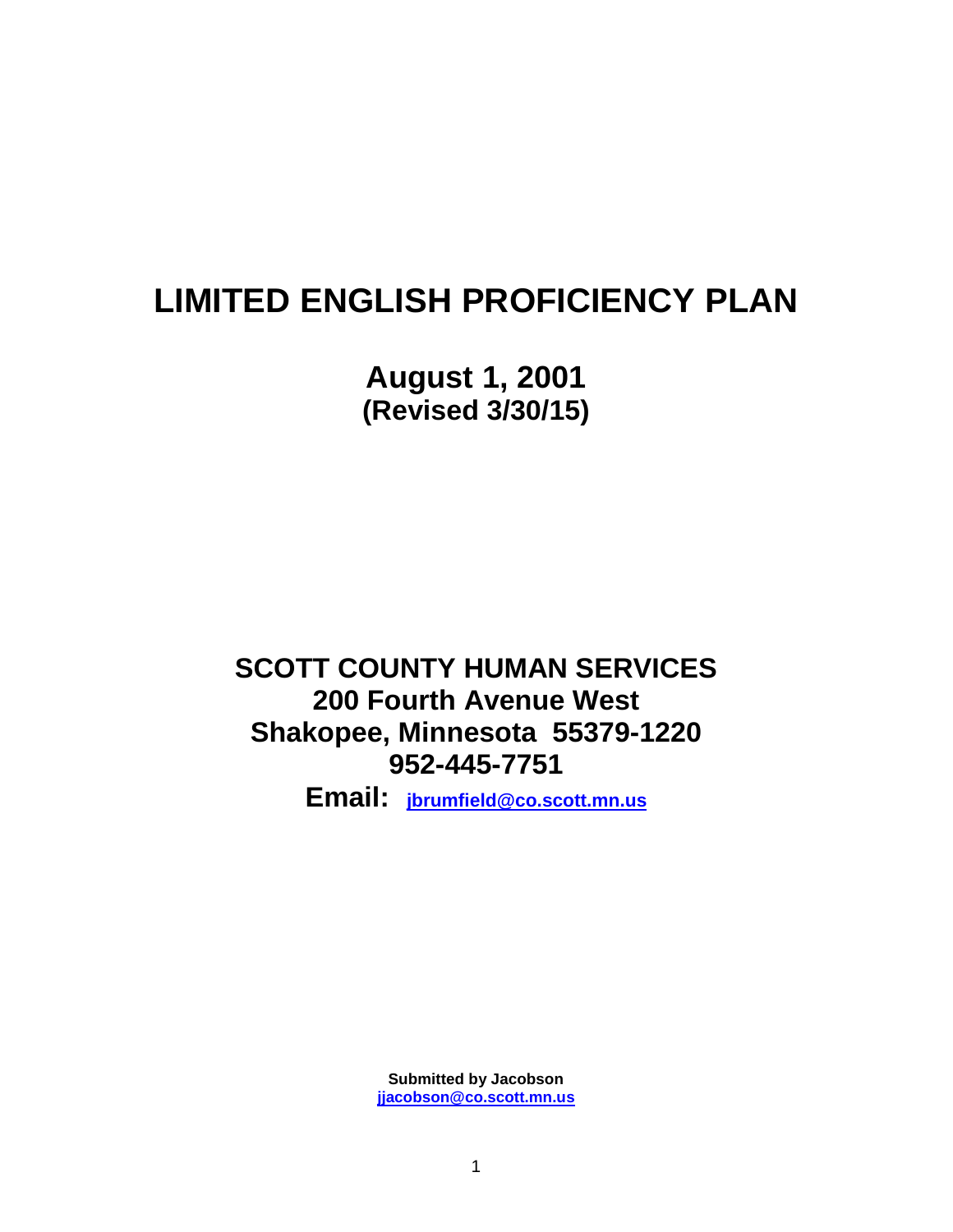### **TABLE OF CONTENTS - LIMITED ENGLISH PROFICIENCY PLAN**

| Purpose and Legal Authority                                                                    | 4                    |
|------------------------------------------------------------------------------------------------|----------------------|
| Policy                                                                                         | $\overline{4}$       |
| <b>Definitions</b>                                                                             | 4                    |
| Assessment                                                                                     | 5                    |
| Services to be Provided                                                                        | 5                    |
| <b>Distributing Translated Forms</b>                                                           | 5                    |
| <b>Points of Contact</b>                                                                       | 5                    |
| Access to and Costs of Interpreters                                                            | 6                    |
| <b>Emergency Interpreter Services</b>                                                          | 6                    |
| Procedure<br><b>Contracted Services</b><br><b>Telephone Services</b><br><b>Bilingual Staff</b> | 6<br>6<br>$\,6$<br>6 |
| Notice of Rights to Language Assistance                                                        | $\overline{7}$       |
| Family or Friends as Interpreters                                                              | 7                    |
| <b>Translation of Forms</b>                                                                    | 8                    |
| <b>Competency Standards for Interpreters</b>                                                   | 8                    |
| Provision of Language Services to People Who Do Not Read In their Own Language                 | 8                    |
| <b>Staff Training</b>                                                                          | 8                    |
| Plan for Evaluating Effectiveness of the LEP Plan                                              | 9                    |
| Who Must Comply                                                                                | 9                    |
| <b>Agency Contact</b>                                                                          | 10                   |
| <b>Complaint Resolution Process</b>                                                            | 10                   |
| Interpreter/Translation Services (Attachment A)                                                | 11                   |
| Bilingual County Staff (Attachment B)                                                          | 19                   |
| Non-English DHS Forms (Attachment C)                                                           | 20                   |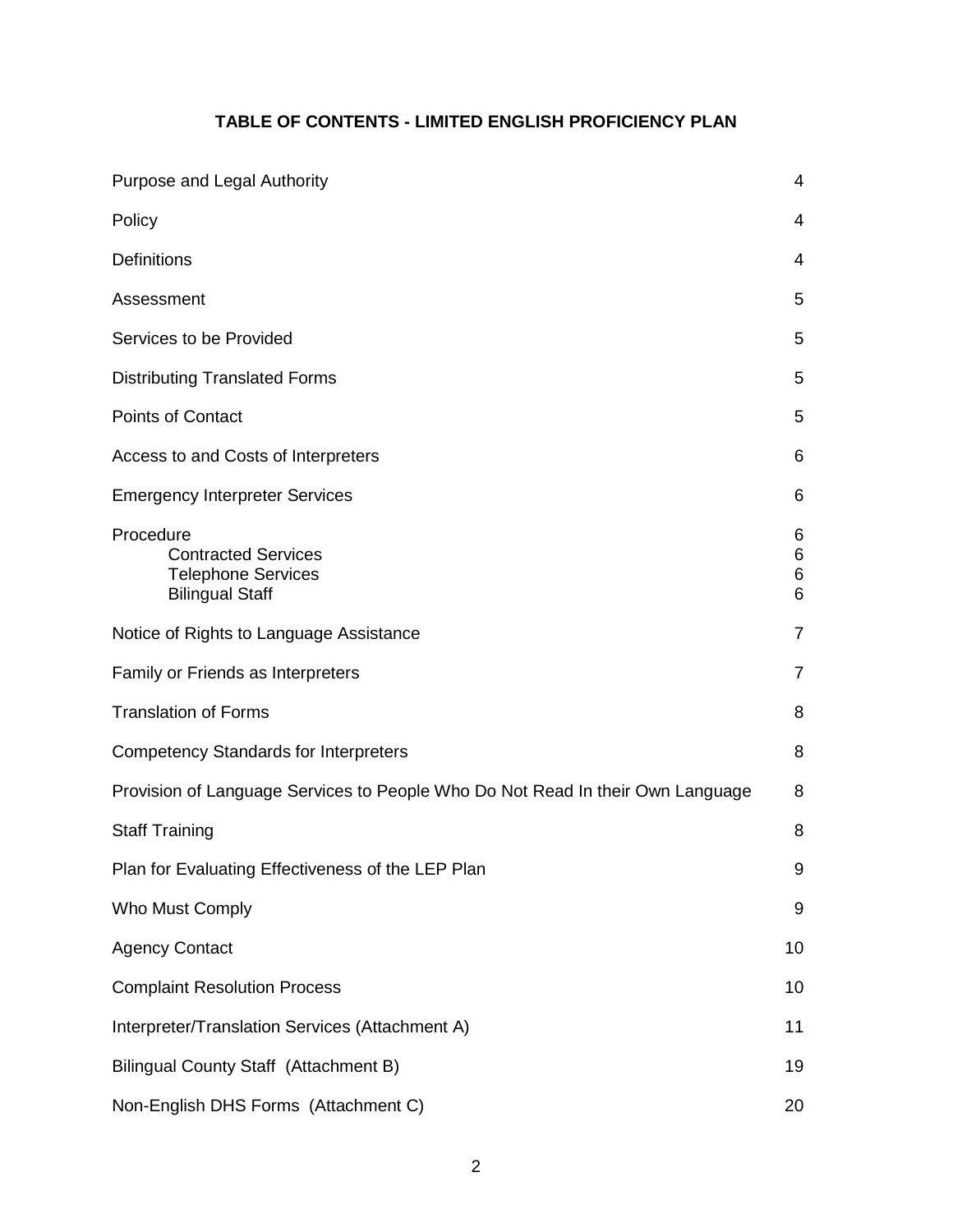| Hints for Using Interpreters (Attachment D)                     | 40 |
|-----------------------------------------------------------------|----|
| Policy for Equal Opportunity in Service Delivery (Attachment E) | 41 |
| Civil Rights Complaint Resolution Procedure (Attachment F)      | 42 |
| Complaint Notification Form (Attachment G)                      | 43 |
| LEP Record Form (Attachment H)                                  | 45 |
| Checklist (Attachment I)                                        | 46 |
| Release of Information Form (Attachment J)                      | 47 |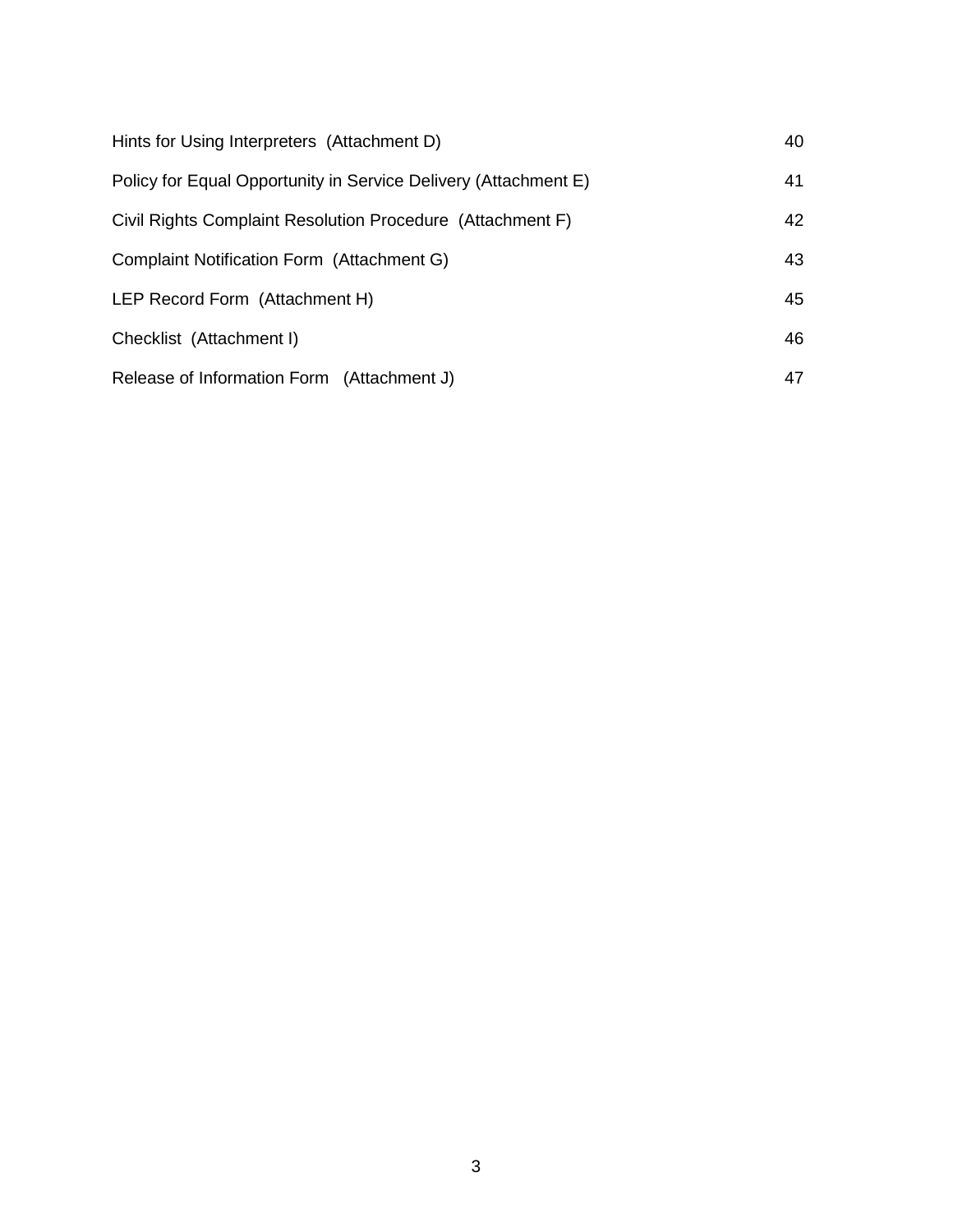### **SCOTT COUNTY PLAN FOR PROVISION OF INTERPRETER SERVICES TO PERSON WITH LIMITED ENGLISH PROFICIENCY (LEP) August 2001 (Revised March 30, 2015)**

#### **Purpose and Legal Authority**

The purpose of this Limited English Proficiency plan is to ensure meaningful access to program information and services for persons with limited English proficiency. Title VI of the Civil Rights Act of 1964 prohibits discrimination on the basis of national origin and provides legal protection for national origin minorities whose ability to speak, read, write or understand English is limited. This plan implements the Title VI language access responsibilities of Human Service providers receiving federal financial assistance from the U.S. Department of Health and Human Services.

#### **Policy**

It is the policy of Scott County Health and Human Services that no person shall be denied access to programs, program information or services because of his/her limited English proficiency. Staff will assist the person in determining if interpreter services are needed and in what language the services are required. Staff will offer language assistance services and will explain that these services are free of charge to the person. Language assistance services will be offered in a timely manner and during all hours of the agency's operation.

Scott County will inform people of the LEP plan and where it is posted. All Health and Human Service employees will have a copy of the LEP plan. Scott County will ensure staff awareness of the plan and their legal obligations to persons with LEP. Scott County staff will also verbally advise people of their right to language assistance and encourage them to identify themselves as persons needing language assistance.

Staff will initiate an offer for language assistance to clients who have difficulty communicating in English. Each LEP person will receive adequate information, will understand the services and benefits available, and will receive the benefits to which he/she is eligible. The LEP person will be offered interpreter services to enable him/her to communicate the relevant circumstances of his/her situation to Scott County staff.

#### **Definitions**

**LEP person**: A person has Limited English Proficiency (LEP) if he/she is not able to speak, read, write or understand the English language at a level that allows him/her to interact effectively with Human Services staff.

**Interpretation** is defined as a spoken or visual explanation provided to enable two or more individuals who do not speak the same language to communicate with each other.

**Translation** is defined as a written version of a document that is provided in a language different than that of the original document.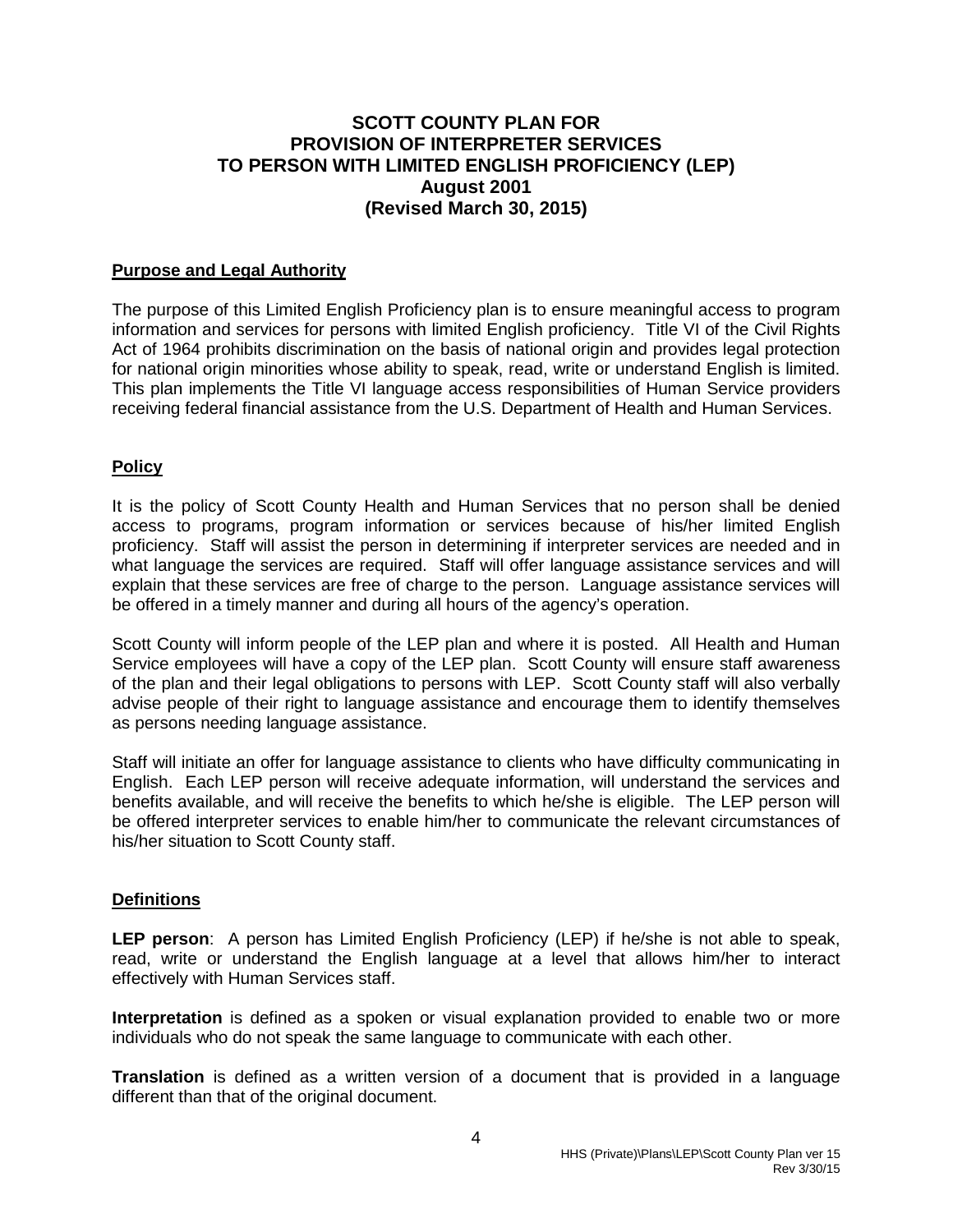#### **Assessment**

Scott County will do an assessment of the language interpretation needs of the County. This assessment will discern which non-English languages are most predominant within Scott County and the resources available for language interpretation. The assessment will identify points of contact within the agency where language assistance is likely to be needed and what kinds of assistance would be most effective. Spanish, Russian, Somali, and Vietnamese are the non-English languages that are most likely to be encountered in Scott County.

#### **Services to be Provided**

When interpreter services are needed in a language not commonly used, Scott County staff will access the appropriate interpreter either in person or via the Language Line. Scott County will offer interpretation and/or translation services to non or limited English speaking people in a language they understand, in a manner that preserves confidentiality and within a reasonable time.

All Scott County staff will ask the LEP person if they have need for interpreter services and will record that need on the LEP Record (Attachment H) in the case file. Financial Workers will also record this information on the MEMB and/or PMIN panels in MAXIS and MMIS for all cases.

All Scott County staff will ask the person what their primary language is. Financial Workers will identify the specific language needs of each applicant and recipient by reviewing the language preference questions on the Health Care Application, the Combined Application Form Part I, the Renewal Form and the Recertification Form. All Scott County staff will also use "I Speak" cards and posters to identify the person's language preference.

All Scott County Health and Human Services staff will record the applicant's/recipient's primary language on the LEP Record (Attachment H) in the case file. Financial Workers will also record the applicant's/recipient's primary language on the MEMB and/or PMIN panels in MAXIS for all cases.

### **Distributing Translated Forms to Clients**

Staff will ask the LEP person if he/she wants a translated form as opposed to an English version of the form. The Language Block on all forms advises non-English speaking persons to call a number at DHS. DHS will then contact the County and advise us that this person needs help in their identified language. Staff will also automatically send translated versions of all regularly distributed forms to the LEP person once they have indicated a language preference. Financial Assistance Specialists will use DAIL/TIKL on MAXIS to remind them to send translated documents

### **Points of Contact:**

The greatest likelihood of need for interpreter services will be at the following points of contact:

- Case managers and case aides in Central Intake, Public Health, Financial Assistance, Employment and Training and Child Support.
- Reception area.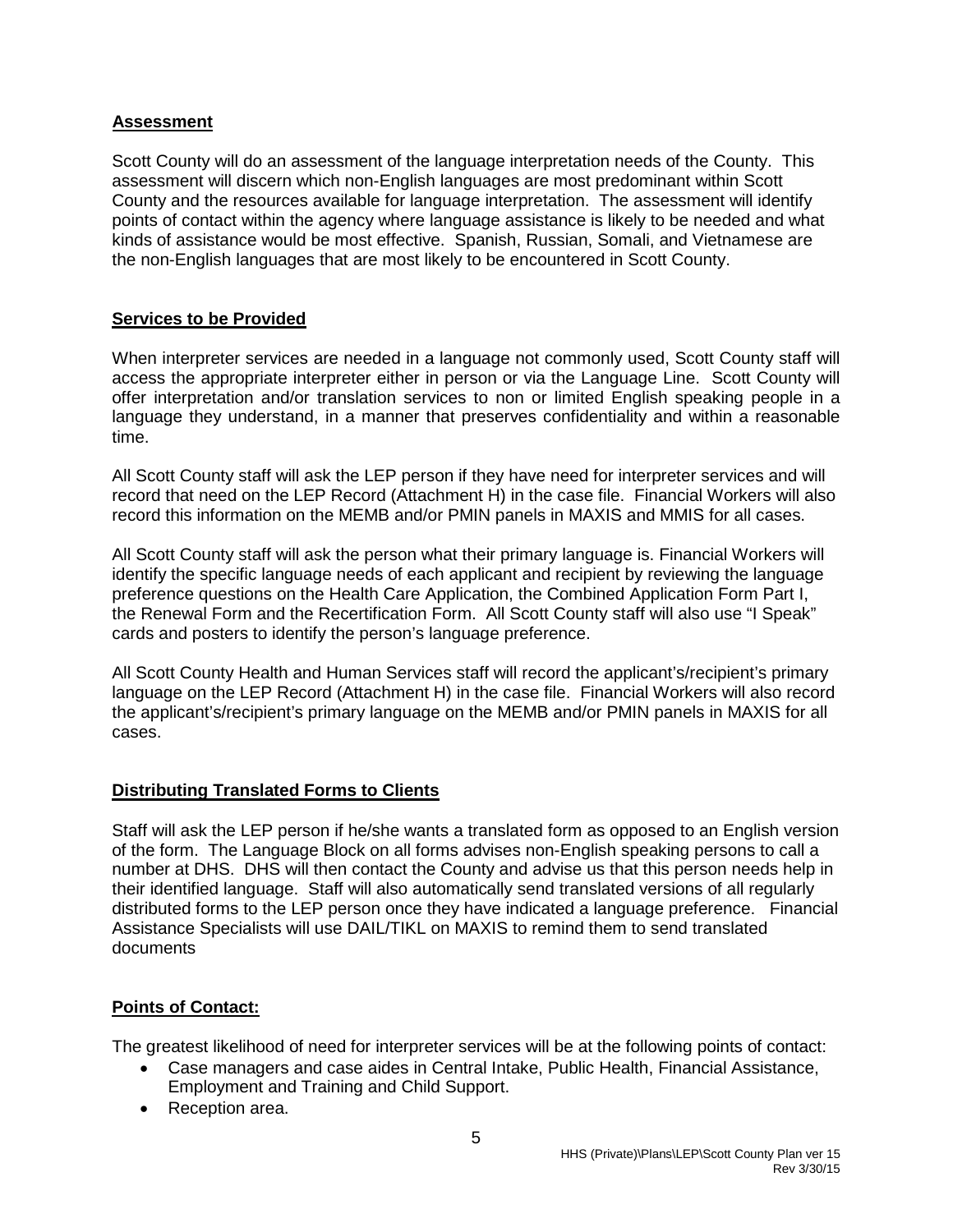#### **Access to and Costs of Interpreters**

Scott County will ensure that all persons are informed that interpreter services will be provided at no charge to the client. These services will be provided during normal business hours and, when necessary, during non-business hours when an emergency has been determined to exist.

#### **Emergency Interpreter Services**

Scott County will provide for same day interpreter services when the LEP person is applying for a program that requires the County to provide same day service. The agency's existing interpreter agencies will be used. To obtain same day services, Scott County staff will seek the permission of their immediate supervisor in declaring this to be an emergency. Some interpreters may charge an additional rate to provide same-day services. Scott County will be willing to pay that rate in situations which cannot be resolved in any other way.

#### **Procedure**

Scott County staff will continue the existing practice of verifying the identity of the client before releasing case-specific information. Interpreters providing interpretation may be used in making verifications.

To the extent possible, Scott County staff will use these language assistance services in the order set out below.

#### **Contracted Interpretation or Translation Services**

Scott County staff will contact one of the contracted language assistance resources listed. Staff will advise the service that Scott County is responsible for payment of expenses incurred.

#### **Telephone Interpreters**

Scott County staff will use the Language Line for interpretation services. The phone number is 1-800-874-9426 for routine services and 1-800-523-1786 for emergencies. You will be asked to give the following information:

Client ID: 509018 Organization Name: Scott County Government Center Personal Code: Staff Person's Lawson Account Number

#### **Bilingual Scott County Staff**

All LEP persons shall be assigned to bilingual staff of the same language whenever it is possible. The bilingual worker will have the appropriate program knowledge and will be able to communicate those programs to the LEP person.

If the LEP person requires service in an area without a bilingual worker, Scott County staff will contact bilingual county employees who have volunteered to serve as interpreters. Bilingual county employees have a first responsibility to the jobs they have been hired to perform and must obtain permission from their supervisor before volunteering to serve. However, if they are able to offer interpreter services, they will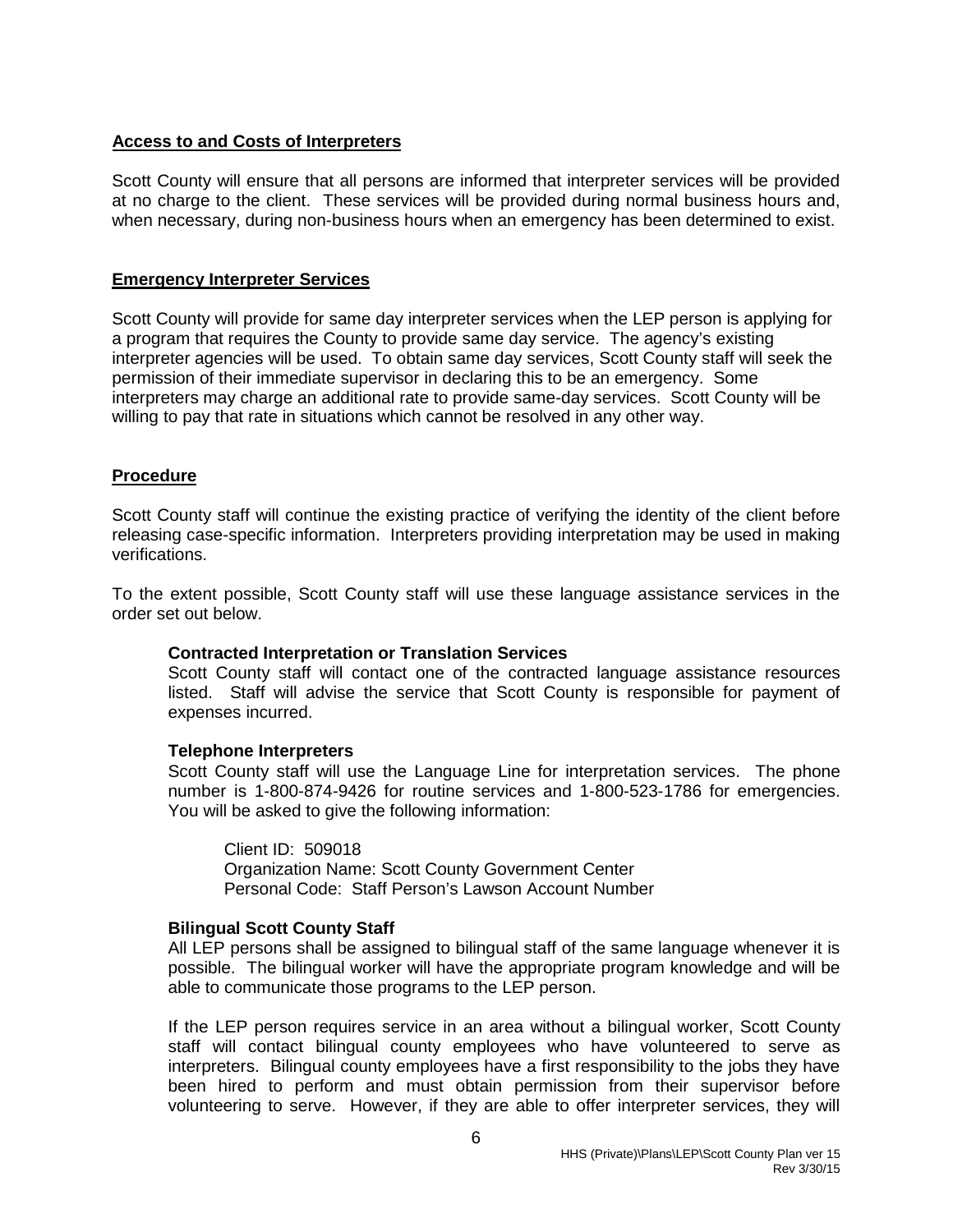provide non-English language interpretation and translation services in order to convey program information and services to clients. A list of these resources is attached – Attachment B.

#### **Notice of Rights to Language Assistance**

All LEP persons will be offered interpreter services free of charge. Scott County will advise all applicants and recipients of their rights to and the availability of interpreter services in the following ways:

- Signs advising the availability of interpreter services will be posted in the courthouse and WorkForce Development Center lobbies and waiting areas in appropriate languages.
- All program brochures and pamphlets in appropriate languages will be handed out by all staff.
- "I Speak" cards will be available at all public contact points within the agency.
- All outreach will also be offered in appropriate languages.
- The Scott County Employee Relations Department will do culturally sensitive recruitment advertising.
- All regularly distributed materials (to staff and the public) such as application forms, Household Report Forms, brochures, verification requests and recertification forms will be made available in appropriate languages. (See Attachment C.)
- Notice will be given to community organizations that represent LEP language groups.
- DHS Language Block (DHS 3435) is distributed with all state-created forms.

#### **Family or Friends as Interpreters**

Staff will not suggest nor encourage a LEP person to use friends or family members as interpreters. Minor children should not be used as interpreters.

If, after the LEP person has been informed of free interpreter services, they decline these services and want a friend or family member to serve, the friend or family member will be used if their use does not compromise the effectiveness of services or violate the LEP person's rights under the Minnesota Data Practices Act. This means the worker should consider whether the family member or friend is proficient enough in both languages, has had training in interpretation and is familiar enough with program terms to effectively communicate information to the client. Staff will document the offer of free interpreter services, will verify that the LEP person understood the offer and will document the person's refusal on the LEP Record (Attachment H) in the client file. The staff person will also suggest that a trained interpreter sit in on the encounter to ensure accurate interpretation.

Scott County staff will inform the LEP person that they must give written, informed consent to this arrangement.

Note: Organizations and persons who have agreements with Scott County to provide interpretation and translation services are considered agents of Scott County. This means they are bound by the same confidentiality requirements as Scott County and can receive private information.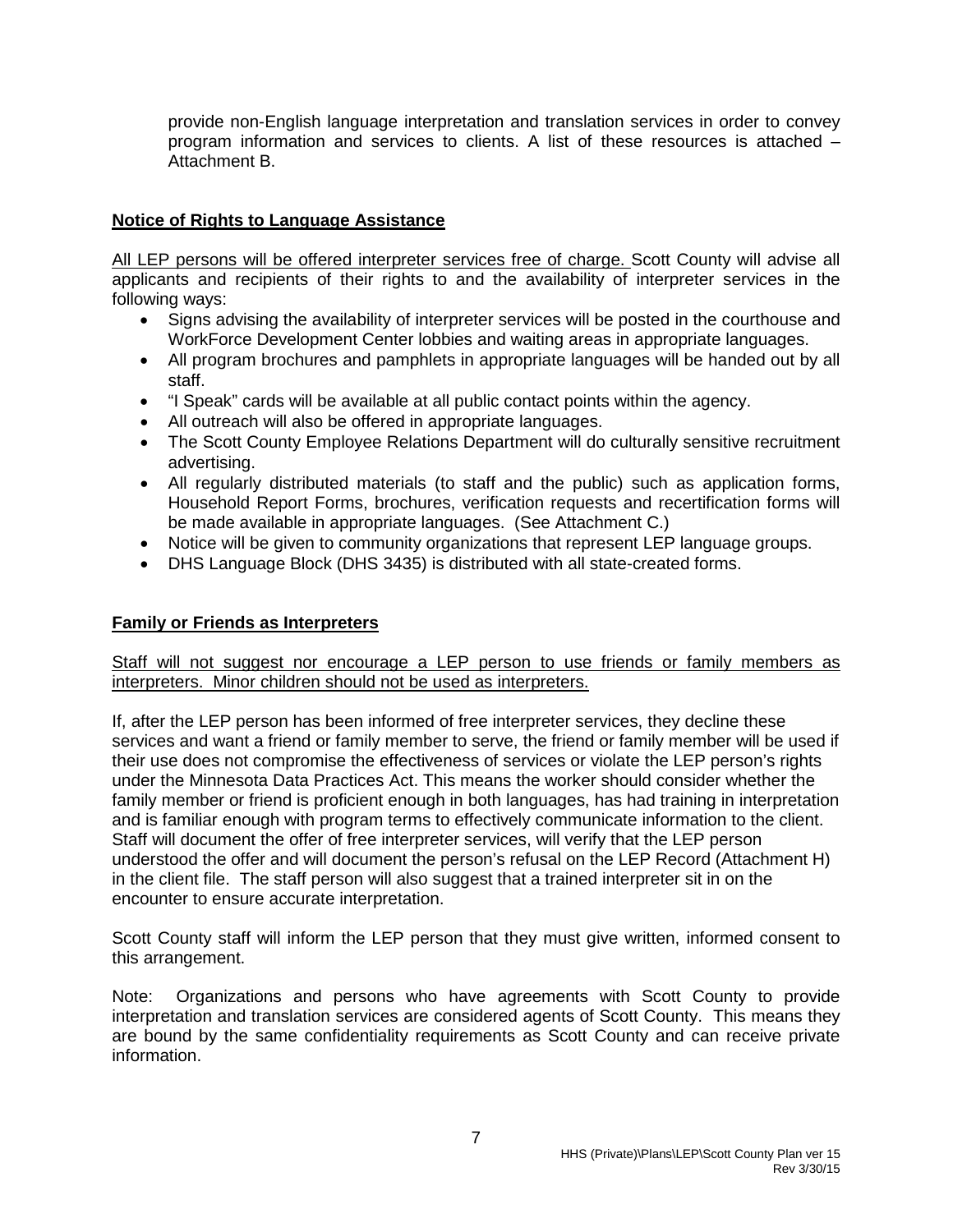#### **Translation of Forms**

The Department of Human Services has translated many applications and forms into several languages. Scott County will rely on these materials. Access to the Department of Human Services' website at [www.dhs.state.mn.us](http://www.dhs.state.mn.us/) will be made.

During the course of business, any county-created, necessary forms which have not already been translated by DHS will be sent to contracted translation resources. A list of these resources is attached – Attachment A.

#### **Competency Standards for Interpreters.**

Scott County has developed competency standards for interpreter services. All service providers must attest that they will meet those standards. All providers and bilingual staff will be held to this standard.

- Competent interpreters will demonstrate proficiency in both English and the other language.
- Competent interpreters will have some familiarity with program terminology.
- Competent interpreters will have received orientation and training. All contracted interpreter/translator services will be expected to have provided this. Training will include:
	- □ The skills and ethics of interpreting.
	- Issues of confidentiality.
	- Fundamental knowledge in both languages of any specialized terms or concepts peculiar to the agency, program or activity.
	- □ Sensitivity to the LEP person's culture.
	- A demonstrated ability to convey information in both languages.
- For individual interpreters the following will be standard:
	- They lived in the other country and spoke the language and/or
	- □ They interpret as a profession and
	- □ They have received training in ethics, competency and knowledge of Human Services programs.

#### **Provision Of Language Services To People Who Do Not Read Their Own Language**

All Scott County staff will assess the literacy of LEP persons to determine if they are able to read and write in their own language. If the LEP person is not able to read or write in his/her own language, Scott County will find an interpreter who is able to assist the person in completion of forms. On site interpreters will be used and appointments will be scheduled around the availability of these face-to-face interpreters. Scott County staff will use providers listed on Attachment A.

#### **Staff Training on the LEP plan**

Scott County will include as part of new employee orientation, an explanation of the LEP plan. Staff will also have access to the LEP Plan in the New Employee handbook section of the HHS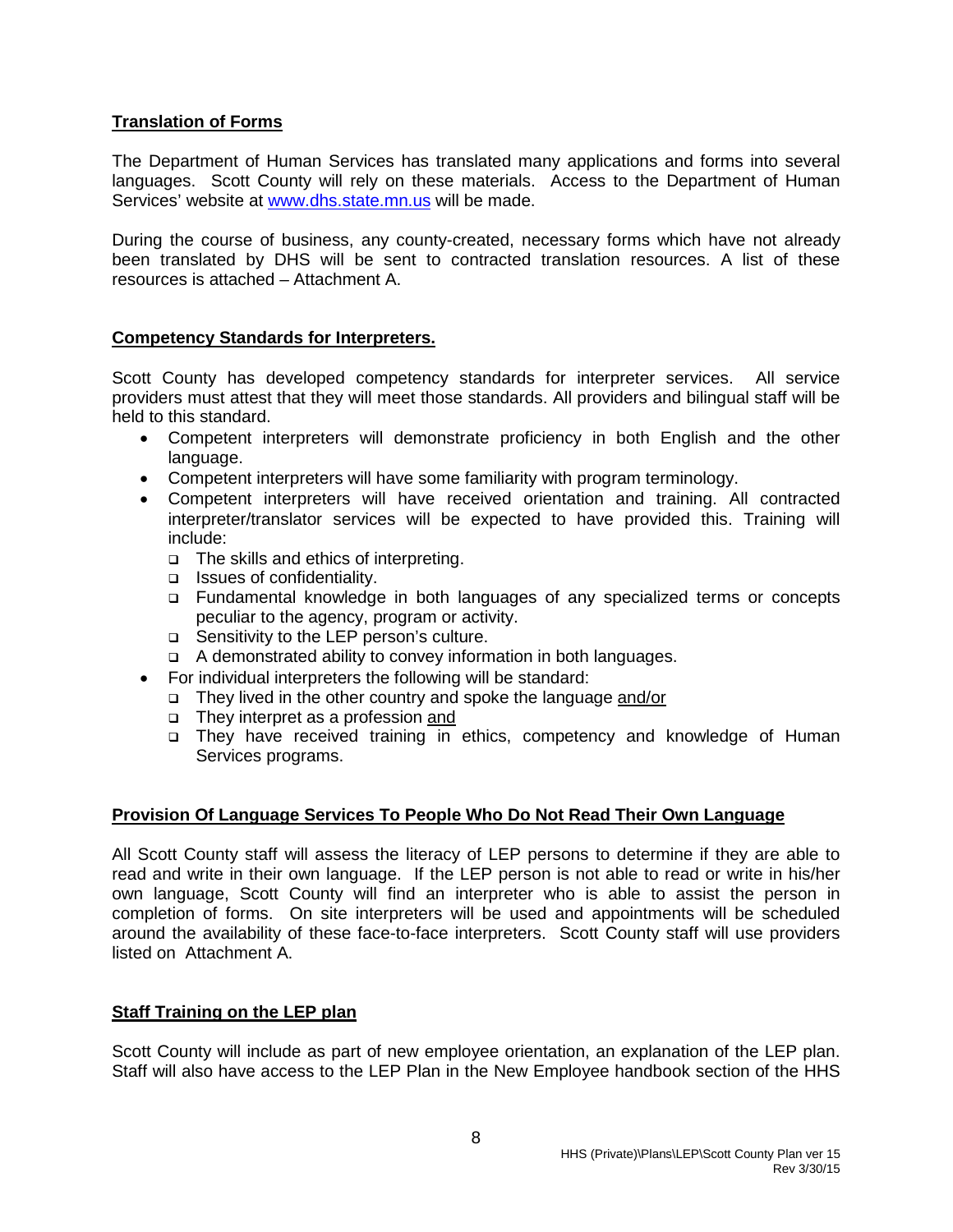SharePoint site. Staff will be advised of their obligation to provide language assistance to LEP persons and the process to secure language assistance in a timely manner.

In addition, Scott County will assure that Diversity training is available. Each staff person will be expected to attend one class per year.

#### **Plan For Evaluating Effectiveness Of The LEP Plan**

Scott County will regularly reevaluate the effectiveness of its LEP plan. Adjustments will be made as needed to ensure that Scott County is meeting its goal of providing equal access to all of its customers.

This reevaluation will include assessing the number of LEP persons being served by Scott County, assessing current language needs, assessing whether staff understand policies and procedures and know how to use them, and assessing whether resources are current and available.

#### **Who Must Comply**

Scott County Health and Human Services will ensure that the following entities comply with LEP requirements.

• Contractors, Licensees and Grantees who receive federal funds from the Department of Health and Human Services.

All Human Services contracts and grant bequests will include the following language:

#### Language Assistance Services

In connection with the work under this agreement, Provider agrees to provide language assistance services to applicants and eligible recipients with Limited English Proficiency, as required by Title VI of the Civil Rights Act of 1964. Such assistance shall be given free of charge and in a timely manner to the Eligible Recipient during all hours of operation.

- Hospitals
- Nursing homes
- Managed Care Providers
- Clinics
- Other Health Care Providers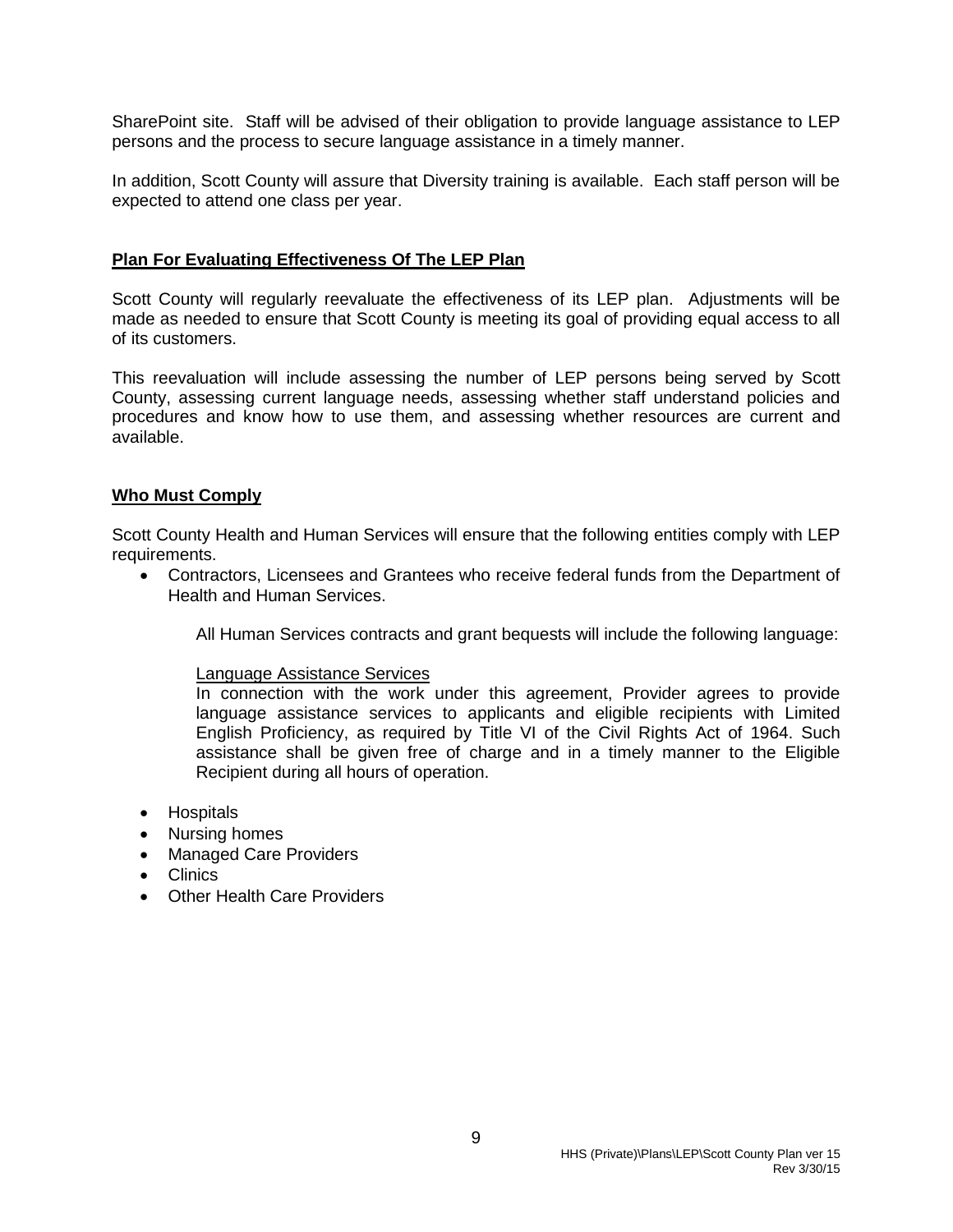#### **Agency Contact**

Scott County designates the following to serve as the contact for the LEP plan:

Jane Jacobson Scott County Human Services Scott County Government Center, 300 200 Fourth Avenue West Shakopee, Minnesota 55379-1220 952-496-8460

#### **Complaint Resolution Process**

Any adverse action taken by Scott County with which an applicant or recipient disagrees is subject to complaint. The person making a complaint will be advised in a language understandable to the grievant of the process available to follow in making a complaint. The complaint procedure will conform to the Civil Rights Compliance Resolution Procedure. See attachments below:

Scott County's Policy for Equal Opportunity in Service Delivery is attached at Attachment E.

Scott County's Complaint Resolution Procedure is included in Attachment F.

Scott County's County Human Service Agency Notification Form regarding Complaints Alleging Discrimination in Service Delivery is attached at Attachment G.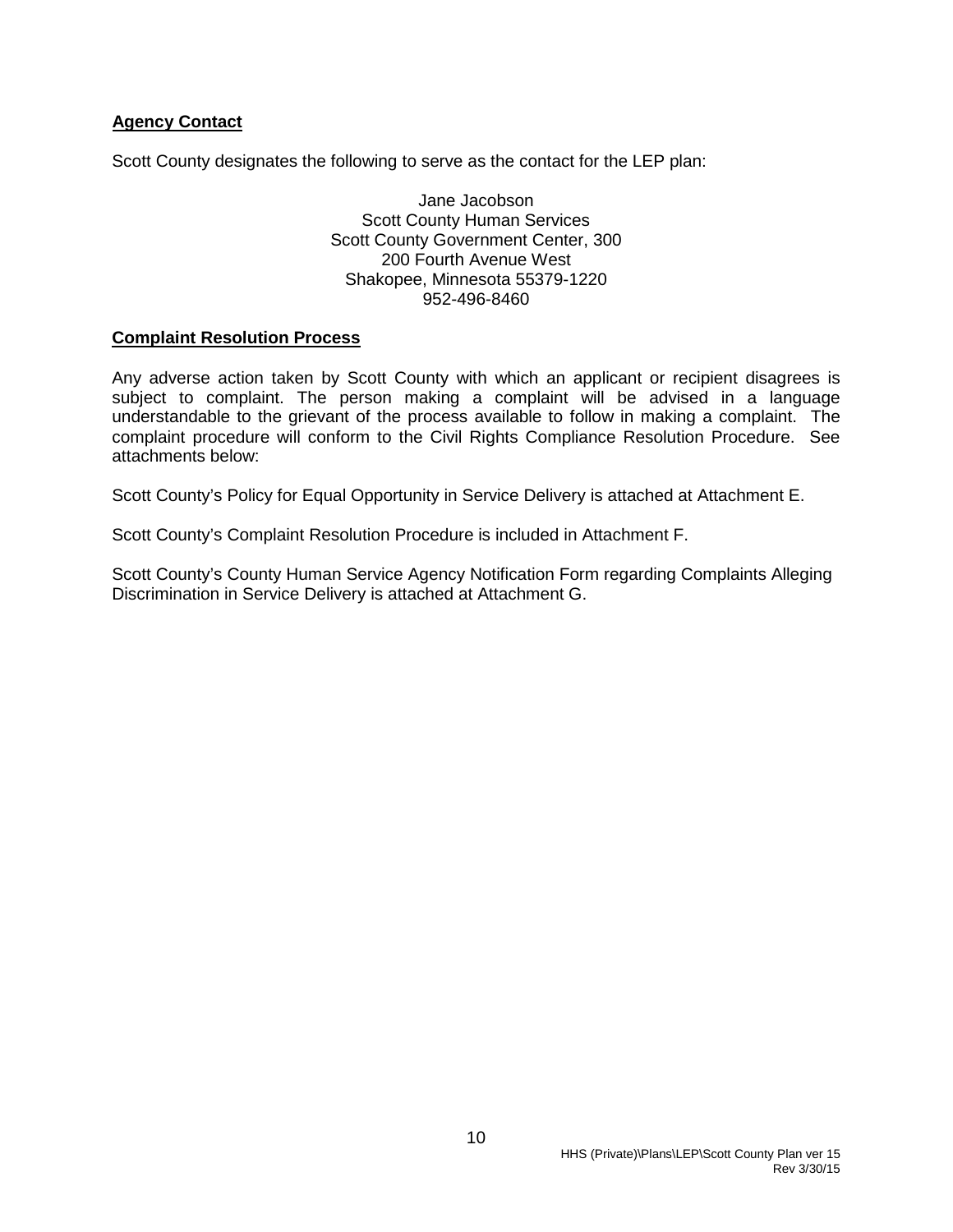## **Interpreter/Translation Services (Rev. 11/19/12)**

| Part One: Interpreter Listed by Language                    | $12 - 16$ |
|-------------------------------------------------------------|-----------|
| Part Two: DIRECTORY - Interpreters                          | 17        |
| Part Three: DIRECTORY - Written Translation Only (Websites) | 18        |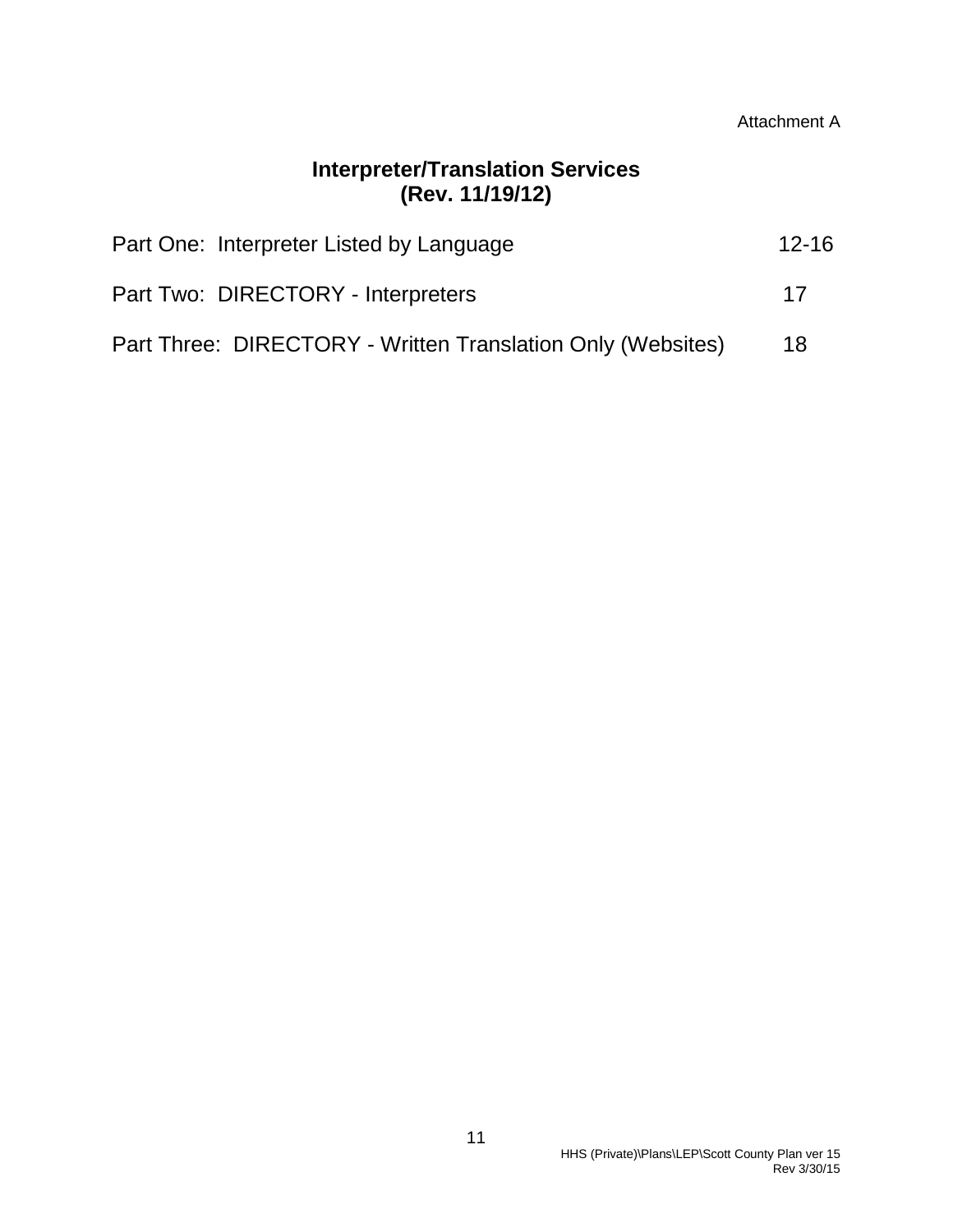## **Interpreter/Translation Service**

### **Part One: Interpreters Listed by Language**

Language Line: 1-800-874-9426 Garden & Associates: 952-920-6160 Kim Tong: 612-724-5962 Minnesota Language Connection (MLC) 651-644-7100

| Language               | <b>Language Line</b> | Garden &<br><b>Assoc</b> | <b>Kim Tong</b> | <b>Minnesota Language</b><br><b>Connection (MLC)</b> |
|------------------------|----------------------|--------------------------|-----------------|------------------------------------------------------|
| Acholi                 | $\checkmark$         |                          |                 |                                                      |
| Afar                   |                      |                          | $\checkmark$    |                                                      |
| Afrikaans              | $\checkmark$         |                          |                 |                                                      |
| Akan                   | $\checkmark$         | ✓                        |                 |                                                      |
| Akposso of Togo        |                      |                          |                 | $\checkmark$                                         |
| Albanian               | $\checkmark$         | $\checkmark$             | $\checkmark$    |                                                      |
| American Sign Language | $\checkmark$         |                          |                 |                                                      |
| Amharic                | $\checkmark$         | $\checkmark$             | $\checkmark$    | $\checkmark$                                         |
| Anuak                  |                      | $\checkmark$             |                 |                                                      |
| Arabic                 | $\checkmark$         | $\checkmark$             | $\checkmark$    | $\checkmark$                                         |
| Arabic/Egyptian        |                      |                          |                 | ✓                                                    |
| Arakanese              | $\checkmark$         |                          |                 |                                                      |
| Armenian               | $\checkmark$         |                          | $\checkmark$    |                                                      |
| Ashante                | $\checkmark$         | $\checkmark$             |                 |                                                      |
| Assyrian               | $\checkmark$         |                          |                 |                                                      |
| Azerbaijani            | $\checkmark$         |                          |                 |                                                      |
| Azeri                  | $\checkmark$         |                          |                 |                                                      |
| Bajuni                 | $\checkmark$         |                          |                 |                                                      |
| Bambara                | $\checkmark$         |                          |                 |                                                      |
| <b>Bassa</b>           |                      | ✓                        |                 |                                                      |
| Basque                 | $\checkmark$         |                          |                 |                                                      |
| Behdini                | $\checkmark$         |                          |                 |                                                      |
| Belorussian            | $\checkmark$         |                          | $\checkmark$    | $\checkmark$                                         |
| Bengali                | $\checkmark$         | $\checkmark$             | $\checkmark$    | ✓                                                    |
| <b>Berber</b>          | $\checkmark$         | $\checkmark$             | $\checkmark$    | ✓                                                    |
| Bosnian                | $\sqrt{}$            | $\checkmark$             | $\checkmark$    | ✓                                                    |
| <b>Breton</b>          |                      | $\checkmark$             |                 |                                                      |
| <b>Bulgarian</b>       | $\checkmark$         | $\checkmark$             | $\checkmark$    |                                                      |
| <b>Burmese</b>         | $\checkmark$         | $\checkmark$             | $\checkmark$    | $\checkmark$                                         |
| Cambodian (Khmer)      | $\checkmark$         | $\checkmark$             | $\checkmark$    | ✓                                                    |
| Cantonese              | $\checkmark$         | $\checkmark$             | ✓               | $\checkmark$                                         |
| Catalan                | ✓                    |                          |                 |                                                      |
| Ceylonese              |                      | $\checkmark$             |                 |                                                      |
| Chaldean               | $\checkmark$         |                          |                 |                                                      |
| Chaochow               | $\checkmark$         |                          |                 |                                                      |
| Chavacano              | $\checkmark$         |                          |                 |                                                      |
| Cherokee               | $\checkmark$         |                          |                 |                                                      |
| Chin                   | $\checkmark$         |                          |                 |                                                      |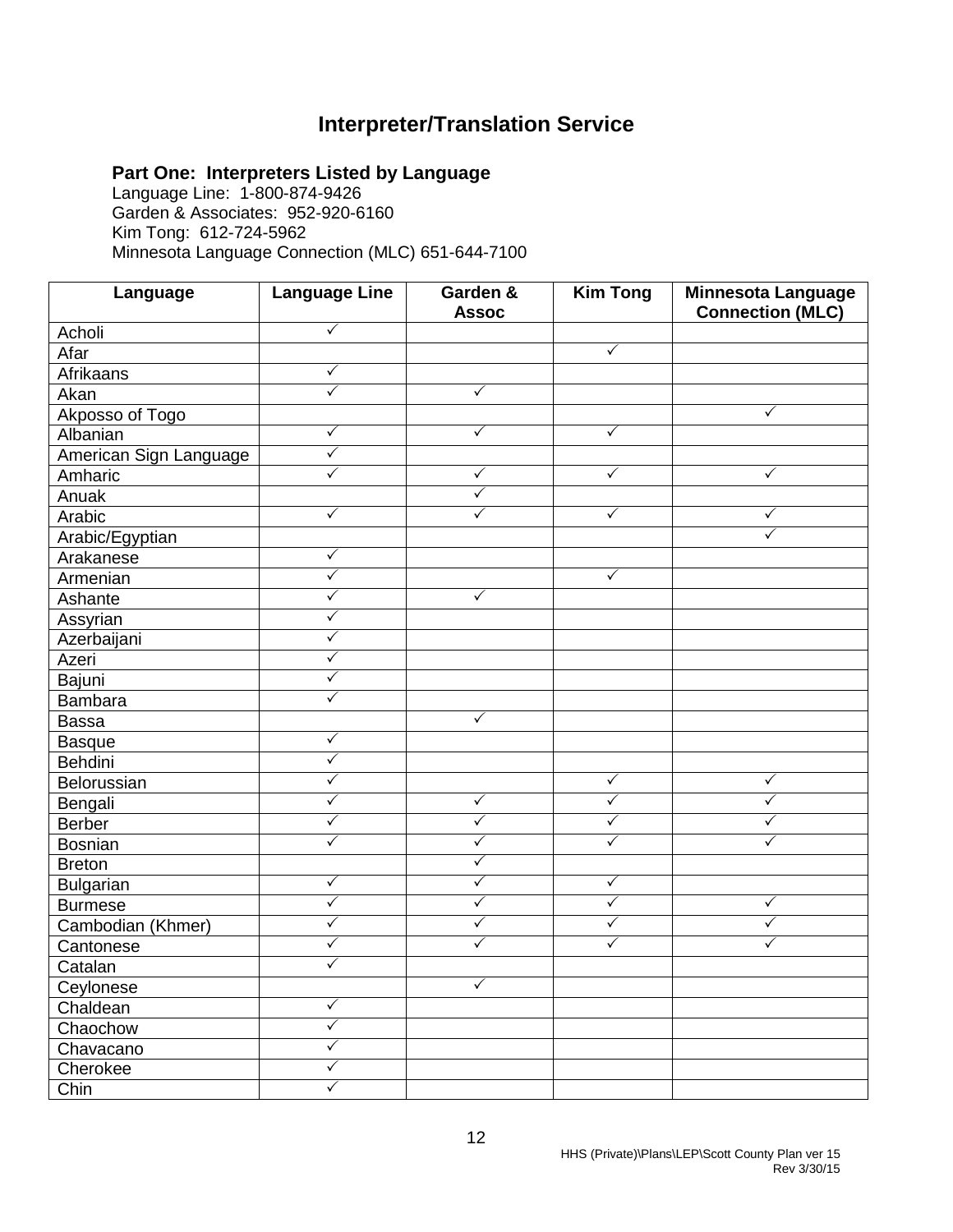| Language               | <b>Language Line</b> | Garden &          | <b>Kim Tong</b>         | <b>Minnesota Language</b> |
|------------------------|----------------------|-------------------|-------------------------|---------------------------|
|                        |                      | <b>Assoc</b><br>✓ |                         | <b>Connection (MLC)</b>   |
| Chinese                | $\checkmark$         |                   |                         |                           |
| Chuukese               | $\checkmark$         |                   |                         |                           |
| Cree                   |                      |                   | $\checkmark$            |                           |
| Creole                 | $\checkmark$         |                   | $\overline{\checkmark}$ | $\checkmark$              |
| Croatian               |                      |                   |                         |                           |
| Czech                  | $\checkmark$         |                   |                         |                           |
| Dan                    |                      | $\checkmark$      |                         |                           |
| Danish                 | $\checkmark$         | $\checkmark$      | $\checkmark$            |                           |
| Dari                   | $\checkmark$         |                   | $\checkmark$            |                           |
| <b>Dinka</b>           | ✓                    | $\checkmark$      |                         |                           |
| Diula                  | $\checkmark$         |                   |                         |                           |
| Dutch                  | $\checkmark$         | $\checkmark$      |                         |                           |
| Eritrean               |                      |                   | $\checkmark$            |                           |
| Estonian               | $\checkmark$         | $\checkmark$      | $\checkmark$            |                           |
| Ethiopian              |                      | $\checkmark$      |                         |                           |
| Ewe                    | $\checkmark$         | ✓                 |                         | ✓                         |
| Farsi                  | $\checkmark$         | ✓                 | $\checkmark$            | $\checkmark$              |
| Fijian Hindi           | $\checkmark$         |                   |                         |                           |
| Filipino               |                      |                   | $\checkmark$            |                           |
| Finnish                | $\checkmark$         | $\checkmark$      |                         |                           |
| Flemish                | $\checkmark$         |                   |                         |                           |
| French                 | ✓                    | ✓                 | $\checkmark$            | $\checkmark$              |
| <b>French Canadian</b> | $\checkmark$         |                   |                         |                           |
| <b>French Creole</b>   |                      |                   |                         | $\checkmark$              |
| Fukienese              | $\checkmark$         |                   |                         |                           |
| Fula                   | $\checkmark$         | $\checkmark$      |                         |                           |
| Fulani                 | ✓                    | $\checkmark$      |                         |                           |
| Fuzhou                 | $\checkmark$         |                   |                         |                           |
| Ga                     | $\checkmark$         | $\checkmark$      |                         |                           |
| Gaddang                | $\checkmark$         |                   |                         |                           |
| Gaelic                 | $\checkmark$         |                   |                         |                           |
| Gbandi                 |                      | $\checkmark$      |                         |                           |
| Georgian               | $\checkmark$         | $\checkmark$      |                         |                           |
| German                 | $\checkmark$         | $\checkmark$      | $\sqrt{}$               |                           |
| Gio                    |                      | $\checkmark$      |                         |                           |
| Greek                  | $\checkmark$         |                   |                         |                           |
| Gujarati               | ✓                    | ✓                 | $\checkmark$            |                           |
| Guyanese               |                      | $\checkmark$      |                         |                           |
| <b>Haitian Creole</b>  | $\sqrt{}$            | $\checkmark$      |                         |                           |
| Hakka                  | $\checkmark$         |                   |                         |                           |
| Hakka - China          | $\checkmark$         |                   |                         |                           |
| Hassaniyya             | $\checkmark$         |                   |                         |                           |
|                        |                      | $\checkmark$      |                         |                           |
| Hausa                  | $\checkmark$         | $\checkmark$      | $\checkmark$            |                           |
| Hebrew                 | $\checkmark$         | $\checkmark$      | $\checkmark$            | $\checkmark$              |
| Hindi                  | $\checkmark$         | $\checkmark$      | $\checkmark$            | $\checkmark$              |
| Hmong                  | $\checkmark$         |                   |                         |                           |
| Hokkien                |                      |                   |                         |                           |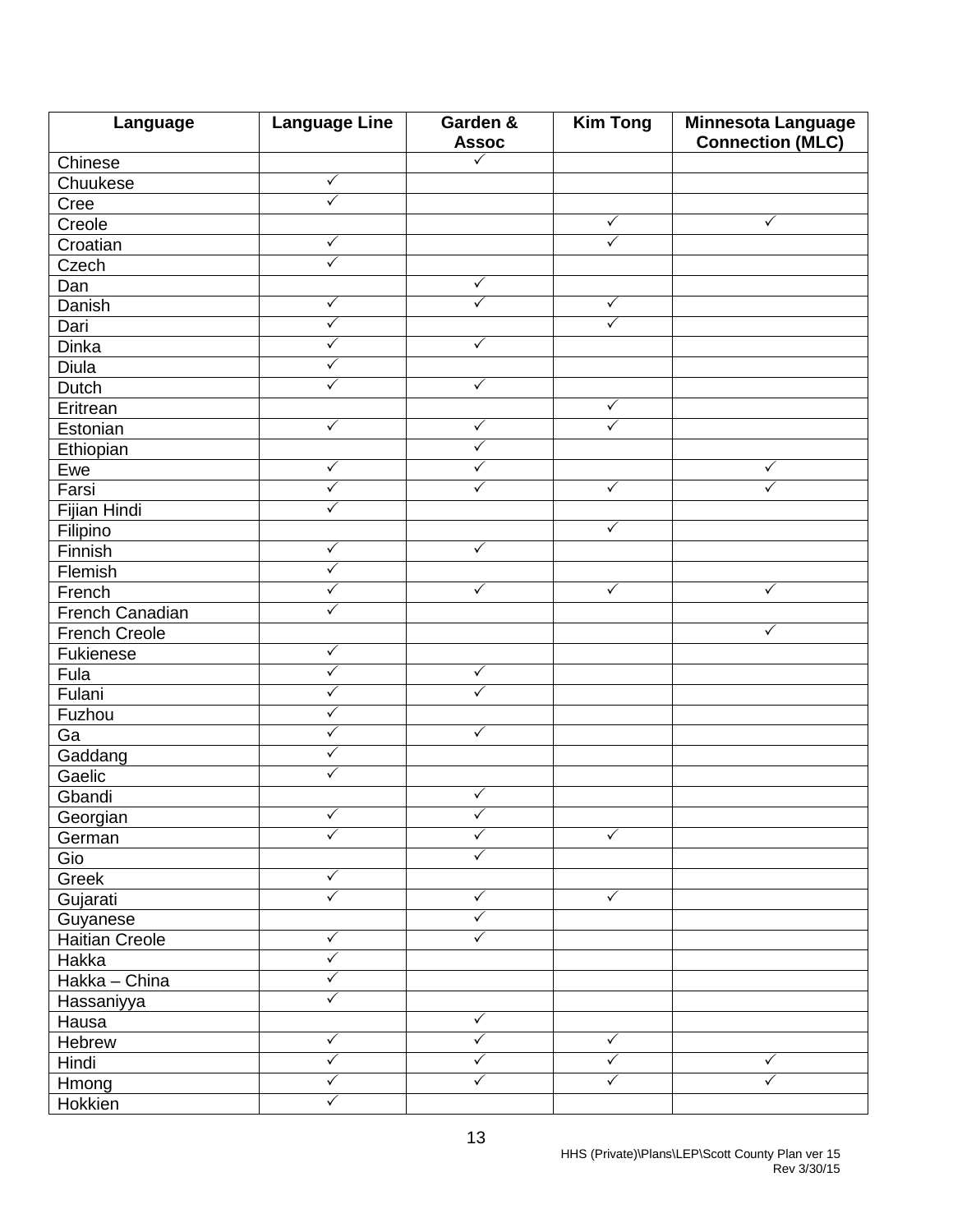| Language          | <b>Language Line</b> | Garden &<br><b>Assoc</b> | <b>Kim Tong</b> | <b>Minnesota Language</b><br><b>Connection (MLC)</b> |
|-------------------|----------------------|--------------------------|-----------------|------------------------------------------------------|
| Hunanese          | $\checkmark$         |                          |                 |                                                      |
| Hungarian         | $\checkmark$         | $\checkmark$             | $\checkmark$    |                                                      |
| Ibanag            | $\checkmark$         |                          |                 |                                                      |
| Ibo               | $\checkmark$         |                          |                 |                                                      |
| Icelandic         | $\checkmark$         |                          |                 |                                                      |
| Igbo              | $\checkmark$         | $\checkmark$             |                 |                                                      |
| Ilocano           | $\checkmark$         |                          |                 |                                                      |
| Indonesian        | $\checkmark$         | $\checkmark$             | $\sqrt{}$       |                                                      |
| Inuktitut         | $\checkmark$         |                          |                 |                                                      |
| Italian           | $\checkmark$         | $\checkmark$             | $\checkmark$    |                                                      |
| Jakartanese       | $\checkmark$         |                          |                 |                                                      |
| Japanese          | $\checkmark$         | $\checkmark$             | $\checkmark$    | $\checkmark$                                         |
| Javanese          | $\checkmark$         |                          |                 |                                                      |
| Kanjobal          | $\checkmark$         |                          |                 |                                                      |
| Karen             | $\sqrt{}$            | $\checkmark$             | $\checkmark$    | $\checkmark$                                         |
| Karenni           | $\checkmark$         |                          |                 |                                                      |
| Kashmiri          | $\checkmark$         |                          |                 |                                                      |
| Kazakh            | $\checkmark$         |                          |                 |                                                      |
| Khmer (Cambodian) | $\checkmark$         | $\sqrt{}$                |                 |                                                      |
| Kinkongo          |                      |                          |                 | $\checkmark$                                         |
| Kinyarwanda       | $\checkmark$         |                          |                 |                                                      |
| Kirghiz           | $\checkmark$         |                          |                 |                                                      |
| Kirundi           | $\checkmark$         |                          |                 |                                                      |
| Kissi             |                      | $\checkmark$             |                 |                                                      |
| Korean            | $\checkmark$         | $\checkmark$             | $\sqrt{}$       | $\checkmark$                                         |
| Kosovan           | $\checkmark$         |                          |                 |                                                      |
| Kpelle            |                      | $\checkmark$             |                 |                                                      |
| Krahn             |                      | $\checkmark$             | $\checkmark$    |                                                      |
| Krio              | $\checkmark$         | $\checkmark$             |                 |                                                      |
| Kru               |                      | $\checkmark$             |                 |                                                      |
| <b>Kurdish</b>    | $\checkmark$         | $\checkmark$             | $\checkmark$    |                                                      |
| Kurmanji          | $\checkmark$         |                          |                 |                                                      |
| Laotian           | $\checkmark$         | $\checkmark$             | $\checkmark$    | $\sqrt{}$                                            |
| Latvian           | $\checkmark$         | $\checkmark$             |                 |                                                      |
| Liberian          |                      | $\checkmark$             |                 |                                                      |
| Lingala           | $\checkmark$         |                          |                 | $\sqrt{}$                                            |
| Lithuanian        | $\checkmark$         | $\checkmark$             | $\checkmark$    |                                                      |
| Lorma             |                      | $\checkmark$             |                 |                                                      |
| Luganda           | $\checkmark$         | $\checkmark$             |                 |                                                      |
| Luo               | $\checkmark$         |                          |                 |                                                      |
| Luxembourgeois    | $\checkmark$         |                          |                 |                                                      |
| Maay              | $\checkmark$         |                          |                 |                                                      |
| Macedonian        | $\checkmark$         |                          |                 |                                                      |
| Maide             |                      | $\checkmark$             |                 |                                                      |
| Malagasy          | $\sqrt{}$            |                          |                 |                                                      |
| Malay             | $\checkmark$         |                          |                 |                                                      |
|                   | $\checkmark$         | $\checkmark$             |                 |                                                      |
| Malayalam         |                      |                          |                 |                                                      |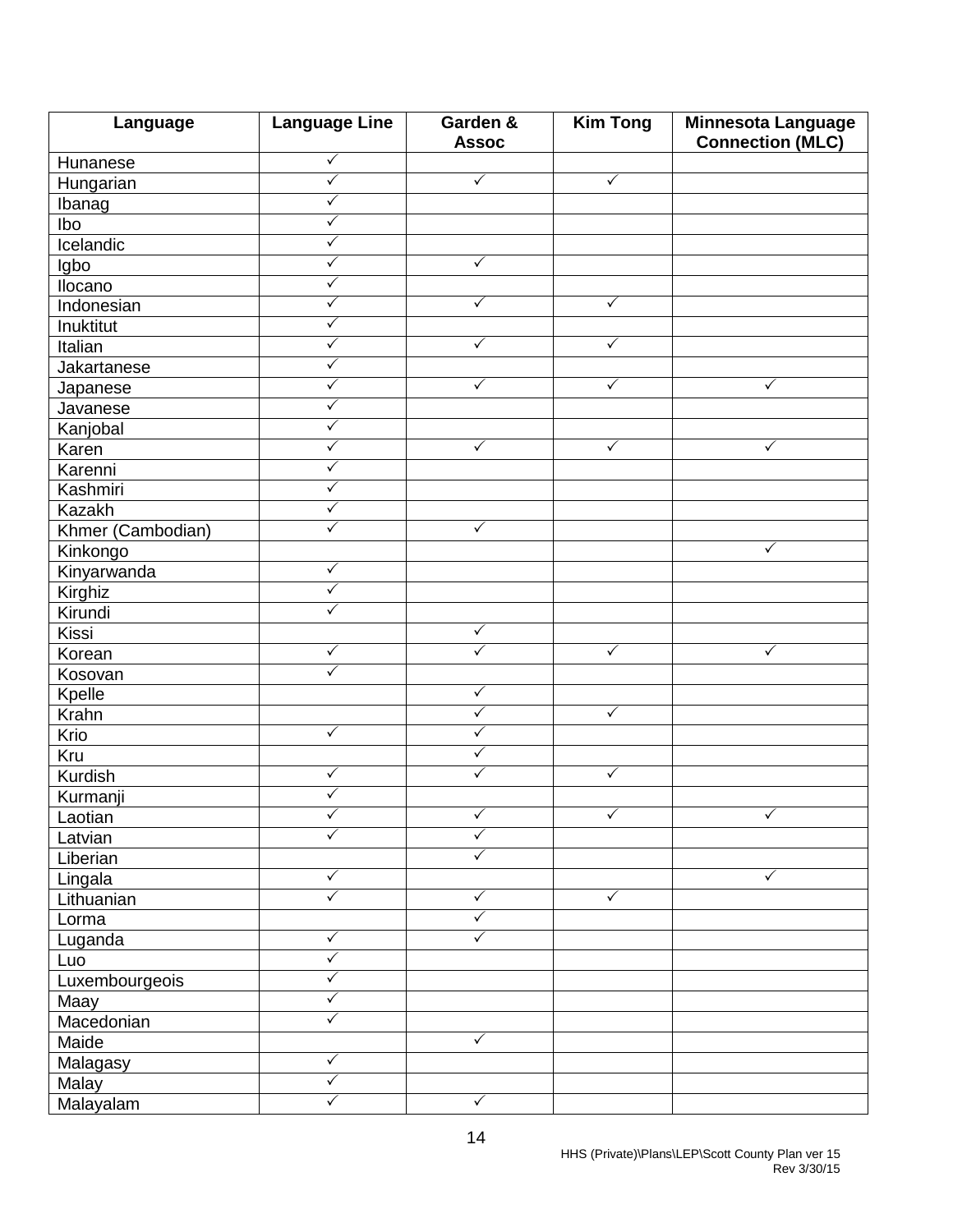| Language                      | <b>Language Line</b> | Garden &<br><b>Assoc</b> | <b>Kim Tong</b> | Minnesota Language<br><b>Connection (MLC)</b> |  |
|-------------------------------|----------------------|--------------------------|-----------------|-----------------------------------------------|--|
| Malinke                       |                      | ✓                        |                 |                                               |  |
| Malise                        |                      |                          |                 | $\checkmark$                                  |  |
| Maltese                       | $\checkmark$         |                          |                 |                                               |  |
| Mandarin                      | $\checkmark$         |                          | $\checkmark$    | ✓                                             |  |
| Mandingo                      | $\checkmark$         | $\checkmark$             |                 | $\checkmark$                                  |  |
| Mandinka                      | $\checkmark$         |                          |                 |                                               |  |
| Mano                          |                      | $\checkmark$             |                 |                                               |  |
| Marathi                       | $\checkmark$         |                          |                 |                                               |  |
| Marshallese                   | $\checkmark$         |                          |                 |                                               |  |
| Mende                         |                      | $\checkmark$             |                 |                                               |  |
|                               | ✓                    |                          |                 |                                               |  |
| Mexican Sign Language<br>Mien | $\checkmark$         |                          |                 |                                               |  |
| Mina                          | $\checkmark$         |                          |                 | $\sqrt{}$                                     |  |
|                               | $\sqrt{}$            |                          |                 |                                               |  |
| Mirpuri                       | $\checkmark$         |                          |                 |                                               |  |
| Mixteco                       |                      |                          |                 |                                               |  |
| Moldavan                      | ✓<br>$\checkmark$    |                          |                 |                                               |  |
| Mongolian                     | $\checkmark$         |                          |                 |                                               |  |
| Montenegrin                   |                      |                          |                 |                                               |  |
| Moroccan Arabic               | $\checkmark$         |                          |                 |                                               |  |
| Navajo                        | $\checkmark$         |                          |                 |                                               |  |
| Neapolitan                    | $\checkmark$         |                          |                 |                                               |  |
| Nepalese                      |                      |                          | $\checkmark$    |                                               |  |
| Nepali                        | $\checkmark$         |                          |                 | $\checkmark$                                  |  |
| Nigerian Pidgin English       | $\checkmark$         | $\checkmark$             |                 |                                               |  |
| Norwegian                     | $\checkmark$         | ✓                        | $\checkmark$    |                                               |  |
| Nuer (Sudanese)               | $\sqrt{}$            | ✓                        | $\checkmark$    |                                               |  |
| Oromo                         | $\checkmark$         | ✓                        | ✓               | $\checkmark$                                  |  |
| Pahari                        | $\checkmark$         |                          |                 |                                               |  |
| Pampangan                     | $\checkmark$         |                          |                 |                                               |  |
| Pangasinan                    | $\checkmark$         |                          |                 |                                               |  |
| Pashto                        | $\checkmark$         | $\checkmark$             |                 | $\checkmark$                                  |  |
| Patois                        | ✓                    |                          |                 |                                               |  |
| Persian                       |                      | $\checkmark$             | $\checkmark$    |                                               |  |
| Pidgen English                | $\checkmark$         |                          |                 |                                               |  |
| Polish                        | $\checkmark$         | ✓                        | $\checkmark$    | $\checkmark$                                  |  |
| Portuguese                    | ✓                    | $\checkmark$             | $\checkmark$    |                                               |  |
| Portuguese Creole             | ✓                    |                          |                 | ✓                                             |  |
| Pothwari                      | $\checkmark$         |                          |                 |                                               |  |
| Pulaar                        | $\checkmark$         |                          |                 |                                               |  |
| Punjabi                       | $\checkmark$         |                          | $\sqrt{}$       | $\checkmark$                                  |  |
| Quichua                       | $\checkmark$         |                          |                 |                                               |  |
| Romani, Vlach                 | $\checkmark$         |                          |                 |                                               |  |
| Romanian                      | $\checkmark$         | ✓                        | $\checkmark$    |                                               |  |
| Russian                       | $\checkmark$         | $\sqrt{}$                | $\sqrt{}$       | $\checkmark$                                  |  |
| Samoan                        | $\checkmark$         |                          |                 |                                               |  |
| Sarpo                         |                      | $\checkmark$             |                 |                                               |  |
| Serbian                       | $\checkmark$         |                          | $\checkmark$    |                                               |  |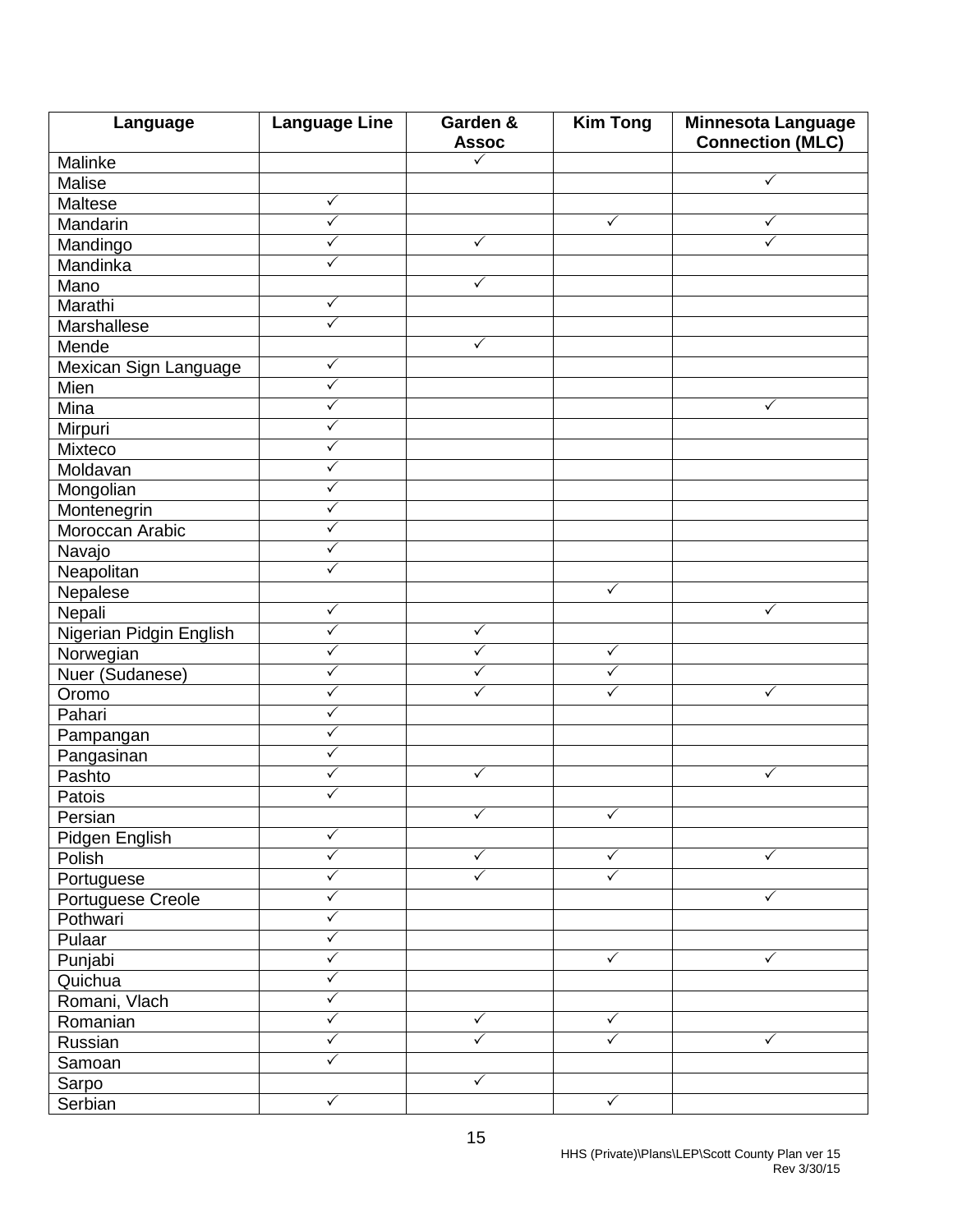| Language         | <b>Language Line</b> | Garden &<br><b>Assoc</b> | <b>Kim Tong</b> | Minnesota Language<br><b>Connection (MLC)</b> |
|------------------|----------------------|--------------------------|-----------------|-----------------------------------------------|
| Shanghainese     | ✓                    |                          |                 |                                               |
| Sichuan          | $\checkmark$         |                          |                 |                                               |
| Sicilian         | $\checkmark$         |                          |                 |                                               |
| Sinhalese        | $\checkmark$         | $\checkmark$             |                 |                                               |
| Sindhi           | $\checkmark$         |                          |                 |                                               |
| Slovak           | $\checkmark$         |                          |                 |                                               |
| Slovenian        | $\checkmark$         |                          |                 |                                               |
| Somali           | $\checkmark$         | $\checkmark$             | $\checkmark$    | $\checkmark$                                  |
| Soninke          | ✓                    |                          |                 |                                               |
| Sorani           | $\checkmark$         |                          |                 |                                               |
| Soussou          |                      |                          |                 | ✓                                             |
| Spanish          | $\checkmark$         | $\checkmark$             | $\checkmark$    | $\checkmark$                                  |
| Sudanese (Nuer)  | $\checkmark$         | $\checkmark$             | $\checkmark$    |                                               |
| Sudanese Arabic  | $\checkmark$         |                          |                 |                                               |
| Susu, Soussou    | ✓                    | $\checkmark$             |                 |                                               |
| Swahili          | $\checkmark$         | ✓                        | $\checkmark$    | $\checkmark$                                  |
| Swedish          | $\checkmark$         |                          | $\checkmark$    |                                               |
| Sylhetti         | $\checkmark$         |                          |                 |                                               |
| Tagalog          | ✓                    | $\checkmark$             |                 |                                               |
| Taishanese       |                      |                          | $\checkmark$    |                                               |
| Taiwanese        | $\checkmark$         |                          |                 |                                               |
| <b>Tajik</b>     | ✓                    |                          |                 |                                               |
| Tamil            | $\checkmark$         |                          |                 |                                               |
| Teluga           | $\checkmark$         |                          |                 |                                               |
| Teochaw          |                      |                          |                 | ✓                                             |
| Thai             | $\checkmark$         | $\checkmark$             | $\checkmark$    | ✓                                             |
| Tibetan          | $\checkmark$         | ✓                        | $\checkmark$    |                                               |
| <b>Tigre</b>     | $\checkmark$         |                          |                 |                                               |
| Tigrinya         | $\checkmark$         | $\checkmark$             | $\checkmark$    | $\checkmark$                                  |
| Toishanese       | $\checkmark$         |                          |                 |                                               |
| Tongan           | $\checkmark$         |                          |                 |                                               |
| Tshiluba         | $\checkmark$         |                          |                 |                                               |
| Turkish          | $\checkmark$         | $\checkmark$             | $\checkmark$    | $\checkmark$                                  |
| Twi              | $\checkmark$         | $\checkmark$             | $\checkmark$    |                                               |
| <b>Ukrainian</b> | $\checkmark$         | $\checkmark$             | $\checkmark$    | $\checkmark$                                  |
| Urdu             | $\checkmark$         | $\checkmark$             | $\checkmark$    | $\checkmark$                                  |
| Uyghur           | $\checkmark$         |                          |                 |                                               |
| Uzbek            | $\checkmark$         |                          |                 |                                               |
| Vai              |                      | $\checkmark$             |                 |                                               |
| Vietnamese       | $\checkmark$         | $\checkmark$             | $\sqrt{}$       | $\checkmark$                                  |
| Visayan          | $\checkmark$         |                          |                 |                                               |
| Wenzhou          | $\checkmark$         |                          |                 |                                               |
| Wolof            | $\checkmark$         | $\checkmark$             | $\checkmark$    |                                               |
| Yiddish          | $\checkmark$         | $\checkmark$             | $\checkmark$    |                                               |
| Yoruba           | $\checkmark$         | $\checkmark$             |                 |                                               |
|                  | $\checkmark$         |                          |                 |                                               |
| Yupik            |                      |                          |                 |                                               |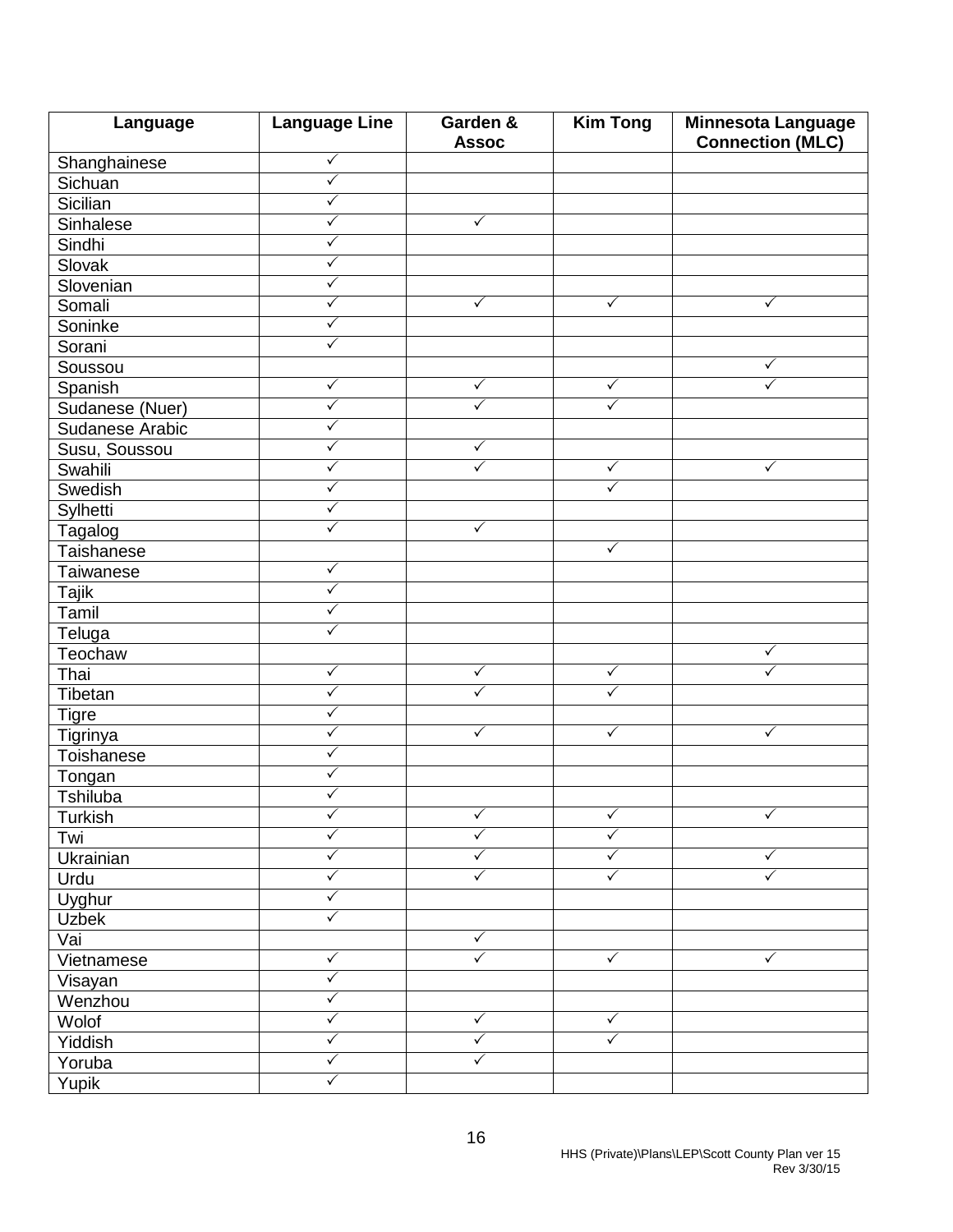## **Part Two: DIRECTORY - Interpreters**

| <b>Name and Address</b>            | <b>Services</b>                    | <b>Rates</b>                                        |
|------------------------------------|------------------------------------|-----------------------------------------------------|
| <b>Garden and Associates</b>       | Phone Interpretation               | Face to Face                                        |
| 4725 Excelsior Boulevard,          | Face-Face Interpretation           | \$50/hour for $1 - 3$ hrs                           |
| Suite 502                          | <b>Written Translation</b>         | \$45/hour for $4 - 7$ hrs                           |
| Minneapolis, Minnesota             | <b>Emergency Interpretation</b>    | \$40/hour for 8+ hrs                                |
| 55416                              | <b>Certified Legal Interpreter</b> | After initial hour, time will be rounded and        |
| Phone: (952) 920-6160              | Hearing Interpreter                | billed at 15 minute increments                      |
| Cell: None                         |                                    | After hours, weekends and holidays -                |
| FAX: (952) 922-8150                |                                    | \$35/hour with 2 hr minimum                         |
| Pager: (952) 235-1716              |                                    | \$45 cancellation fee if interpreter is in route or |
| Email: None                        |                                    | on site                                             |
|                                    |                                    | Phone Charge: \$1/min for Spanish, Hmong,           |
|                                    |                                    | Somali                                              |
|                                    |                                    | \$1.25/min for all other languages                  |
|                                    |                                    | American Sign Language: \$65/hr w/2 hr min;         |
|                                    |                                    | 48 hr cancellation fee applies for ASL              |
| <b>Language Line and</b>           | Phone interpreter services.        | \$1.45/minute                                       |
| <b>Language Line Document</b>      |                                    | Note: You will be asked to give the following       |
| <b>Translation Service</b>         |                                    | information:                                        |
| 1-800-874-9426 for routine         |                                    | Client ID: 509018                                   |
| services                           |                                    | <b>Organization Name:</b>                           |
| 1-800-523-1786 for                 |                                    | <b>Scott County Courthouse</b>                      |
| emergencies                        |                                    | Personal Code: Your Lawson Account #                |
| Kim Tong Interpreter               | Phone Interpretation               | Face to Face                                        |
| <b>Services</b>                    | Face-Face Interpretation           | \$50/hour with 1 hr minimum                         |
| 3252 32 <sup>nd</sup> Avenue South | <b>Written Translation</b>         | After initial hour, time will be rounded and        |
| Minneapolis, Minnesota             | <b>Emergency Interpretation</b>    | billed at 15 minute increments                      |
| 55406                              | <b>Certified Legal Interpreter</b> | After hours, weekends and holidays -                |
| Phone: (612) 724-5962              | Hearing Interpreter                | \$35/hour with 2 hr minimum                         |
| Cell: None                         | American Sign Language             | \$25 cancellation fee if less than 2 hour notice    |
| FAX: (612) 724-4006                |                                    | Phone Charge: \$1/min for all languages with        |
| Pager: None                        |                                    | 15 minute minimum                                   |
| Email: None                        |                                    | American Sign Language: \$55/hr w/2 hr min,         |
|                                    |                                    | after which rounded to 15 min. Cancellation         |
|                                    |                                    | fee applies                                         |
| <b>Minnesota Language</b>          | Face-Face Interpretation           | Face to Face                                        |
| <b>Connection (MLC)</b>            | Phone Interpretation               | \$45/hour for $1 - 3$ hrs                           |
|                                    |                                    | \$42/hour for $4 - 7$ hrs                           |
|                                    |                                    | \$30/hour for 8+ hrs                                |
|                                    |                                    | \$40 cancellation fee if interpreter is on site     |
|                                    |                                    | After hours, weekends and holidays -                |
|                                    |                                    | \$40/hour with 2 hr minimum                         |
|                                    |                                    | Phone Charge: \$1/min for Spanish, Hmong,           |
|                                    |                                    | Somali                                              |
|                                    |                                    | \$1.25/min for all other languages                  |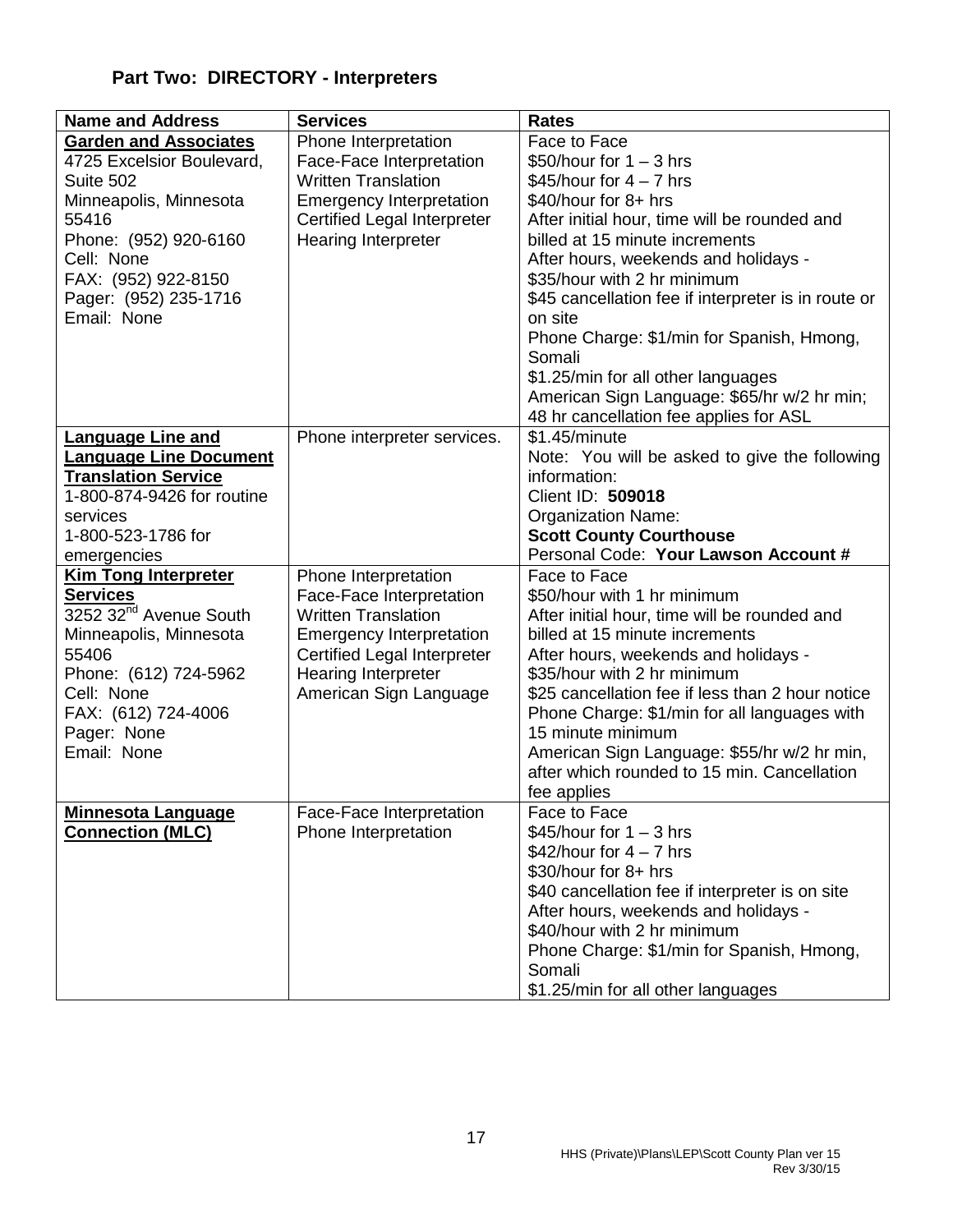## **Part Three: DIRECTORY - Written Translation Only (Internet Websites)**

- <http://www.freetranslation.com/>
- <http://www.lexicool.com/>
- [http://www.translation-guide.com/free\\_online\\_translations.htm](http://www.translation-guide.com/free_online_translations.htm)
- <http://www.systransoft.com/lp/text-translation/>
- [http://www.worldlingo.com/en/products\\_services/worldlingo\\_translator.html](http://www.worldlingo.com/en/products_services/worldlingo_translator.html)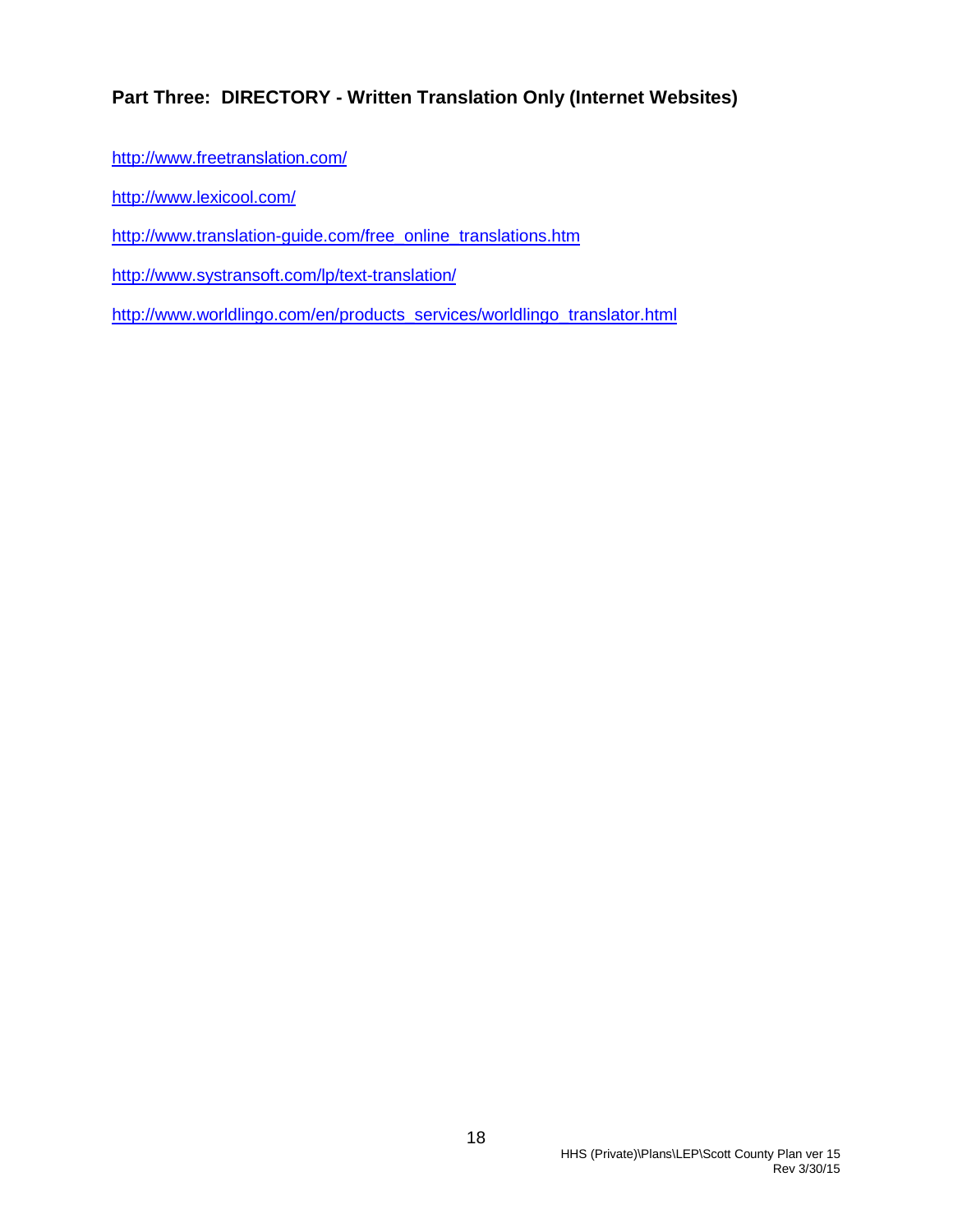## **Bilingual Scott County Staff**

| <b>Staff Person</b> | <b>Extens</b><br>ion | Language            | Background/<br><b>Specialty</b> | <b>Comments</b>        |
|---------------------|----------------------|---------------------|---------------------------------|------------------------|
| Benson, Brad        | 8346                 | Spanish             | Children's MH                   | <b>Basic Spanish</b>   |
| Benson, Lola        | 8657                 | Yorubu              | Financial - FEDS                | Dialect of Nigerian    |
| Dmitrieva, Ludmila  | 8793                 | Russian             | Accounting                      |                        |
| Green, Hilda        | 8017                 | Spanish             | <b>Public Health</b>            |                        |
| Hassig, Katie       | 8294                 | <b>ASL</b>          | <b>HCC</b>                      | American Sign Language |
| Joseph, Brenda      | 8617                 | Spanish             | <b>Mental Health Ctr</b>        |                        |
| Kleinfehn, Noreen   | 8274                 | Swahili & Kiswahili | <b>Public Health</b>            |                        |
| Letson, Leslie      | 8553                 | Spanish             | Financial - TAC                 |                        |
| Marshall, Jamie     | 8447                 | Spanish             | <b>Financial - FEDS</b>         |                        |
| Sanchez, Rosalinda  | 8429                 | Spanish             | Financial-TAC                   |                        |
| Schmitz, Angela     | 8501                 | Spanish             | <b>Child Protection</b>         |                        |
|                     |                      |                     |                                 |                        |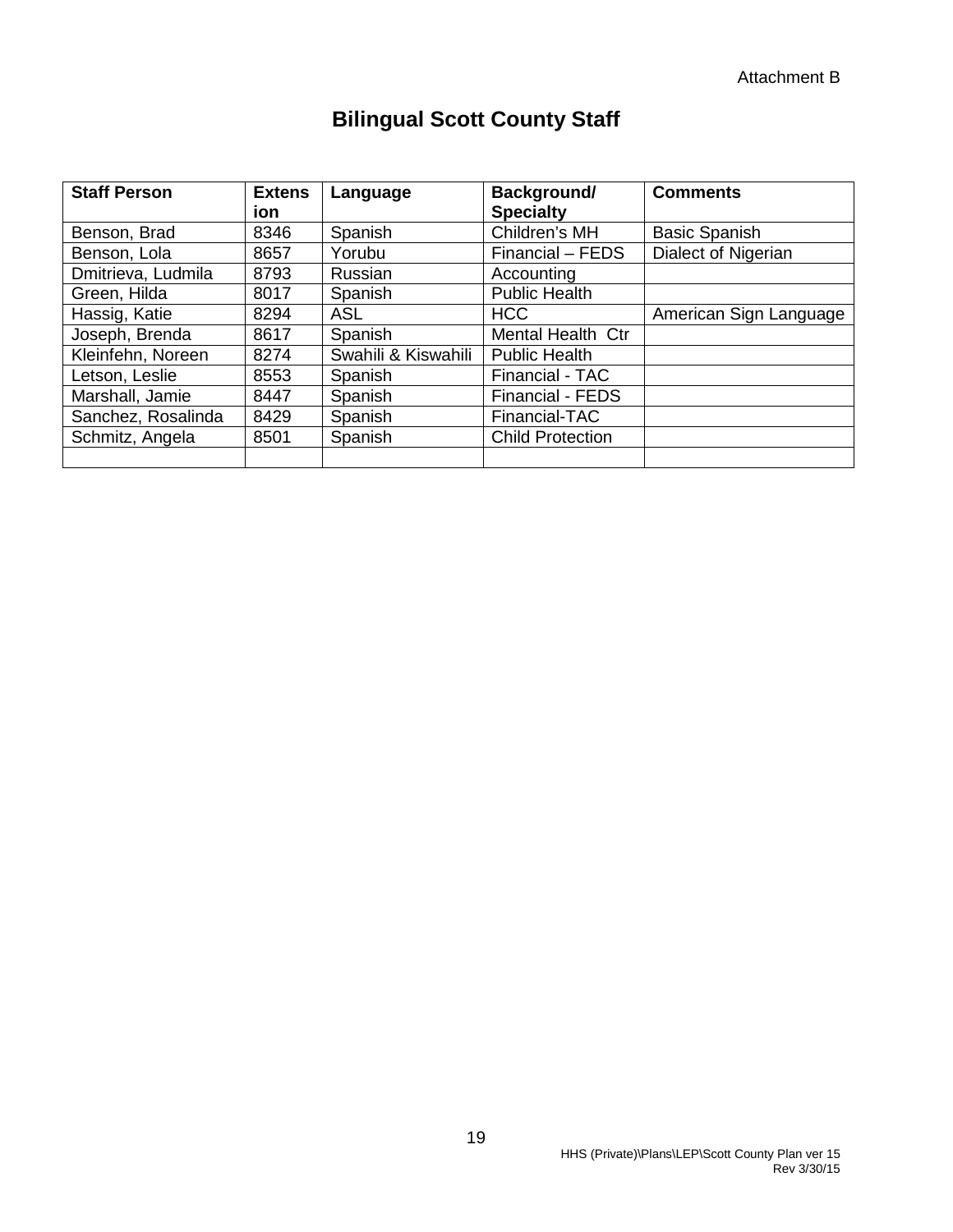#### **NON-ENGLISH DHS FORMS Revised 11/19/12**

This section lists all of the non-English DHS forms available from eDocs as of the date the section was revised. We will add additional forms or information as it is identified. The list is organized by language and includes the forms available under each language.

The section includes the DHS form number, title and the language the form is available in.

NOTE: If the English version of the document has been revised since the translation work, the non-English version of the form will not reflect the CURRENT English version.

| FORM#               | <b>FORM NAME</b>                                              | <b>LAST</b><br><b>REVISED</b> |
|---------------------|---------------------------------------------------------------|-------------------------------|
| <b>ARABIC</b>       |                                                               |                               |
| DHS 3323-ARA        | <b>Family Violence Referral</b>                               | 5/07                          |
| DHS 3354C-ARA       | <b>PMAP Pre-enrollment Questionnaire</b>                      | 2/04                          |
| DHs 3456-ARA        | Minnesota Health Care Programs - Individualized               | 2/08                          |
|                     | <b>Education Program Services</b>                             |                               |
| <b>DHS 3482-ARA</b> | MFIP Self-screen                                              | 7/05                          |
| <b>DHS 4115-ARA</b> | Authorization for Release of Information                      | 4/04                          |
| <b>DHS 4198-ARA</b> | Important Information About the Family Cap                    | 7/04                          |
| DHs 4311A-ARA       | 0 to 1-Month Child and Teen Checkups Checklist for<br>Parents | 5/09                          |
| DHS 4311B-ARA       | 2-Month Child and Teen Checkups Checklist for Parents         | 5/09                          |
| DHS 4311C-ARA       | 4-Month Child and Teen Checkups Checklist for Parents         | 5/09                          |
| DHS 4311D-ARA       | 6-Month Child and Teen Checkups Checklist for Parents         | 5/09                          |
| DHS 4311E-ARA       | 9-Month Child and Teen Checkups Checklist for Parents         | 5/09                          |
| DHS 4311F-ARA       | 12-Month Child and Teen Checkups Checklist for Parents        | 5/09                          |
| DHS 4311G-ARA       | 15-Month Child and Teen Checkups Checklist for Parents        | 5/09                          |
| DHS 4311H-ARA       | 18-Month Child and Teen Checkups Checklist for Parents        | 5/09                          |
| DHS 4311I-ARA       | 24-Month Child and Teen Checkups Checklist for Parents        | 5/09                          |
| DHS 4311J-ARA       | 3-Year Child and Teen Checkups Checklist for Parents          | 5/09                          |
| DHS 4311K-ARA       | 4-Year Child and Teen Checkups Checklist for Parents          | 5/09                          |
| DHS 4311L-ARA       | 5-Year Child and Teen Checkups Checklist for Parents          | 5/09                          |
| DHS 4311M-ARA       | 6-Year Child and Teen Checkups Checklist for Parents          | 5/09                          |
| DHS 4311N-ARA       | 8-Year Child and Teen Checkups Checklist for Parents          | 5/09                          |
| DHS 43110-ARA       | 10-Year Child and Teen Checkups Checklist for Parents         | 5/09                          |
| DHS 4311P-ARA       | 12-Year Child and Teen Checkups Checklist for Parents         | 5/09                          |
| DHS 4311Q-ARA       | 14-Year Child and Teen Checkups Checklist for Parents         | 5/09                          |
| DHS 4311R-ARA       | 16-Year Child and Teen Checkups Checklist for Parents         | 5/09                          |
| DHS 4311S-ARA       | 18-Year Child and Teen Checkups Checklist for Parents         | 5/09                          |
| DHS 4311T-ARA       | 20-Year Child and Teen Checkups Checklist for Parents         | 5/09                          |
| DHS 4374-ARA        | I Need an Interpreter cards                                   |                               |
| DHS 4723-ARA        | Caring for Children                                           | 4/06                          |
| DHS 5299-ARA        | Keeping Kids Safe: Your Home Care Emergency Plan              | 1/08                          |
| <b>DHS 5323-ARA</b> | TED Program Notice of Ineligibility                           | 5/09                          |
| <b>HMONG</b>        |                                                               |                               |
| <b>DHS 0033-HMN</b> | Appeal to State Agency                                        | 5/10                          |
| <b>DHS 0035-HMN</b> | <b>State Agency Appeals Summary</b>                           | 5/10                          |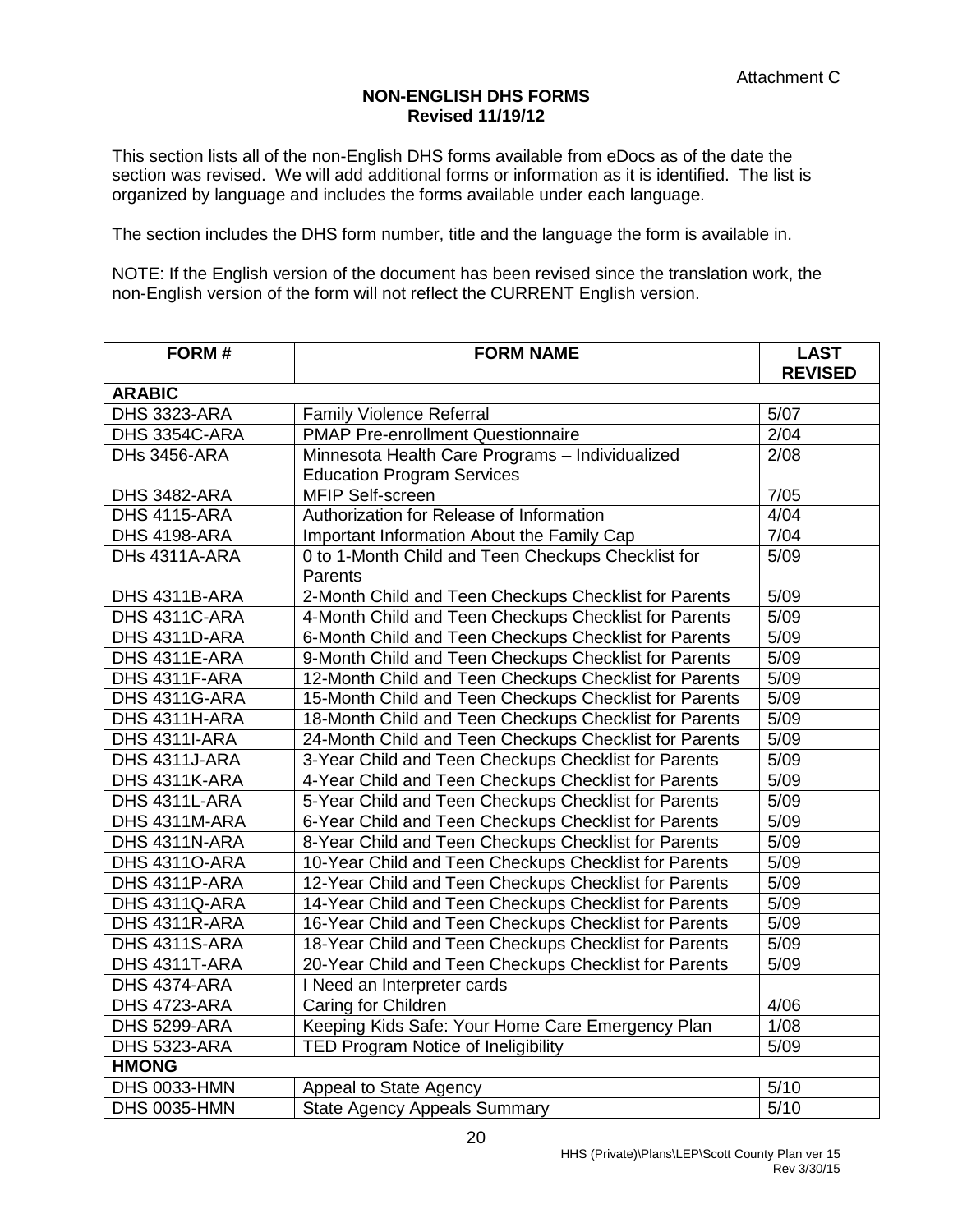| <b>DHS 0250-HMN</b> | <b>Family Systems Application</b>                       | 1/07              |
|---------------------|---------------------------------------------------------|-------------------|
| <b>DHS 1826-HMN</b> | Child and Teen Checkups Brochure                        | 9/08              |
| <b>DHS 1957-HMN</b> | Full Child Support (IV-D) Services Application and      | 1/12              |
|                     | Information on Child Support Enforcement                |                   |
| <b>DHS 2120-HMN</b> | <b>Household Report Form</b>                            | 9/10              |
| <b>DHS 2140-HMN</b> | <b>Application for Social Services</b>                  | 7/12              |
| <b>DHS 2338-HMN</b> | Cooperation with Child Support Enforcement              | 4/11              |
| <b>DHS 2402-HMN</b> | <b>Change Report Form</b>                               | 8/11              |
| DHS 2687-HMN        | Your Growing Child Brochure - Newborn                   | 2/10              |
| <b>DHS 2688-HMN</b> | Your Growing Child Brochure - age 1 through 3 months    | 2/10              |
| <b>DHS 2689-HMN</b> | Your Growing Child Brochure - age 4 through 5 months    | 2/10              |
| <b>DHS 2690-HMN</b> | Your Growing Child Brochure - age 6 through 8 months    | 2/10              |
| <b>DHS 2691-HMN</b> | Your Growing Child Brochure - age 9 through 11 months   | 2/10              |
| <b>DHS 2692-HMN</b> | Your Growing Child Brochure - age 12 through 14 months  | 2/10              |
| <b>DHS 2693-HMN</b> | Your Growing Child Brochure - age 15 through 17 months  | 2/10              |
| <b>DHS 2694-HMN</b> | Your Growing Child Brochure - age 18 through 23 months  | 2/10              |
| <b>DHS 2695-HMN</b> | Your Growing Child Brochure - age 2 years               | 2/10              |
| <b>DHS 2696-HMN</b> | Your Growing Child Brochure - age 3 years               | 2/10              |
| <b>DHS 2721-HMN</b> | Letter to owner of unlicensed child care home           | 3/03              |
| <b>DHS 2754-HMN</b> | Help protect people who are frail or vulnerable         | 1/12              |
| <b>DHS 2759-HMN</b> | Notice About Income and Eligibility Verification System | 3/12              |
|                     | and Work Reporting System                               |                   |
| <b>DHS 2795-HMN</b> | Being a teenage                                         | 1/10              |
| <b>DHS 2807-HMN</b> | Civil Rights Complaint Form: Discrimination in Service  | 11/10             |
|                     | <b>Delivery</b>                                         |                   |
| <b>DHS 2917-HMN</b> | Reporting Child Abuse and Neglect                       | 7/07              |
| DHS 2919A-HMN       | Verification Request Form - A                           | 7/10              |
| DHS 2919B-HMN       | Verification Request Form - B                           | 7/10              |
| DHS 2935A-HMN       | Information About Subpoenas for State Human Services    | 3/04              |
|                     | Hearings                                                |                   |
| <b>DHS 2973-HMN</b> | Explanation of Child Support (IV-D) and Income          | $\overline{1/12}$ |
|                     | Withholding-Only (Non-IV-D) Services in Minnesota       |                   |
| <b>DHS 3159-HMN</b> | Minnesota Voluntary Recognition of Parentage            | 8/12              |
| DHs 3159A-HMN       | Being a Legal Father                                    | 3/10              |
| DHS 3159B-HMN       | Minnestoa Voluntary Recognition of Parentage Revocation | 3/10              |
|                     | Form                                                    |                   |
| DHS 3195C-HMN       | Minnesota Voluntary Recognition of Parentage Husband's  | 3/10              |
|                     | <b>Non-Paternity Statement</b>                          |                   |
| DHS 3195E-HMN       | Minnesota Husband's Non-Paternity Statement Revocation  | 3/10              |
|                     | Form                                                    |                   |
| DHS 3163B-HMN       | Referral to Support and Collections                     | 3/10              |
| <b>DHS 3164-HMN</b> | Income Withholding-Only (Non-IV-D) Services Application | 1/12              |
|                     | or Support Order Processing                             |                   |
| <b>DHS 3196-HMN</b> |                                                         | 1/12              |
|                     | Every Child's Right                                     |                   |
| <b>DHS 3206-HMN</b> | Completing an Adoption in Minnesota                     | 5/04              |
| <b>DHS-3247-HMN</b> | <b>Families Guide to Child Protection</b>               | 1/06              |
| <b>DHS 3248-HMN</b> | Investigating Child Abuse or Neglect in Facilities      | 8/06              |
| <b>DHS 3276 HMN</b> | Civil Rights in Human Services: What you should know    | 5/10              |
|                     | about fair treatment in service delivery                |                   |
| <b>DHS 3323-HMN</b> | <b>Family Violence Referral</b>                         | 1/11              |
| <b>DHS 3353-HMN</b> | Important Information                                   | 10/11             |
| DHS 3354C-HMN       | <b>PMAP Pre-enrollment Questionnaire</b>                | 2/04              |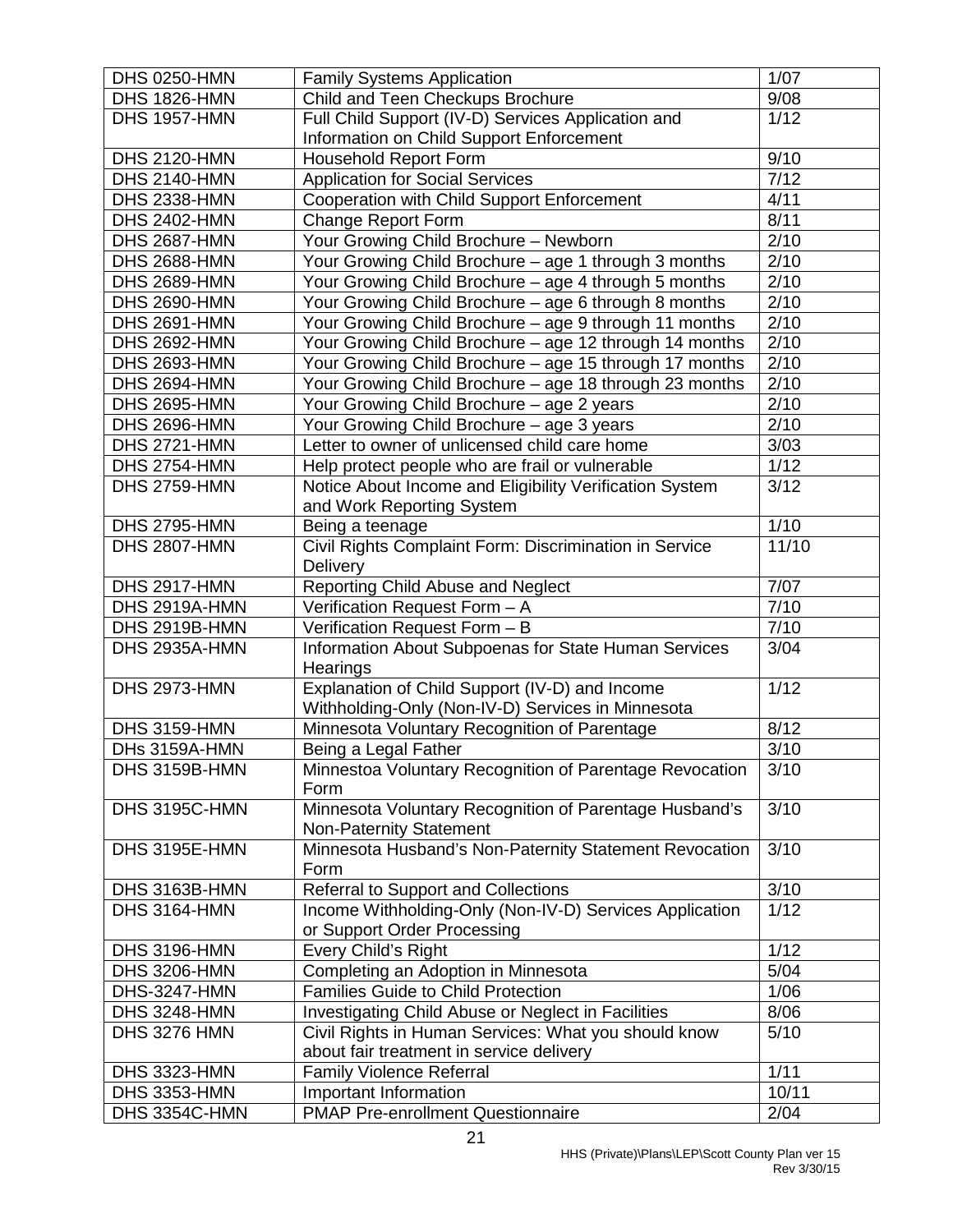| <b>DHS 3360-HMN</b>          | Electonic Funds Transfer for DWP, MFIP, WB, GA, MSA                       | 2/12              |
|------------------------------|---------------------------------------------------------------------------|-------------------|
|                              | or RCA benefits                                                           |                   |
| DHS 3362-HMN                 | Your Growing Child Brochure - age 4 through 6 years                       | $\sqrt{2/10}$     |
| DHS 3363-HMN                 | Your Growing Child Brochure - age 7 through 10 years                      | 2/10              |
| DHS 3371-HMN                 | Direct deposit for your child support payments                            | 3/10              |
| DHS 3377-HMN                 | Social Services Authorization for the Release of                          | 12/05             |
|                              | Information                                                               |                   |
| DHS 3378-HMN                 | Child Protection Notice of Privacy Practices                              | 11/10             |
| DHS 3393-HMN                 | <b>Understanding Child Support booklet</b>                                | $\overline{1/12}$ |
| DHS 3417-HMN                 | Minnesota Health Care Programs Application                                | 4/12              |
| DHS 3418-HMN                 | Minnesota Health Care Programs Renewal Form                               | 6/12              |
| DHS 3456-HMN                 | Minnesota Health Care Programs - Individual Education                     | 2/08              |
|                              | <b>Program Services</b>                                                   |                   |
| DHS 3482-HMN                 | MFIP Self-screen                                                          | 7/05              |
| DHS 3497B-HMN                | Will you care for the children?                                           | 2/04              |
| <b>DHS 3529-HMN</b>          | You can have more money for food by applying for                          | 10/12             |
|                              | Supplemental Nutrition Assistance Program benefits                        |                   |
| <b>DHS 3550-HMN</b>          | Minnesota Child Care Assistance Program Application                       | 10/11             |
| <b>DHS 3860-HMN</b>          | Minnesota Health Care Programs - Summary of coverage,                     | 1/12              |
|                              | cost sharing and limits                                                   |                   |
| DHS 3979-HMN                 | Notice of Privacy Practices                                               | 8/11              |
| DHS 3985-HMN                 | Notice of Privacy Practices for Child Care Providers                      | 2/11              |
| <b>DHs 4005-HMN</b>          | Telephone Equipment Distribution program brochure and                     | 9/11              |
|                              | application                                                               |                   |
| <b>DHS 4008-HMN</b>          | Health Plan Change Request Denial                                         | 2/04              |
| <b>DHS 4027-HMN</b>          | Civil Rights Policay and Complaint Procedure                              | $\overline{5/10}$ |
| DHS 4106A-HMN                | <b>Health Plan Enrollment Form</b>                                        | 4/03              |
| DHS 4115-HMN<br>DHS 4116-HMN | Authorization for Release of Information<br><b>Child Support Services</b> | 4/04<br>1/12      |
| DHS 4127-HMN                 | Notice of Privacy Practices                                               | 2/08              |
| DHS 4133-HMN                 | Do you have a disability                                                  | 10/11             |
| DHS 4160-HMN                 | <b>Child Welfare Glossary</b>                                             | 7/04              |
| <b>DHS 4198-HMN</b>          | Important Information About the Family Cap                                | 7/04              |
| <b>DHS 4242-HMN</b>          | Alternative Response to Child Safety Concerns                             | 8/05              |
| DHS 4311A-HMN                | 0 to 1-Month Child and Teen Checkups Checklist for                        | 5/09              |
|                              | Parents                                                                   |                   |
| DHS 4311B-HMN                | 2-Month Child and Teen Checkups Checklist for Parents                     | 5/09              |
| DHS 4311C-HMN                | 4-Month Child and Teen Checkups Checklist for Parents                     | 5/09              |
| DHS 4311D-HMN                | 6-Month Child and Teen Checkups Checklist for Parents                     | 5/09              |
| DHS 4311E-HMN                | 9-Month Child and Teen Checkups Checklist for Parents                     | 5/09              |
| DHS 4311F-HMN                | 12-Month Child and Teen Checkups Checklist for Parents                    | 5/09              |
| DHS 4311G-HMN                | 15-Month Child and Teen Checkups Checklist for Parents                    | 5/09              |
| DHS 4311H-HMN                | 18-Month Child and Teen Checkups Checklist for Parents                    | 5/09              |
| DHS 4311I-HMN                | 24-Month Child and Teen Checkups Checklist for Parents                    | 5/09              |
| DHS 4311J-HMN                | 3-Year Child and Teen Checkups Checklist for Parents                      | 5/09              |
| DHS 4311K-HMN                | 4-Year Child and Teen Checkups Checklist for Parents                      | 5/09              |
| DHS 4311L-HMN                | 5-Year Child and Teen Checkups Checklist for Parents                      | 5/09              |
| DHS 4311M-HMN                | 6-Year Child and Teen Checkups Checklist for Parents                      | 5/09              |
| DHS 4311N-HMN                | 8-Year Child and Teen Checkups Checklist for Parents                      | 5/09              |
| <b>DHS 43110-HMN</b>         | 10-Year Child and Teen Checkups Checklist for Parents                     | 5/09              |
| DHS 4311P-HMN                | 12-Year Child and Teen Checkups Checklist for Parents                     | 5/09              |
| DHS 4311Q-HMN                | 14-Year Child and Teen Checkups Checklist for Parents                     | 5/09              |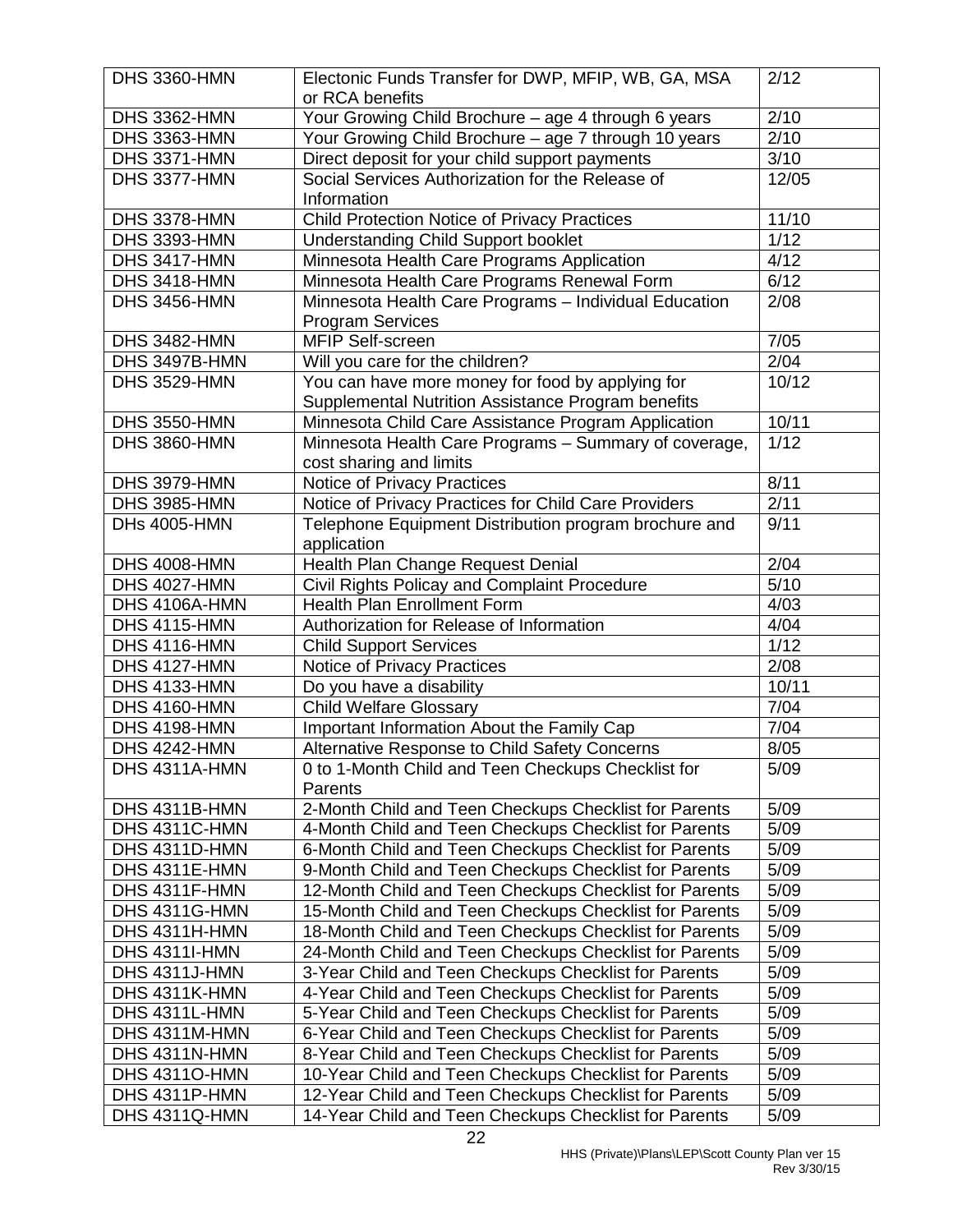| DHS 4311R-HMN       | 16-Year Child and Teen Checkups Checklist for Parents                                            | 5/09  |
|---------------------|--------------------------------------------------------------------------------------------------|-------|
| DHS 4311S-HMN       | 18-Year Child and Teen Checkups Checklist for Parents                                            | 5/09  |
| DHS 4311T-HMN       | 20-Year Child and Teen Checkups Checklist for Parents                                            | 5/09  |
| <b>DHS 4374</b>     | I Need an Interpreter cards                                                                      |       |
| DHS 4428-HMN        | Family Assessment: Notice of Assessment Summary -<br><b>Opening Case</b>                         | 10/06 |
| <b>DHS 4429-HMN</b> | Family Assessment: Notice of Assessment Summary - Not<br><b>Opening Case</b>                     | 10/06 |
| DHS 4430-HMN        | Family Assessment: Notice of Assessment Summary -<br>Case to Remain Open                         | 10/06 |
| DHS 4431-HMN        | Family Assessment: Notice of Assessment Summary -<br>Service Declined; No Opening                | 10/06 |
| <b>DHS 4432-HMN</b> | Family Assessment: Notice of Assessment Summary -<br>Transfer to Investigation                   | 10/06 |
| DHS 4433-HMN        | Family Assessment: Notice to Mandated Reporter - No<br>Services; Referral Made                   | 10/06 |
| DHS 4434-HMN        | <b>Caretaker Relative Notice</b>                                                                 | 10/06 |
| <b>DHS 4435-HMN</b> | Notice of Court Hearing to Foster Care Provider                                                  | 10/06 |
| DHS 4472A-HMN       | <b>Parent Support Outreach</b>                                                                   | 11/05 |
| <b>DHS 4504-HMN</b> | Letter to Alleged Offender - Child Protection Services<br>Needed                                 | 10/06 |
| <b>DHS 4505-HMN</b> | Letter to Alleged Offender - Abuse Neglect Occurred, CP<br><b>Services Not Needed</b>            | 10/06 |
| <b>DHS 4506-HMN</b> | Letter to Alleged Offender - Abuse Neglect Not<br>Determined, CP Services Needed                 | 10/06 |
| <b>DHS 4507-HMN</b> | Letter to Alleged Offender - Abuse Neglect Not<br>Determined, CP Services Not Needed             | 10/06 |
| <b>DHS 4508-HMN</b> | Letter to Non-Offending Parent - Abuse Neglect Occurred,<br><b>CP Services Are Needed</b>        | 10/06 |
| <b>DHS 4509-HMN</b> | Letter to Non-Offending Parent - Abuse Neglect Occurred,<br><b>CP Services Not Needed</b>        | 10/06 |
| <b>DHS 4510-HMN</b> | Letter to Non-Offending Parent - Abuse Neglect Not<br>Determined, CP Services Are Needed         | 10/06 |
| DHS 4511-HMN        | Letter to Non-Offending Parent - Abuse Neglect Not<br>Determined, CP Services Not Needed         | 10/06 |
| DHS 4533-HMN        | Better things to do than deal with cashing your child<br>support check?                          | 3/10  |
| <b>DHS 4583-HMN</b> | Child Support Enforcement - Request for Exception to<br><b>Direct Deposit</b>                    | 6/10  |
| DHS 4586-HMN        | Notice of Summary Disposition - Unable to Provide<br>Information                                 | 10/06 |
| DHS 4587-HMN        | Notice of Summary Disposition - Abuse/Neglect did Not<br>Occur; Protective Services Not Needed   | 10/06 |
| <b>DHS 4588-HMN</b> | Notice of Summary Disposition - Abuse/Neglect did Not<br>Occur; Protective Services are Needed   | 10/06 |
| DHS 4589-HMN        | Notice of Summary Disposition - Abuse/Neglect Occurred;<br><b>Protective Services Not Needed</b> | 10/06 |
| <b>DHS 4590-HMN</b> | Notice of Summary Disposition - Abuse/Neglect Occurred;<br>Protective Services are Needed        | 10/06 |
| <b>DHS 4618-HMN</b> | Family Child Care License Checklist                                                              | 4/08  |
| DHS 4723-HMN        | Caring for Children                                                                              | 4/06  |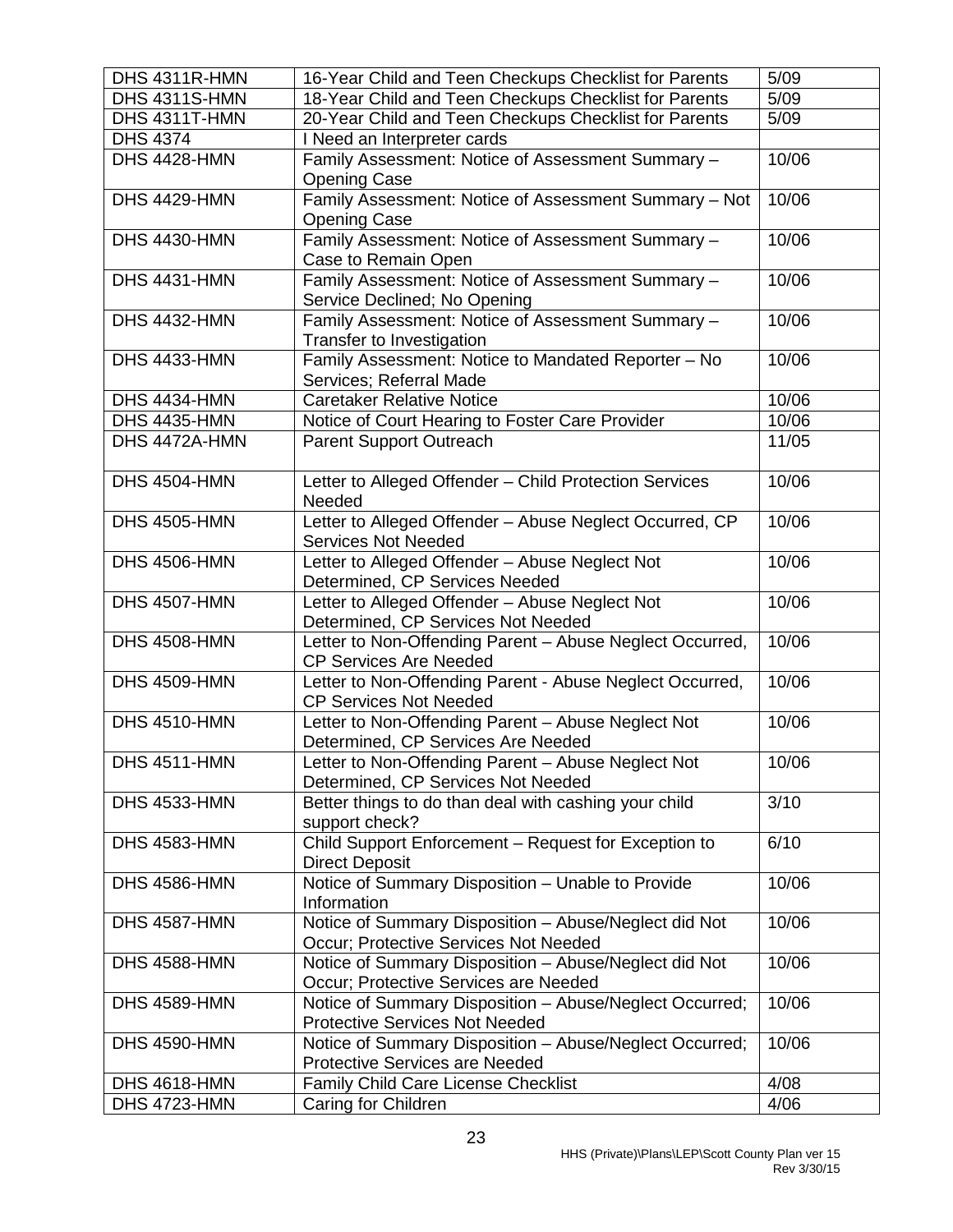| <b>DHS 4902-HMN</b>  | <b>Important Information about Child Support Hearings</b>                                                         | 3/10  |
|----------------------|-------------------------------------------------------------------------------------------------------------------|-------|
| DHS 5114A-HMN        | <b>CSE Terminology Glossary</b>                                                                                   | 7/09  |
| DHS 5223-HMN         | <b>MDHS Combined Application Form</b>                                                                             | 9/12  |
| DHS 5223B-HMN        | <b>CAF Important Information Sheet</b>                                                                            | 7/08  |
| DHS 5223C-HMN        | Combined Application - Addendum (Cash and Food<br>Support)                                                        | 11/11 |
| DHS 5223D-HMN        | Combined Application - Child Care Addendum                                                                        | 11/11 |
| DHS 5223E-HMN        | Minnesota Transition Application Form                                                                             | 11/11 |
| DHS 5223S-HMN        | MDHS Combined Application Form Household Member                                                                   | 8/11  |
|                      | Supplement                                                                                                        |       |
| DHS 5274-HMN         | Child Care Assistance Program Redetermination Form                                                                | 2/12  |
| <b>DHS 5299-HMN</b>  | Keeping Kids Safe: Your Home Care Emergency Plan                                                                  | 1/08  |
| DHS 5323-HMN         | TED Program Notice of Ineligibility                                                                               | 5/09  |
| DHS 5876-HMN         | Parent Directive for Infant Sleep Position                                                                        | 7/09  |
| <b>DHS 5407-HMN</b>  | Family and Group Child Care                                                                                       | 7/10  |
| DHS 5407A-HMN        | <b>Employer Child Care</b>                                                                                        | 7/10  |
| DHS 5576-HMN         | <b>Combined Six-Month Report</b>                                                                                  | 7/11  |
| DHS 5576A-HMN        | Combined Six Month Report - Supplement for cash<br>programs                                                       | 9/11  |
| DHS 5729-HMN         | Child in Voluntary Foster Care for Treatment Agreement -<br>Notice to Parent(s) considering Voluntary Foster Care | 12/11 |
| DHS 5876-HMN         | Parent Directive for Infant Sleep Position                                                                        | 7/09  |
| DHS 6006-HMN         | Information about Your Adopted Child's Eligibility for<br><b>Medical Assistance</b>                               | 12/11 |
| DHS 6170-HMN         | <b>Child Care Centers</b>                                                                                         | 7/10  |
| <b>DHS 6248-HMN</b>  | Voluntary Foster Care Agreement for Youth Age 18-21                                                               | 9/10  |
| <b>DHS 6468-HMN</b>  | Help with Services for Children with Autism Spectrum<br><b>Disorders</b>                                          | 1/12  |
| DM 0107-HMN          | Choose a Health Plan cover letter                                                                                 | 3/03  |
| <b>MS 2038-HMN</b>   | Your child's safety in licensed family child care                                                                 | 6/02  |
| <b>KHMER</b>         |                                                                                                                   |       |
| DHS 0250-KHM         | Family Systems Application                                                                                        | 1/07  |
| <b>DHS 2721-KHM</b>  | Letter to owner of unlicensed child care home                                                                     | 3/03  |
| <b>DHS 3456-KHM</b>  | Minnesota Health Care Programs - Individualized<br><b>Education Program Services</b>                              | 2/08  |
| <b>DHS 3482-KHM</b>  | <b>MFIP Self-screen</b>                                                                                           | 7/05  |
| <b>DHS 4115-KHM</b>  | Authorization for Release of Information                                                                          | 4/04  |
| DHS 4311A-KHM        | 0 to 1-Month Child and Teen Checkups Checklist for<br>Parents                                                     | 5/09  |
| DHS 4311B-KHM        | 2-Month Child and Teen Checkups Checklist for Parents                                                             | 5/09  |
| DHS 4311C-KHM        | 4-Month Child and Teen Checkups Checklist for Parents                                                             | 5/09  |
| DHS 4311D-KHM        | 6-Month Child and Teen Checkups Checklist for Parents                                                             | 5/09  |
| DHS 4311E-KHM        | 9-Month Child and Teen Checkups Checklist for Parents                                                             | 5/09  |
| DHS 4311F-KHM        | 12-Month Child and Teen Checkups Checklist for Parents                                                            | 5/09  |
| DHS 4311G-KHM        | 15-Month Child and Teen Checkups Checklist for Parents                                                            | 5/09  |
| DHS 4311H-KHM        | 18-Month Child and Teen Checkups Checklist for Parents                                                            | 5/09  |
| <b>DHS 4311I-KHM</b> | 24-Month Child and Teen Checkups Checklist for Parents                                                            | 5/09  |
| DHS 4311J-KHM        | 3-Year Child and Teen Checkups Checklist for Parents                                                              | 5/09  |
| DHS 4311K-KHM        | 4-Year Child and Teen Checkups Checklist for Parents                                                              | 5/09  |
| DHS 4311L-KHM        | 5-Year Child and Teen Checkups Checklist for Parents                                                              | 5/09  |
| DHS 4311M-KHM        | 6-Year Child and Teen Checkups Checklist for Parents                                                              | 5/09  |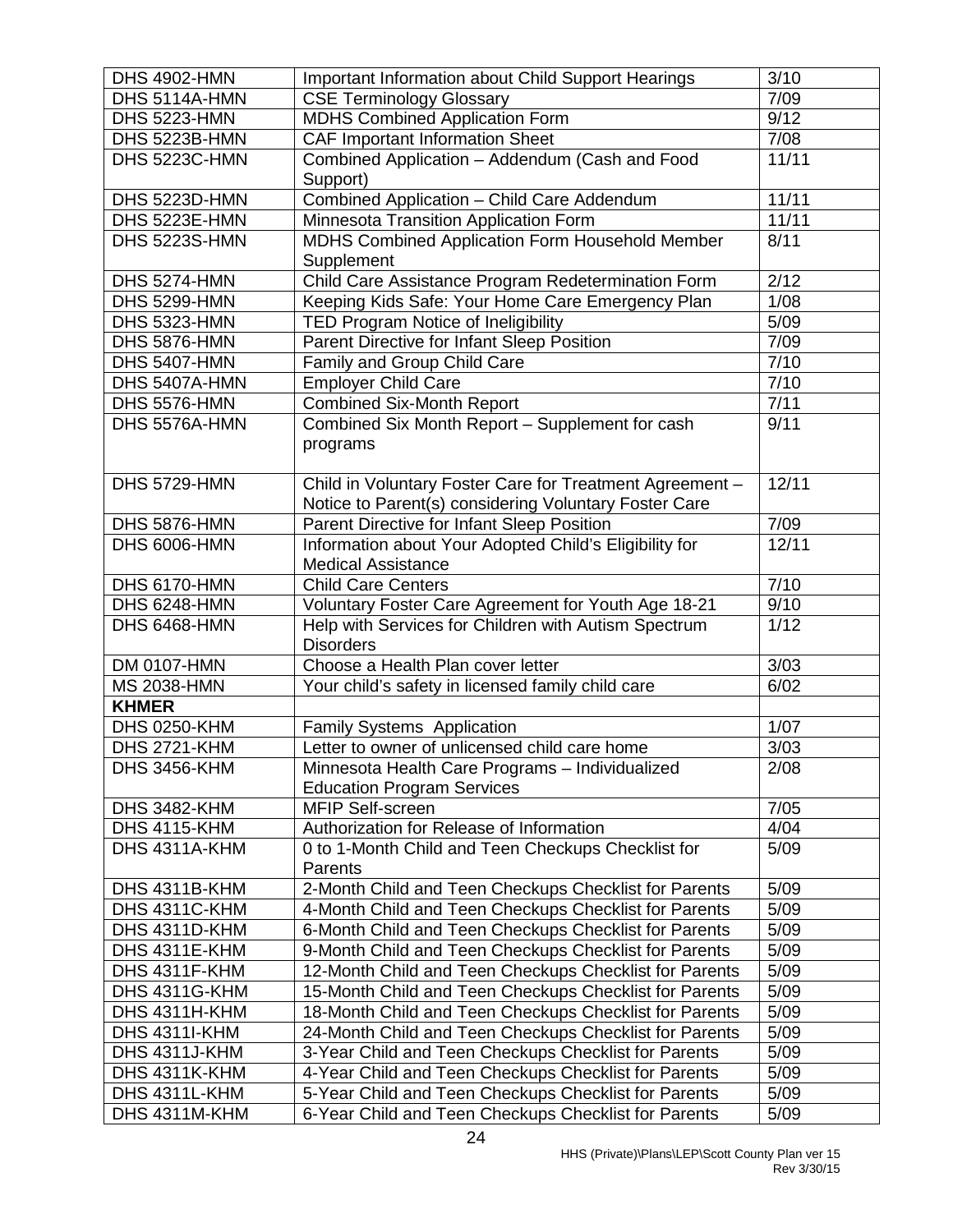| DHS 4311N-KHM        | 8-Year Child and Teen Checkups Checklist for Parents   | 5/09  |
|----------------------|--------------------------------------------------------|-------|
| <b>DHS 4311O-KHM</b> | 10-Year Child and Teen Checkups Checklist for Parents  | 5/09  |
| DHS 4311P-KHM        | 12-Year Child and Teen Checkups Checklist for Parents  | 5/09  |
| DHS 4311Q-KHM        | 14-Year Child and Teen Checkups Checklist for Parents  | 5/09  |
| DHS 4311R-KHM        | 16-Year Child and Teen Checkups Checklist for Parents  | 5/09  |
| DHS 4311S-KHM        | 18-Year Child and Teen Checkups Checklist for Parents  | 5/09  |
| DHS 4311T-KHM        | 20-Year Child and Teen Checkups Checklist for Parents  | 5/09  |
| DHS 4374-KHM         | I Need an Interpreter cards                            | 12/09 |
| DHS 4723-KHM         | Caring for Children                                    | 4/06  |
| <b>MS 2038-KHM</b>   | Your child's safety in licensed family child care      | 6/02  |
| <b>LAOTIAN:</b>      |                                                        |       |
| <b>DHS 0250-LAO</b>  | <b>Family Systems Application</b>                      | 1/07  |
| <b>DHS 2120-LAO</b>  | <b>Household Report Form</b>                           | 12/05 |
| <b>DHS 2721-LAO</b>  | Letter to owner of unlicensed child care home          | 3/03  |
| <b>DHS 2935-LAO</b>  | Information About Subpoenas for State Human Services   | 3/04  |
|                      | Hearings                                               |       |
| <b>DHS 3323-LAO</b>  | <b>Family Violence Referral</b>                        | 5/07  |
| DHS 3354C-LAO        | <b>PMAP Pre-enrollment Questionnaire</b>               | 2/04  |
| <b>DHS 3456-LAO</b>  | Minnesota Health Care Programs - Individualized        | 2/08  |
|                      | <b>Education Program Services</b>                      |       |
| <b>DHS 3482-LAO</b>  | MFIP Self-screen                                       | 7/05  |
| <b>DHS 4115-LAO</b>  | Authorization for Release of Information               | 4/04  |
| <b>DHS 4198-LAO</b>  | Important Information About the Family Cap             | 7/04  |
| DHS 4311A-LAO        | 0 to 1-Month Child and Teen Checkups Checklist for     | 5/09  |
|                      | Parents                                                |       |
| DHS 4311B-LAO        | 2-Month Child and Teen Checkups Checklist for Parents  | 5/09  |
| DHS 4311C-LAO        | 4-Month Child and Teen Checkups Checklist for Parents  | 5/09  |
| DHS 4311D-LAO        | 6-Month Child and Teen Checkups Checklist for Parents  | 5/09  |
| DHS 4311E-LAO        | 9-Month Child and Teen Checkups Checklist for Parents  | 5/09  |
| DHS 4311F-LAO        | 12-Month Child and Teen Checkups Checklist for Parents | 5/09  |
| DHS 4311G-LAO        | 15-Month Child and Teen Checkups Checklist for Parents | 5/09  |
| DHS 4311H-LAO        | 18-Month Child and Teen Checkups Checklist for Parents | 5/09  |
| <b>DHS 4311I-LAO</b> | 24-Month Child and Teen Checkups Checklist for Parents | 5/09  |
| DHS 4311J-LAO        | 3-Year Child and Teen Checkups Checklist for Parents   | 5/09  |
| DHS 4311K-LAO        | 4-Year Child and Teen Checkups Checklist for Parents   | 5/09  |
| DHS 4311L-LAO        | 5-Year Child and Teen Checkups Checklist for Parents   | 5/09  |
| DHS 4311M-LAO        | 6-Year Child and Teen Checkups Checklist for Parents   | 5/09  |
| DHS 4311N-LAO        | 8-Year Child and Teen Checkups Checklist for Parents   | 5/09  |
| <b>DHS 43110-LAO</b> | 10-Year Child and Teen Checkups Checklist for Parents  | 5/09  |
| DHS 4311P-LAO        | 12-Year Child and Teen Checkups Checklist for Parents  | 5/09  |
| DHS 4311Q-LAO        | 14-Year Child and Teen Checkups Checklist for Parents  | 5/09  |
| DHS 4311R-LAO        | 16-Year Child and Teen Checkups Checklist for Parents  | 5/09  |
| DHS 4311S-LAO        | 18-Year Child and Teen Checkups Checklist for Parents  | 5/09  |
| DHS 4311T-LAO        | 20-Year Child and Teen Checkups Checklist for Parents  | 5/09  |
| <b>DHS 4374-LAO</b>  | I Need an Interpreter cards                            | 12/09 |
| <b>DHS 4723-LAO</b>  | Caring for Children                                    | 4/06  |
| <b>MS 2038-LAO</b>   | Your child's safety in licensed family child care      | 6/02  |
| <b>OROMO</b>         |                                                        |       |
| <b>DHS 3323-ORM</b>  | <b>Family Violence Referral</b>                        | 5/07  |
| DHS 3354C-ORM        | <b>PMAP Pre-enrollment Questionnaire</b>               | 2/04  |
| <b>DHS 3323-ORM</b>  | <b>Family Violence Referral</b>                        | 5/07  |
|                      |                                                        |       |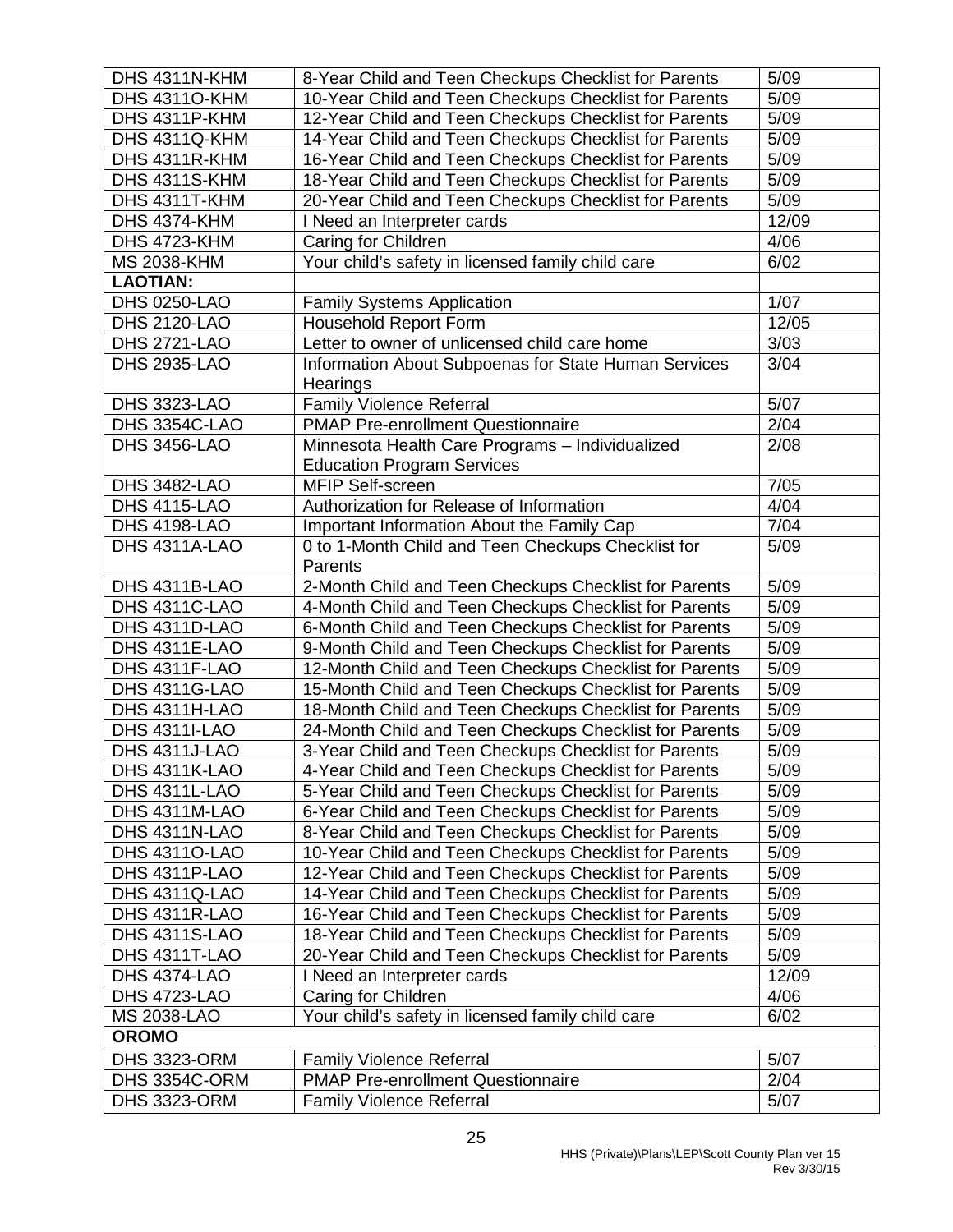| DHS 3354C-ORM        | <b>PMAP Pre-enrollment Questionnaire</b>               | 2/04  |
|----------------------|--------------------------------------------------------|-------|
| <b>DHS 3456-ORM</b>  | Minnesota Health Care Programs - Individualized        | 2/08  |
|                      | <b>Education Program Services</b>                      |       |
| <b>DHS 3482-ORM</b>  | <b>MFIP Self-screen</b>                                | 7/05  |
| <b>DHS 4115-ORM</b>  | Authorization for Release of Information               | 4/04  |
| <b>DHS 4198-ORM</b>  | Important Information About the Family Cap             | 7/04  |
| DHS 4311A-ORM        | 0 to 1-Month Child and Teen Checkups Checklist for     | 5/09  |
|                      | Parents                                                |       |
| DHS 4311B-ORM        | 2-Month Child and Teen Checkups Checklist for Parents  | 5/09  |
| DHS 4311C-ORM        | 4-Month Child and Teen Checkups Checklist for Parents  | 5/09  |
| DHS 4311D-ORM        | 6-Month Child and Teen Checkups Checklist for Parents  | 5/09  |
| DHS 4311E-ORM        | 9-Month Child and Teen Checkups Checklist for Parents  | 5/09  |
| DHS 4311F-ORM        | 12-Month Child and Teen Checkups Checklist for Parents | 5/09  |
| DHS 4311G-ORM        | 15-Month Child and Teen Checkups Checklist for Parents | 5/09  |
| DHS 4311H-ORM        | 18-Month Child and Teen Checkups Checklist for Parents | 5/09  |
| <b>DHS 4311I-ORM</b> | 24-Month Child and Teen Checkups Checklist for Parents | 5/09  |
| DHS 4311J-ORM        | 3-Year Child and Teen Checkups Checklist for Parents   | 5/09  |
| DHS 4311K-ORM        | 4-Year Child and Teen Checkups Checklist for Parents   | 5/09  |
| DHS 4311L-ORM        | 5-Year Child and Teen Checkups Checklist for Parents   | 5/09  |
| DHS 4311M-ORM        | 6-Year Child and Teen Checkups Checklist for Parents   | 5/09  |
| DHS 4311N-ORM        | 8-Year Child and Teen Checkups Checklist for Parents   | 5/09  |
| <b>DHS 43110-ORM</b> | 10-Year Child and Teen Checkups Checklist for Parents  | 5/09  |
| DHS 4311P-ORM        | 12-Year Child and Teen Checkups Checklist for Parents  | 5/09  |
| DHS 4311Q-ORM        | 14-Year Child and Teen Checkups Checklist for Parents  | 5/09  |
| DHS 4311R-ORM        | 16-Year Child and Teen Checkups Checklist for Parents  | 5/09  |
| DHS 4311S-ORM        | 18-Year Child and Teen Checkups Checklist for Parents  | 5/09  |
| DHS 4311T-ORM        | 20-Year Child and Teen Checkups Checklist for Parents  | 5/09  |
| <b>DHS 4374-ORM</b>  | I Need an Interpreter cards                            | 12/09 |
| <b>DHS 4723-ORM</b>  | Caring for Children                                    | 4/06  |
| <b>DHS 5323-ORM</b>  | TED Program Notice of Ineligibility                    | 5/09  |
| <b>RUSSIAN:</b>      |                                                        |       |
| <b>DHS 0033-RUS</b>  | Appeal to State Agency                                 | 5/10  |
| <b>DHS 0035-RUS</b>  | <b>State Agency Appeals Summary</b>                    | 5/10  |
| <b>DHS 0250-RUS</b>  | <b>Family Systems Application</b>                      | 1/07  |
| <b>DHS 1826-RUS</b>  | Child and Teen Checkups Brochure                       | 9/08  |
| <b>DHS 2120-RUS</b>  | <b>Household Report Form</b>                           | 9/10  |
| <b>DHS 2140-RUS</b>  | <b>Application for Social Services</b>                 | 7/12  |
| <b>DHS 2402-RUS</b>  | Change Report Form                                     | 8/11  |
| <b>DHS 2687-HMN</b>  | Your Growing Child Brochure - Newborn                  | 2/10  |
| <b>DHS 2688-HMN</b>  | Your Growing Child Brochure - age 1 through 3 months   | 2/10  |
| <b>DHS 2689-HMN</b>  | Your Growing Child Brochure - age 4 through 5 months   | 2/10  |
| <b>DHS 2690-HMN</b>  | Your Growing Child Brochure - age 6 through 8 months   | 2/10  |
| <b>DHS 2691-HMN</b>  | Your Growing Child Brochure - age 9 through 11 months  | 2/10  |
| <b>DHS 2692-HMN</b>  | Your Growing Child Brochure - age 12 through 14 months | 2/10  |
| <b>DHS 2693-HMN</b>  | Your Growing Child Brochure - age 15 through 17 months | 2/10  |
| <b>DHS 2694-HMN</b>  | Your Growing Child Brochure - age 18 through 23 months | 2/10  |
| <b>DHS 2695-HMN</b>  | Your Growing Child Brochure - age 2 years              | 2/10  |
| <b>DHS 2696-HMN</b>  | Your Growing Child Brochure - age 3 years              | 2/10  |
| <b>DHS 2721-RUS</b>  | Letter to owner of unlicensed child care home          | 3/03  |
| <b>DHS 2754-RUS</b>  | Help protect people who are frail or vulnerable        | 1/12  |
|                      |                                                        |       |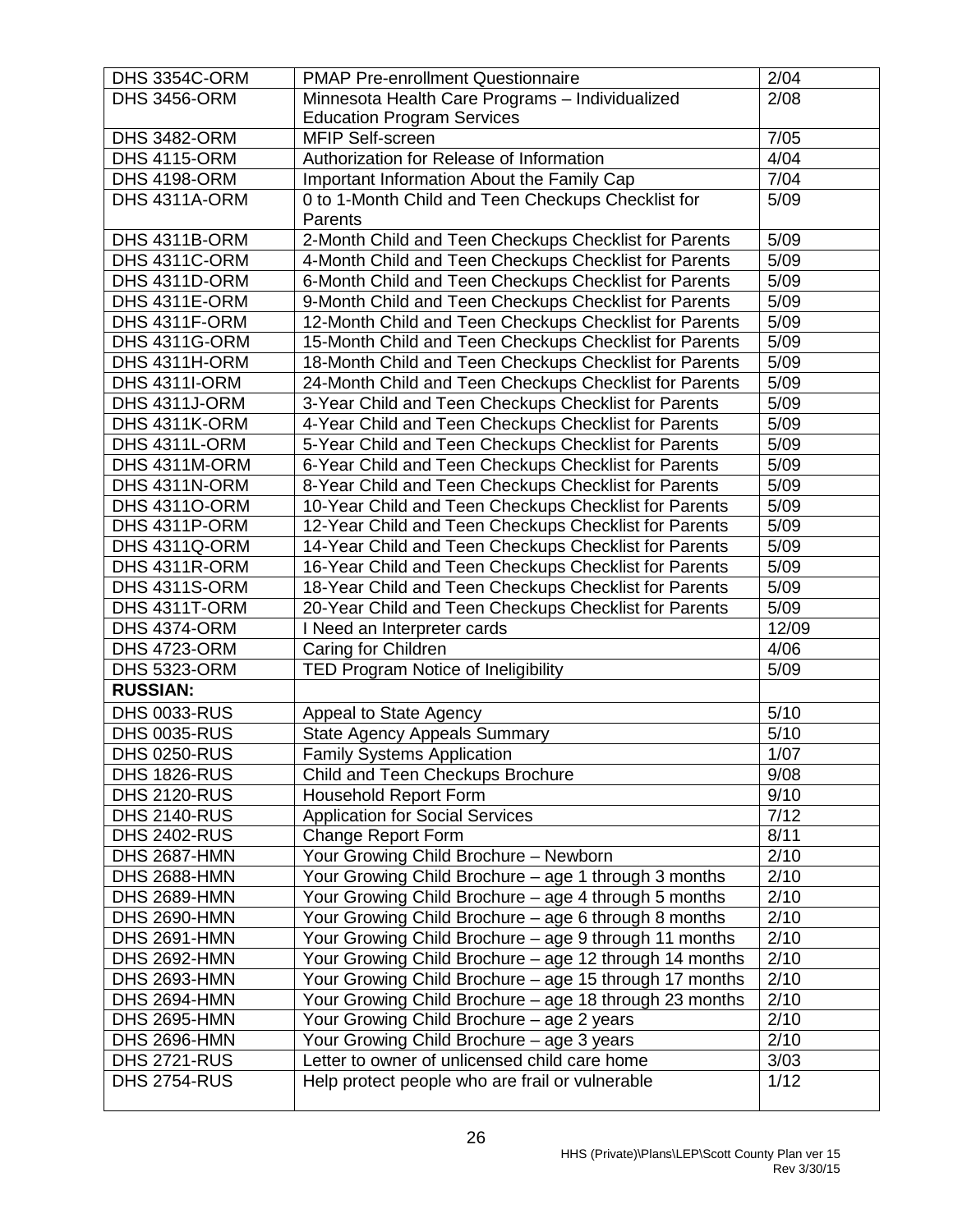| <b>DHS 2759-RUS</b>                   | Notice About Income and Eligibility Verification System | 3/12         |
|---------------------------------------|---------------------------------------------------------|--------------|
|                                       | and Work Reporting                                      |              |
| <b>DHS 2795-RUS</b>                   | Being a teenager                                        | 1/10         |
| <b>DHS 2807-RUS</b>                   | Civil Rights Complaint Form: Discrimination in Service  | 11/10        |
|                                       | <b>Delivery</b>                                         |              |
| DHS 2919A-RUS                         | Verification Request Form - A                           | 7/10         |
| DHS 2919B-RUS                         | Verification Request Form - B                           | 7/10         |
| DHS 2935A-RUS                         | Information About Subpoenas for State Human Services    | 3/04         |
|                                       | Hearings                                                |              |
| <b>DHS 3276 RUS</b>                   | Civil Rights in Human Services: What you should know    | 5/10         |
|                                       | about fair treatment in service delivery                |              |
| <b>DHS 3323-RUS</b>                   | <b>Family Violence Referral</b>                         | 1/11         |
| <b>DHS 3353-RUS</b>                   | Important Information                                   | 10/11        |
| <b>DHS 3354-RUS</b>                   | Managed Care: Guide to Health Plan Questionnaire        | 11/09        |
| DHS 3354C-RUS                         | <b>PMAP Pre-enrollment Questionnaire</b>                | 2/04         |
| <b>DHS 3360-RUS</b>                   | Electronic Funds Transfer for DWP, MFIP, WB, GA, MSA    | 2/12         |
|                                       | or RCA benefits                                         |              |
| <b>DHS 3362-RUS</b>                   | Your Growing Child Brochure - age 4 through 6 years     | 2/10         |
| <b>DHS 3363-RUS</b>                   | Your Growing Child Brochure - age 7 through 10 years    | 2/10         |
| <b>DHS 3378-RUS</b>                   | <b>Chhild Protection Notice of Privacy Practices</b>    | 11/10        |
| <b>DHS 3417-RUS</b>                   | Minnesota Health Care Programs Application              | 4/12         |
| <b>DHS 3418-RUS</b>                   | Minnesota Health Care Programs Renewal Form             | 6/12         |
| <b>DHS 3456-RUS</b>                   | Minnesota Health Care Programs - Individualized         | 2/08         |
|                                       | <b>Education Program Services</b>                       |              |
| <b>DHS 3482-RUS</b>                   | <b>MFIP Self-screen</b>                                 | 7/05         |
| <b>DHS 3529-RUS</b>                   | You can have more money for food by applying for        | 10/12        |
|                                       | Supplemental Nutrition Assistance Program benefits      |              |
| <b>DHS 3550-RUS</b>                   | Minnesota Child Care Assistance Program Application     | 10/11        |
| <b>DHS 3860-RUS</b>                   | Minnesota Health Care Programs - Summary of coverage,   | 1/12         |
|                                       | cost charing and limits                                 |              |
| <b>DHS 3979-RUS</b>                   | Notice of Privacy Practices                             | 8/11         |
| <b>DHS 3985-RUS</b>                   | Notice of Privacy Practices for Child Care Providers    | 2/11         |
| <b>DHS 4005-RUS</b>                   | Telephone Equipment Distribution program brochure and   | 9/11         |
|                                       | application                                             |              |
| <b>DHS 4008-RUS</b>                   | Health Plan Change Request Denied                       | 2/04         |
| <b>DHS 4027-RUS</b>                   | Civil Rights Policy and Complaint Procedure             | 5/10         |
| DHS 4106A-RUS                         | <b>Health Plan Enrollment Form</b>                      | 4/03         |
| <b>DHS 4115-RUS</b>                   | Authorization for Release of Information                | 4/04         |
| <b>DHS 4127-RUS</b>                   | Notice of Privacy Practices                             | 2/08         |
| <b>DHS 4133-RUS</b>                   | Do you have a disability?                               | 10/11        |
| <b>DHS 4198-RUS</b>                   | Important Information About the Family Cap              | 7/04         |
| DHS 4311A-RUS                         | 0 to 1-Month Child and Teen Checkups Checklist for      | 5/09         |
|                                       | Parents                                                 |              |
| DHS 4311B-RUS                         | 2-Month Child and Teen Checkups Checklist for Parents   | 5/09         |
| DHS 4311C-RUS                         | 4-Month Child and Teen Checkups Checklist for Parents   | 5/09         |
| DHS 4311D-RUS                         | 6-Month Child and Teen Checkups Checklist for Parents   | 5/09         |
| DHS 4311E-RUS                         | 9-Month Child and Teen Checkups Checklist for Parents   | 5/09         |
| DHS 4311F-RUS                         | 12-Month Child and Teen Checkups Checklist for Parents  | 5/09         |
| <b>DHS 4311G-RUS</b>                  | 15-Month Child and Teen Checkups Checklist for Parents  | 5/09         |
| DHS 4311H-RUS                         | 18-Month Child and Teen Checkups Checklist for Parents  | 5/09         |
| <b>DHS 4311I-RUS</b><br>DHS 4311J-RUS | 24-Month Child and Teen Checkups Checklist for Parents  | 5/09<br>5/09 |
|                                       | 3-Year Child and Teen Checkups Checklist for Parents    |              |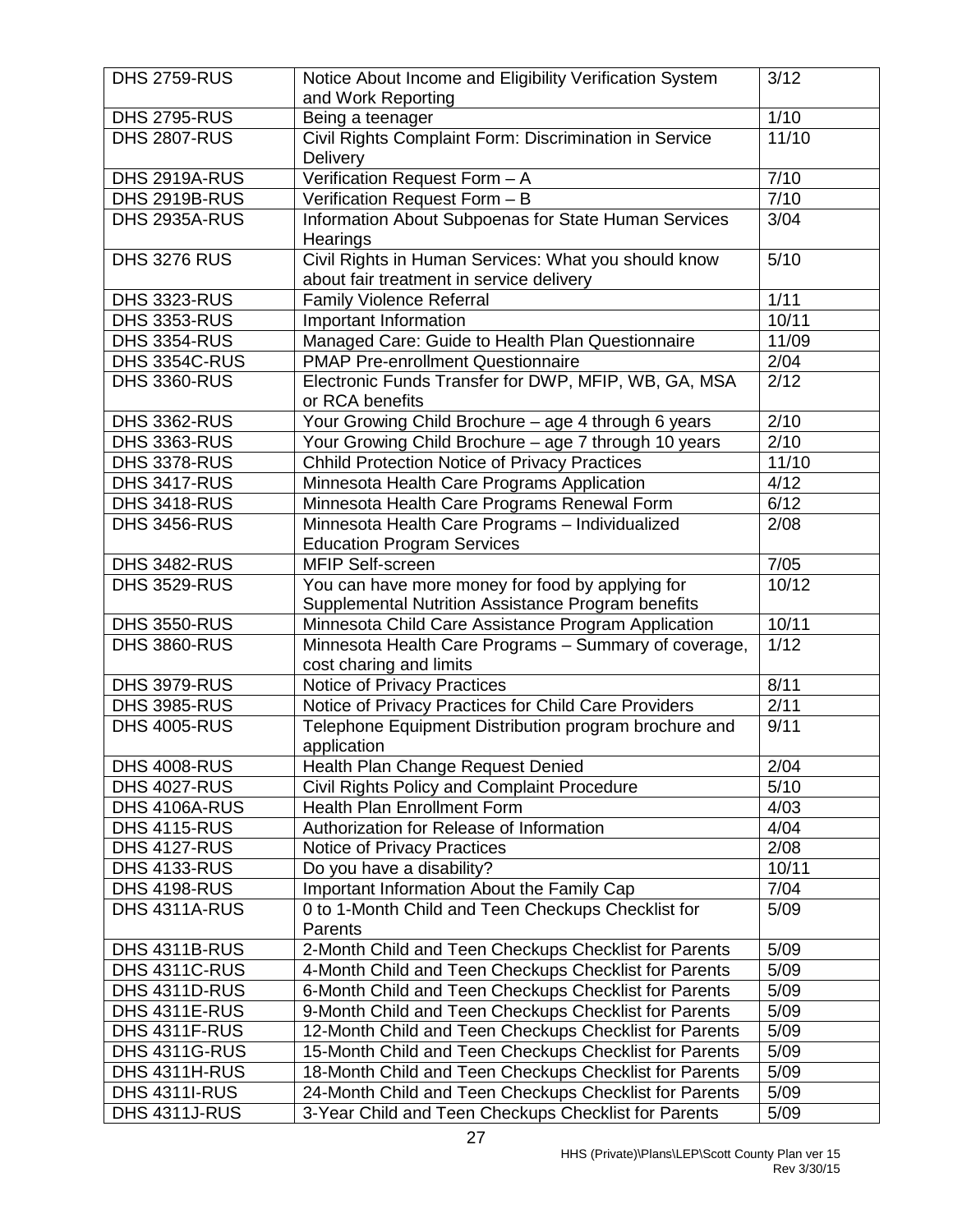| DHS 4311K-RUS                 | 4-Year Child and Teen Checkups Checklist for Parents                 | 5/09  |
|-------------------------------|----------------------------------------------------------------------|-------|
| DHS 4311L-RUS                 | 5-Year Child and Teen Checkups Checklist for Parents                 | 5/09  |
| DHS 4311M-RUS                 | 6-Year Child and Teen Checkups Checklist for Parents                 | 5/09  |
| DHS 4311N-RUS                 | 8-Year Child and Teen Checkups Checklist for Parents                 | 5/09  |
| <b>DHS 43110-RUS</b>          | 10-Year Child and Teen Checkups Checklist for Parents                | 5/09  |
| DHS 4311P-RUS                 | 12-Year Child and Teen Checkups Checklist for Parents                | 5/09  |
| DHS 4311Q-RUS                 | 14-Year Child and Teen Checkups Checklist for Parents                | 5/09  |
| DHS 4311R-RUS                 | 16-Year Child and Teen Checkups Checklist for Parents                | 5/09  |
| DHS 4311S-RUS                 | 18-Year Child and Teen Checkups Checklist for Parents                | 5/09  |
| DHS 4311T-RUS                 | 20-Year Child and Teen Checkups Checklist for Parents                | 5/09  |
| <b>DHS 4374-RUS</b>           | I Need an Interpreter cards                                          | 12/09 |
| <b>DHS 4618-RUS</b>           | Family Child Care License Checklist                                  | 4/08  |
| <b>DHS 4723-RUS</b>           | Caring for Children                                                  | 4/06  |
| <b>DHS 5223-RUS</b>           | <b>MDHS Combined Application Form</b>                                | 11/11 |
| DHS 5223B-RUS                 | CAF Important Information sheet                                      | 7/08  |
| <b>DHS 5223C-RUS</b>          | Combined Application - Addendum (Cash and Food                       | 11/11 |
|                               | Support)                                                             |       |
| DHS 5223D-RUS                 | Combined Application - Child Care Addendum                           | 11/11 |
| DHS 5223E-RUS                 | Minnesota Transition Application Form                                | 11/11 |
| <b>DHS 5223S-RUS</b>          | MDHS Combined Application Form Household Member                      | 8/11  |
|                               | Supplement                                                           |       |
| <b>DHS 5274-RUS</b>           | Child Care Assistance Program Redetermination Form                   | 2/12  |
| <b>DHS 5323-RUS</b>           | TED Program Notice of Ineligibility                                  | 5/09  |
| <b>DHS 5407-RUS</b>           | Family and Group Family Child Care                                   | 7/10  |
| DHS 5407A-RUS                 | <b>Employer Child Care</b>                                           | 7/10  |
| DHS 5576-RUS                  | <b>Combined Six-Month Report</b>                                     | 7/11  |
| DHS 5576A-RUS                 | Combined Six-Month Report - Supplement for cash<br>programs          | 9/11  |
| <b>DHS 5729-RUS</b>           | Child in Voluntary Foster Care for Treatment Agreement -             | 12/11 |
|                               | Notice to Parent(s) considering Voluntary Foster Care                |       |
| <b>DHS 6170-RUS</b>           | <b>Child Care Centers</b>                                            | 7/10  |
| <b>DHS 6248-RUS</b>           | Voluntary Foster Care Agreement for Treatment for Youth<br>Age 18-21 | 9/10  |
| DM 0107                       | Choose a Health Plan cover letter                                    | 3/03  |
| MS2038                        | Your child's safety in licensed family child care                    | 6/02  |
| <b>SERBO-CROATIAN/BOSNIAN</b> |                                                                      |       |
| <b>DHS 3323-SCR</b>           | <b>Family Violence Referral</b>                                      | 5/07  |
| DHS 3354C-SCR                 | <b>PMAP Pre-enrollment Questionnaire</b>                             | 2/04  |
| <b>DHS 3456-SCR</b>           | Minnesota Health Care Programs - Individualized                      | 2/08  |
|                               | <b>Education Program Services</b>                                    |       |
| <b>DHS 3482-SCR</b>           | <b>MFIP Self-Screen</b>                                              | 7/05  |
| <b>DHS 4115-SCR</b>           | Authorization for Release of Information                             | 4/04  |
| <b>DHS 4198-SCR</b>           | Important Information About the Family Cap                           | 7/04  |
| DHS 4311A-SCR                 | 0 to 1-Month Child and Teen Checkups Checklist for                   | 5/09  |
|                               | Parents                                                              |       |
| DHS 4311B-SCR                 | 2-Month Child and Teen Checkups Checklist for Parents                | 5/09  |
| <b>DHS 4311C-SCR</b>          | 4-Month Child and Teen Checkups Checklist for Parents                | 5/09  |
| DHS 4311D-SCR                 | 6-Month Child and Teen Checkups Checklist for Parents                | 5/09  |
| DHS 4311E-SCR                 | 9-Month Child and Teen Checkups Checklist for Parents                | 5/09  |
| DHS 4311F-SCR                 | 12-Month Child and Teen Checkups Checklist for Parents               | 5/09  |
| DHS 4311G-SCR                 | 15-Month Child and Teen Checkups Checklist for Parents               | 5/09  |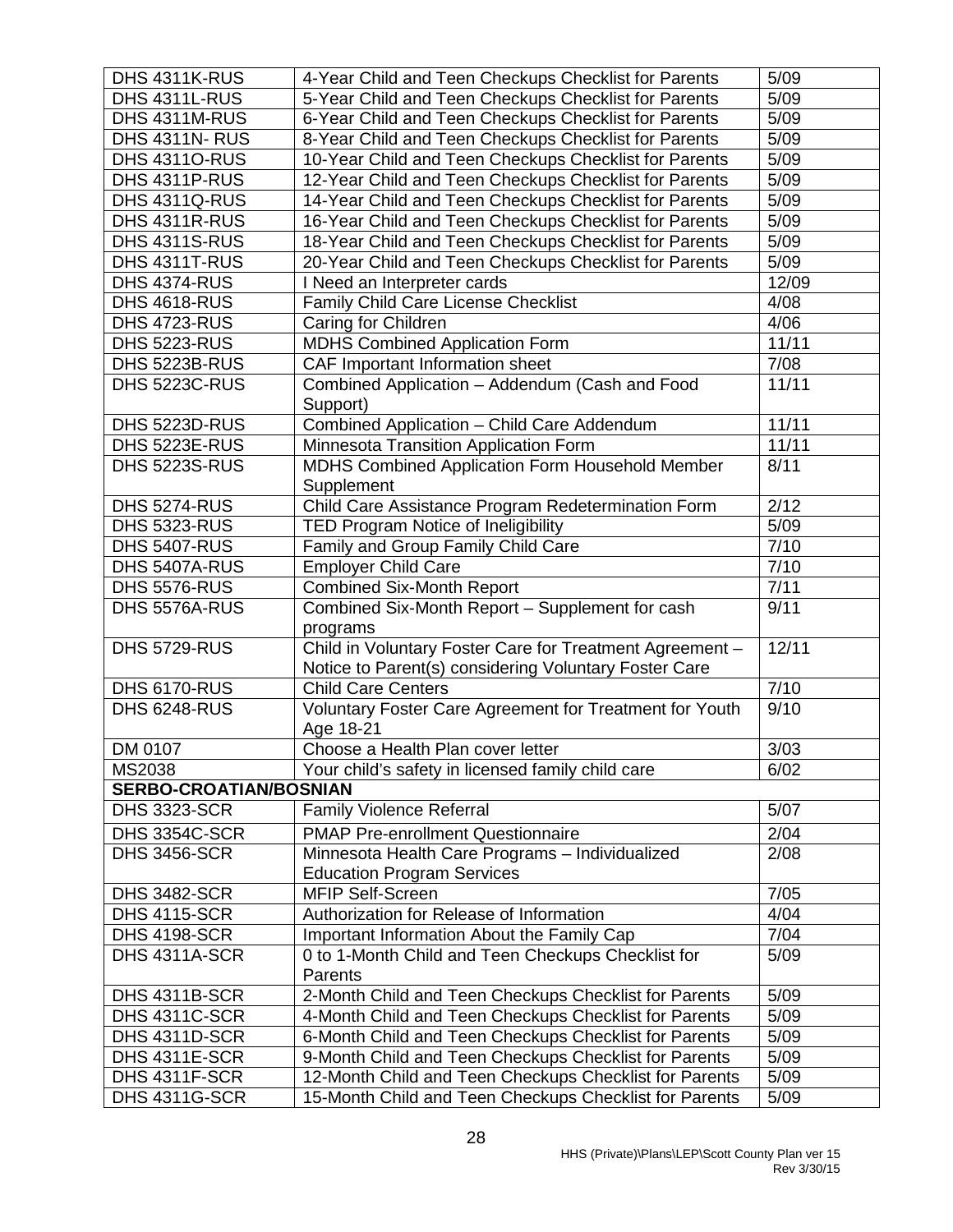| DHS 4311H-SCR        | 18-Month Child and Teen Checkups Checklist for Parents                    | 5/09  |
|----------------------|---------------------------------------------------------------------------|-------|
| <b>DHS 4311I-SCR</b> | 24-Month Child and Teen Checkups Checklist for Parents                    | 5/09  |
| DHS 4311J-SCR        | 3-Year Child and Teen Checkups Checklist for Parents                      | 5/09  |
| DHS 4311K-SCR        | 4-Year Child and Teen Checkups Checklist for Parents                      | 5/09  |
| DHS 4311L-SCR        | 5-Year Child and Teen Checkups Checklist for Parents                      | 5/09  |
| DHS 4311M-SCR        | 6-Year Child and Teen Checkups Checklist for Parents                      | 5/09  |
| DHS 4311N-SCR        | 8-Year Child and Teen Checkups Checklist for Parents                      | 5/09  |
| <b>DHS 43110-SCR</b> | 10-Year Child and Teen Checkups Checklist for Parents                     | 5/09  |
| DHS 4311P-SCR        | 12-Year Child and Teen Checkups Checklist for Parents                     | 5/09  |
| DHS 4311Q-SCR        | 14-Year Child and Teen Checkups Checklist for Parents                     | 5/09  |
| DHS 4311R-SCR        | 16-Year Child and Teen Checkups Checklist for Parents                     | 5/09  |
| DHS 4311S-SCR        | 18-Year Child and Teen Checkups Checklist for Parents                     | 5/09  |
| DHS 4311T-SCR        | 20-Year Child and Teen Checkups Checklist for Parents                     | 5/09  |
| <b>DHS 4374-SCR</b>  | I Need an Interpreter cards                                               | 12/09 |
| <b>DHS 4723-SCR</b>  | Caring for Children                                                       | 4/06  |
| <b>SOMALI:</b>       |                                                                           |       |
| <b>DHS 0033-SOM</b>  | Appeal to State Agency                                                    | 5/10  |
| <b>DHS 0035-SOM</b>  | <b>State Agency Appeals Summary</b>                                       | 5/10  |
| <b>DHS 0250-SOM</b>  | <b>Family Systems Application</b>                                         | 1/07  |
| <b>DHS 1826-SOM</b>  | Child and Teen Checkups Brochure                                          | 9/08  |
| <b>DHS 1958-SOM</b>  | Full Child Support (IV-D) Services Application and                        | 1/12  |
|                      | Information on Child Support Enforcement                                  |       |
| <b>DHS 2120-SOM</b>  | <b>Household Report Form</b>                                              | 9/10  |
| <b>DHS 2140-SOM</b>  | <b>Application for Social Services</b>                                    | 7/12  |
| <b>DHS 2238-SOM</b>  | Cooperation with Child Support Enforcement                                | 4/11  |
| <b>DHS 2402-SOM</b>  | <b>Change Report Form</b>                                                 | 8/11  |
| <b>DHS 2687-SOM</b>  | Your Growing Child Brochure - Newborn                                     | 2/10  |
| <b>DHS 2688-SOM</b>  | Your Growing Child Brochure - age 1 through 3 months                      | 2/10  |
| <b>DHS 2689-SOM</b>  | Your Growing Child Brochure - age 4 through 5 months                      | 2/10  |
| <b>DHS 2690-SOM</b>  | Your Growing Child Brochure - age 6 through 8 months                      | 2/10  |
| <b>DHS 2691-SOM</b>  | Your Growing Child Brochure - age 9 through 11 months                     | 2/10  |
| <b>DHS 2692-SOM</b>  | Your Growing Child Brochure - age 12 through 14 months                    | 2/10  |
| <b>DHS 2693-SOM</b>  | Your Growing Child Brochure - age 15 through 17 months                    | 2/10  |
| <b>DHS 2694-SOM</b>  | Your Growing Child Brochure - age 18 through 23 months                    | 2/10  |
| <b>DHS 2695-SOM</b>  | Your Growing Child Brochure - age 2 years                                 | 2/10  |
| <b>DHS 2696-SOM</b>  | Your Growing Child Brochure - age 3 years                                 | 2/10  |
| <b>DHS 2721-SOM</b>  | Letter to owner of unlicensed child care home                             | 3/03  |
| <b>DHS 2754-SOM</b>  | Help protect people who are frail or vulnerable                           | 1/12  |
| <b>DHS 2759-SOM</b>  | Notice About Income and Eligibility Verification System                   | 3/12  |
|                      | and Work Reporting System                                                 |       |
| <b>DHS 2795-SOM</b>  | Being a teenager                                                          | 1/10  |
| <b>DHS 2807-SOM</b>  | Civil Rights Complaint Form: Discrimination to Service<br><b>Delivery</b> | 11/10 |
| <b>DHS 2917-SOM</b>  | Reporting Child Abuse and Neglect                                         | 7/07  |
| DHS 2919A-SOM        | Verification Request Form - A                                             | 7/10  |
| DHS 2917B-SOM        | Verification Request Form - B                                             | 7/10  |
| <b>DHS 2935A-SOM</b> | Information About Subpoena for State Human Services<br>Hearings           | 3/04  |
| <b>DHS 2973-SOM</b>  | Explanation of Child Support (IV-D) and Income                            | 1/12  |
|                      | Withholding-Only (Non-IV-D) Services in Minnesota                         |       |
| <b>DHS 3155-SOM</b>  | Reporting Responsibilities for Public Assistance Recipients               | 6/12  |
| <b>DHS 3159-SOM</b>  | Minnesota Voluntary Recognition of Parentage                              | 8/12  |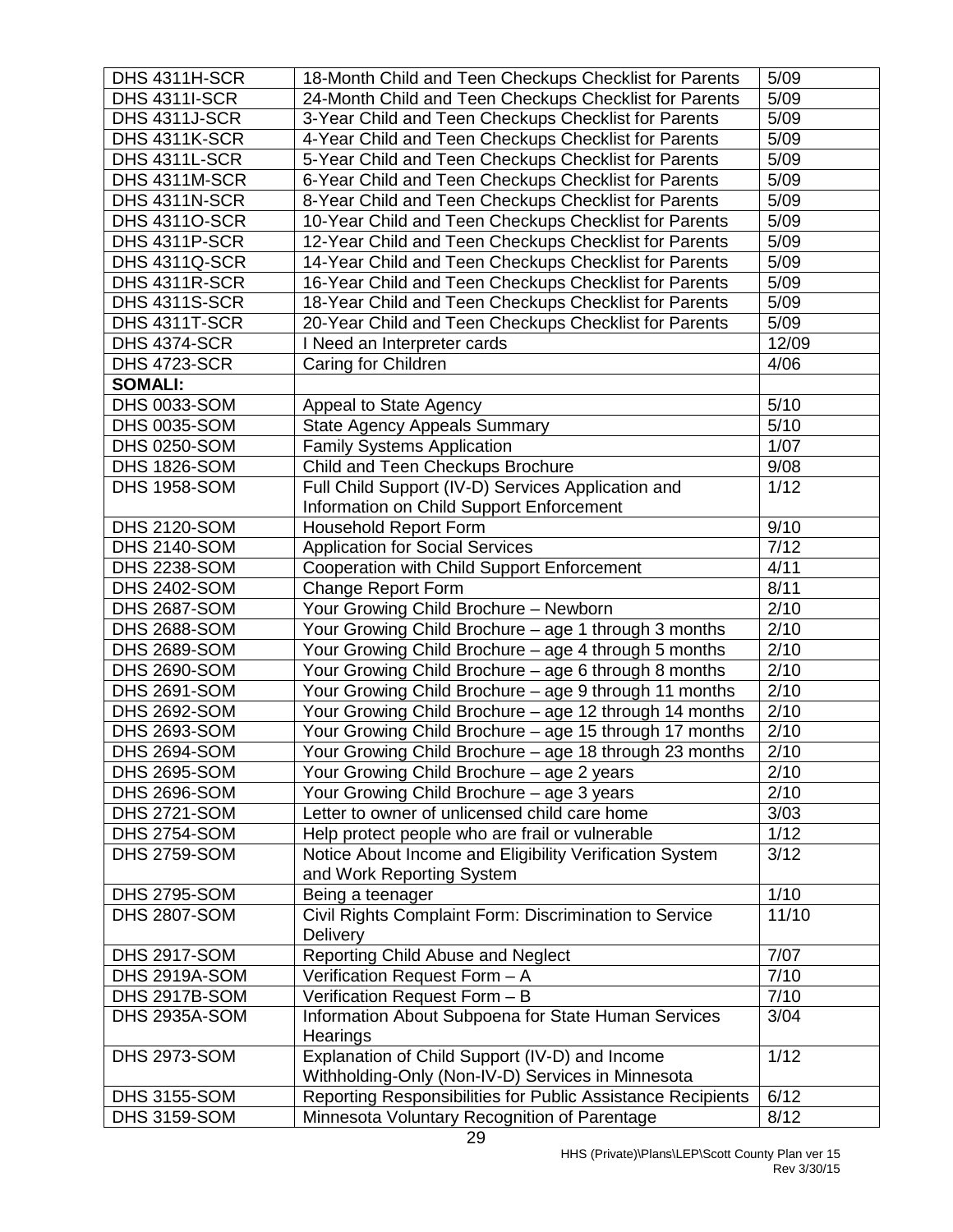| DHS 3159A-SOM        | Being a Legal Father                                    | 3/10   |
|----------------------|---------------------------------------------------------|--------|
| DHS 3159B-SOM        | Minnesota Voluntary Recognition of Parentage Revocation | 3/10   |
|                      | Form                                                    |        |
| DHS 3159C-SOM        | Minnesota Voluntary Recognition of Parentage Husband's  | 3/10   |
|                      | <b>Non-Paternity Statement</b>                          |        |
| DHS 3159E-SOM        | Minnesota Husband's Non-paternity Statement Revocation  | 3/10   |
|                      | Form                                                    |        |
| DHS 3163B-SOM        | Referral to Support and Collections                     | 3/10   |
| <b>DHS 3164-SOM</b>  | Income Withholding-Only (Non-IV-D) Services Application | 1/12   |
|                      | or Support Order Processing                             |        |
| <b>DHS 3196-SOM</b>  | Every Child's Right                                     | 1/12   |
| <b>DHS 3206-SOM</b>  | Completing an Adoption in Minnesota                     | 5/04   |
| <b>DHS-3247-SOM</b>  | <b>Families Guide to Child Protection</b>               | 1/06   |
| <b>DHS 3248-SOM</b>  | Investigation Child Abuse or Neglect in Facilities      | 8/06   |
| <b>DHS 3276 SOM</b>  | Civil Rights in Human Services: What you should know    | $5/10$ |
|                      | about fair treatment in service delivery                |        |
| <b>DHS 3323-SOM</b>  | <b>Family Violence Referral</b>                         | 1/11   |
| <b>DHS 3353-SOM</b>  | Important Information                                   | 10/11  |
| DHS 3354C-SOM        | <b>PMAP Pre-enrollment Questionnaire</b>                | 2/04   |
| <b>DHS 3360-SOM</b>  | Electronic Funds Transfer for DWP, MFIP, WB, GA, MSA,   | 2/12   |
|                      | or RCA benefits                                         |        |
| <b>DHS 3362-SOM</b>  | Your Growing Child Brochure - age 4 through 6 years     | 2/10   |
| <b>DHS 3363-SOM</b>  | Your Growing Child Brochure - age 7 through 10 years    | 2/10   |
| <b>DHS 3371-SOM</b>  | Direct deposit for your child support payments          | 3/10   |
| <b>DHS 3377-SOM</b>  | Social Services Authorization for the Release of        | 12/05  |
|                      | Information                                             |        |
| <b>DHS 3378-SOM</b>  | Child Protection Notice of Privacy Practice             | 11/10  |
| <b>DHS 3393-SOM</b>  | <b>Understanding Child Support booklet</b>              | 1/12   |
| <b>DHS 3417-SOM</b>  | Minnesota Health Care Programs Application              | 4/12   |
| <b>DHS 3418-SOM</b>  | Minnesota Health Care Programs Renewal Form             | 6/12   |
| <b>DHS 3456-SOM</b>  | Minnesota Health Care Programs -                        | 2/08   |
|                      | IndividualizedEducation Program Services                |        |
| <b>DHS 3482-SOM</b>  | <b>MFIP Self-screen</b>                                 | 7/05   |
| DHS 3497B-SOM        | Will you care for the children?                         | 2/04   |
| <b>DHS 3529-SOM</b>  | You can have more money for food by applying for        | 10/12  |
|                      | Supplemental Nutrition Assisance Program benefits       |        |
| <b>DHS 3550-SOM</b>  | Minnesota Child Care Assistance Program Applications    | 10/11  |
| <b>DHS 3860-SOM</b>  | Minnesota Health Care Programs - Summary of coverage,   | 1/12   |
|                      | cost sharing and limits                                 |        |
| <b>DHS 3979-SOM</b>  | Notice of Privacy Practice                              | 8/11   |
| <b>DHS 3985-SOM</b>  | Notice of Privacy Practices for Child Care Providers    | 2/11   |
| <b>DHs 4005-SOM</b>  | Telephone Equipment Distribution program brochure and   | 9/11   |
|                      | application                                             |        |
| <b>DHS 4008-SOM</b>  | Health Plan Change Request Denied                       | 2/04   |
| <b>DHS 4027-SOM</b>  | Civil Rights Policy and Complaint Procedure             | 5/10   |
| <b>DHS 4106A-SOM</b> | <b>Health Plan Enrollment Form</b>                      | 4/03   |
| <b>DHS 4115-SOM</b>  | Authorization for Release of Information                | 4/04   |
| <b>DHS 4116-SOM</b>  | <b>Child Support Services</b>                           | $1/12$ |
| <b>DHS 4127-SOM</b>  | Notice of Privacy Practices                             | 2/08   |
| <b>DHS 4133-SOM</b>  | Do you have a disability?                               | 10/11  |
| <b>DHS 4160-SOM</b>  | <b>Child Welfare Glossary</b>                           | 7/04   |
| <b>DHs 4198-SOM</b>  | Important Information About the Family Cap              | 7/04   |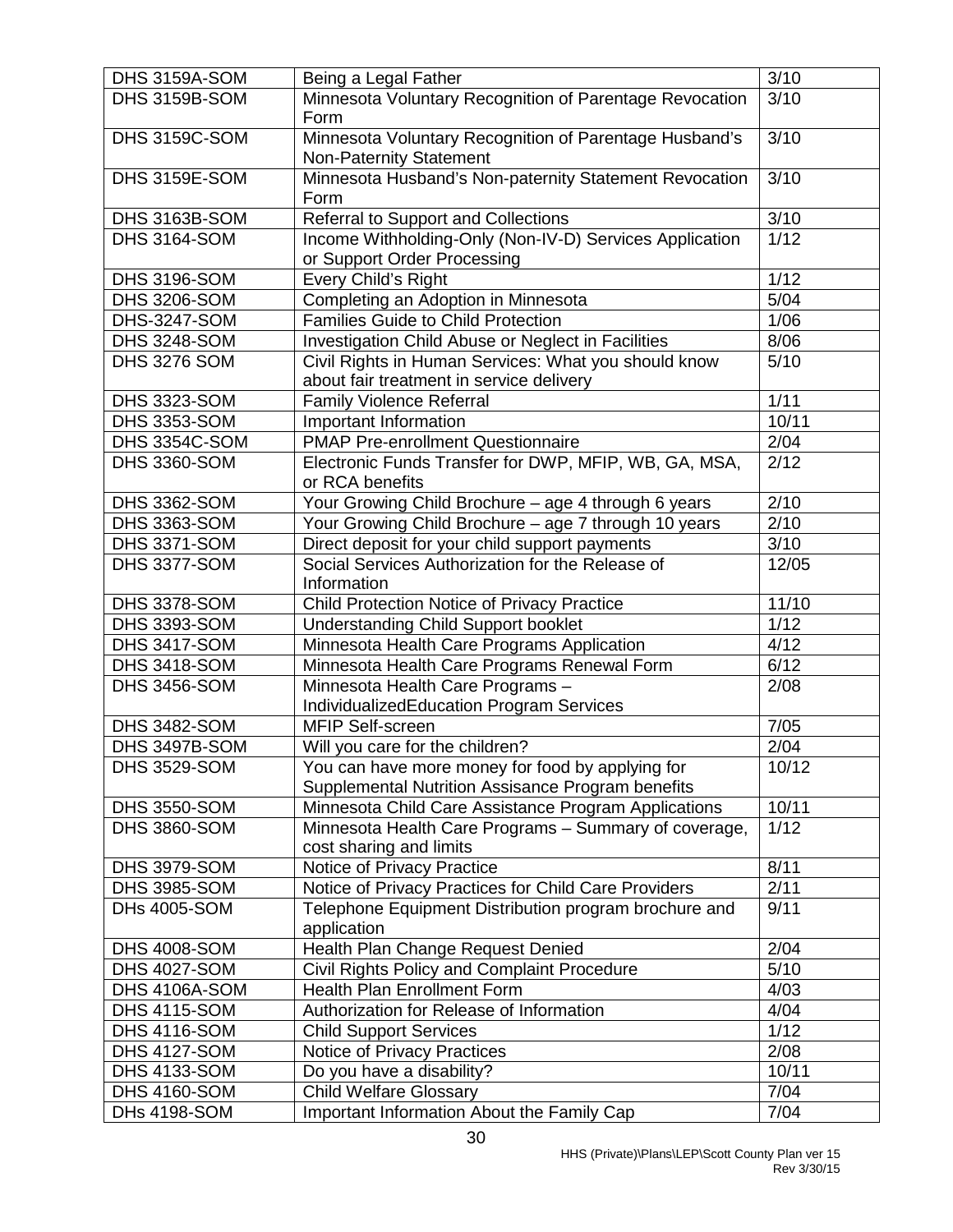| <b>DHs 4242-SOM</b>  | Alternative Responses to Child Safety Concerns           | 8/05  |
|----------------------|----------------------------------------------------------|-------|
| DHS 4311A-SOM        | 0 to 1-Month Child and Teen Checkups Checklist for       | 5/09  |
|                      | Parents                                                  |       |
| DHS 4311B-SOM        | 2-Month Child and Teen Checkups Checklist for Parents    | 5/09  |
| DHS 4311C-SOM        | 4-Month Child and Teen Checkups Checklist for Parents    | 5/09  |
| DHS 4311D-SOM        | 6-Month Child and Teen Checkups Checklist for Parents    | 5/09  |
| DHS 4311E-SOM        | 9-Month Child and Teen Checkups Checklist for Parents    | 5/09  |
| DHS 4311F-SOM        | 12-Month Child and Teen Checkups Checklist for Parents   | 5/09  |
| <b>DHS 4311G-SOM</b> | 15-Month Child and Teen Checkups Checklist for Parents   | 5/09  |
| DHS 4311H-SOM        | 18-Month Child and Teen Checkups Checklist for Parents   | 5/09  |
| <b>DHS 4311I-SOM</b> | 24-Month Child and Teen Checkups Checklist for Parents   | 5/09  |
| DHS 4311J-SOM        | 3-Year Child and Teen Checkups Checklist for Parents     | 5/09  |
| DHS 4311K-SOM        | 4-Year Child and Teen Checkups Checklist for Parents     | 5/09  |
| DHS 4311L-SOM        | 5-Year Child and Teen Checkups Checklist for Parents     | 5/09  |
| DHS 4311M-SOM        | 6-Year Child and Teen Checkups Checklist for Parents     | 5/09  |
| DHS 4311N-SOM        | 8-Year Child and Teen Checkups Checklist for Parents     | 5/09  |
| <b>DHS 43110-SOM</b> | 10-Year Child and Teen Checkups Checklist for Parents    | 5/09  |
| DHS 4311P-SOM        | 12-Year Child and Teen Checkups Checklist for Parents    | 5/09  |
| <b>DHS 4311Q-SOM</b> | 14-Year Child and Teen Checkups Checklist for Parents    | 5/09  |
| DHS 4311R-SOM        | 16-Year Child and Teen Checkups Checklist for Parents    | 5/09  |
| <b>DHS 4311S-SOM</b> | 18-Year Child and Teen Checkups Checklist for Parents    | 5/09  |
| DHS 4311T-SOM        | 20-Year Child and Teen Checkups Checklist for Parents    | 5/09  |
| <b>DHS 4374-SOM</b>  | I Need an Interpreter cards                              | 12/09 |
| <b>DHS 4428-SOM</b>  | Family Assessment: Notice of Assessment Summary -        | 10/06 |
|                      | <b>Opening Case</b>                                      |       |
| <b>DHS 4429-SOM</b>  | Family Assessment: Notice of Assessment Summary - Not    | 10/06 |
|                      | Opening                                                  |       |
| <b>DHS 4430-SOM</b>  | Family Assessment: Notice of Assessment Summary -        | 10/06 |
|                      | Case to Remain Open                                      |       |
| <b>DHS 4431-SOM</b>  | Family Assessment: Notice of Assessment Summary -        | 10/06 |
|                      | Service Declined; No Opening                             |       |
| <b>DHS 4432-SOM</b>  | Family Assessment: Notice of Assessment Summary -        | 10/06 |
|                      | Transfer to Investigation                                |       |
| <b>DHS 4433-SOM</b>  | Family Assessment: Notice to Mandated Reporter - No      | 10/06 |
|                      | Services; Referral Made                                  |       |
| <b>DHS 4434-SOM</b>  | <b>Caretaker Relative Notice</b>                         | 10/06 |
| <b>DHS 4435-SOM</b>  | Notice of Court Hearing to Foster Care Provider          | 10/06 |
| DHS 4472A-SOM        | Parent Support Outreach                                  | 11/05 |
| <b>DHS 4504-SOM</b>  | Letter to Alleged Offender - Child Protection Services   | 10/06 |
|                      | Needed                                                   |       |
| <b>DHS 4505-SOM</b>  | Letter to Alleged Offender - Abuse Neglect Occurred, CP  | 10/06 |
|                      | <b>Services Not Needed</b>                               |       |
| <b>DHS 4506-SOM</b>  | Letter to Alleged Offender - Abuse Neglect Not           | 10/06 |
|                      | Determined, CP Services Needed                           |       |
| <b>DHS 4507-SOM</b>  | Letter to Alleged Offender - Abuse Neglect Not           | 10/06 |
|                      | Determined, CP Services Not Needed                       |       |
| <b>DHS 4508-SOM</b>  | Letter to Non-Offending Parent - Abuse Neglect Occurred, | 10/06 |
|                      | <b>CP Services Are Needed</b>                            |       |
| <b>DHS 4509-SOM</b>  | Letter to Non-Offending Parent-Abuse Neglect Occurred,   | 10/06 |
|                      | <b>CP Services Not Needed</b>                            |       |
| <b>DHS 4510-SOM</b>  | Letter to Non-Offending Parent - Abuse Neglect Not       | 10/06 |
|                      | Determined, CP Services Are Needed                       |       |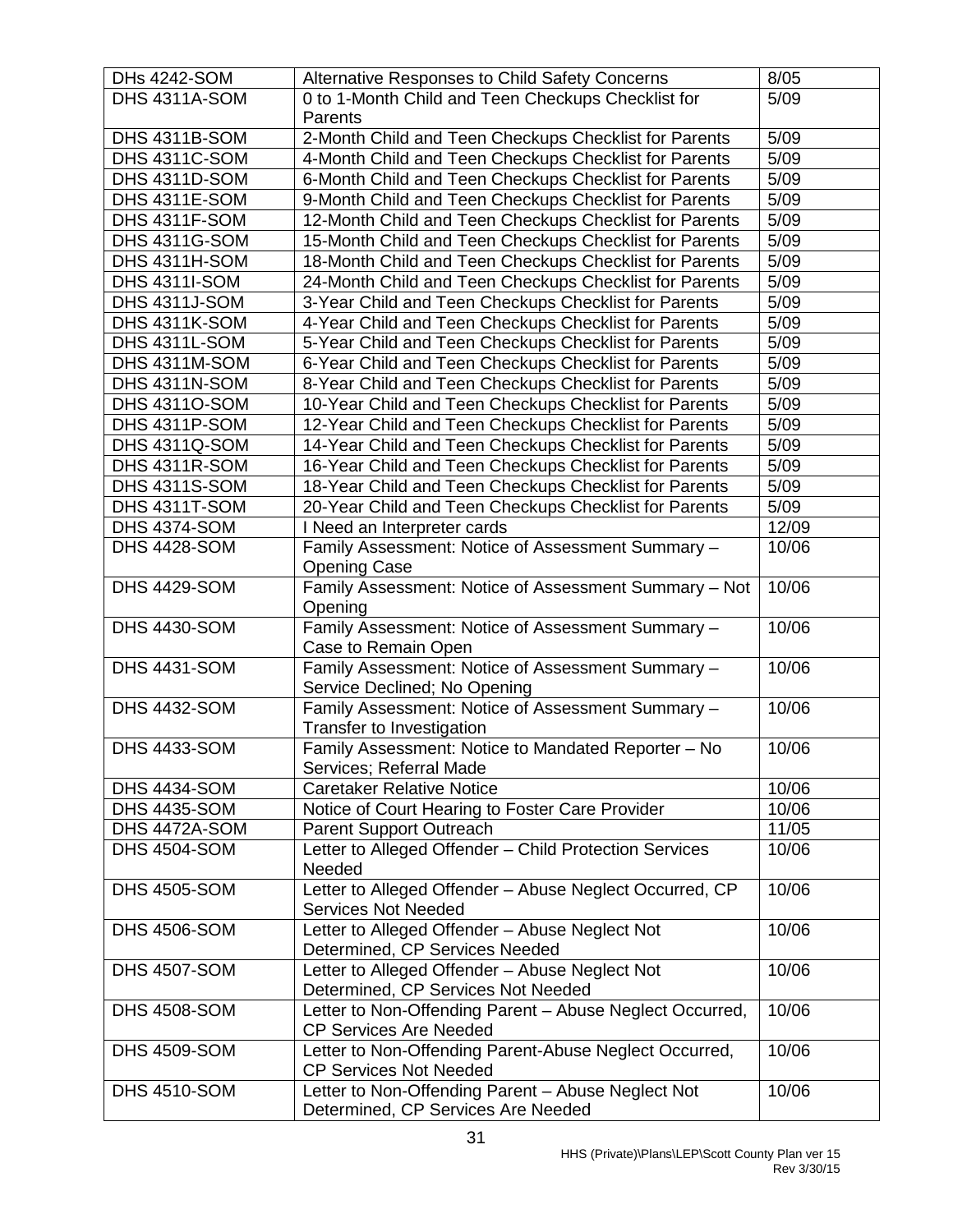| <b>DHS 4511-SOM</b>  | Letter to Non-Offending Parent - Abuse Neglect Not<br>Determined, CP Services Not Needed                          | 10/06 |
|----------------------|-------------------------------------------------------------------------------------------------------------------|-------|
| <b>DHS 4533-SOM</b>  | Better things to do than deal with cashing your child                                                             | 3/10  |
|                      | support check?                                                                                                    |       |
| <b>DHS 4583-SOM</b>  | Child Support Enforcement - Request for Exception to<br><b>Direct Deposit</b>                                     | 6/10  |
| <b>DHS 4586-SOM</b>  | Notice of Summary Disposition - Unable to Provide<br>Information                                                  | 10/06 |
| <b>DHS 4587-SOM</b>  | Notice of Summary Disposition - Abuse/Neglect did Not<br>Occur; Protective Services Not Needed                    | 10/06 |
| <b>DHS 4588-SOM</b>  | Notice of Summary Disposition - Abuse/Neglect did Not<br>Occur; Protective Services are Needed                    | 10/06 |
| <b>DHS 4589-SOM</b>  | Notice of Summary Disposition - Abuse/Neglect Occurred;<br><b>Protective Services Not Needed</b>                  | 10/06 |
| <b>DHS 4590-SOM</b>  | Notice of Summary Disposition - Abuse/Neglect Occurred;                                                           | 10/06 |
|                      | <b>Protective Services Are Needed</b>                                                                             |       |
| <b>DHS 4618-SOM</b>  | Family Child Care License Checklist                                                                               | 4/08  |
| <b>DHS 4723-SOM</b>  | <b>Caring for Children</b>                                                                                        | 4/06  |
| <b>DHS 4902-SOM</b>  | Important Information about Child Support Hearings                                                                | 3/10  |
| <b>DHS 5114-SOM</b>  | <b>MN DHS Translation Glossary</b>                                                                                | 3/11  |
| DHS 5114A-SOM        | DHS Child Support (CSE) Somali Glossary                                                                           | 1/11  |
| <b>DHS 5223-SOM</b>  | <b>MDHS Combined Application Form</b>                                                                             | 11/11 |
| DHs 5223B-SOM        | CAF Important Information sheet                                                                                   | 7/08  |
| <b>DHS 5223C-SOM</b> | Combined Application - Addendum (Cash and Food<br>Support)                                                        | 11/11 |
| DHS 5223D-SOM        | Combined Application - Child Care Addendum                                                                        | 11/11 |
| DHS 5223E-SOM        | Minnesota Transition Application Form                                                                             | 11/11 |
| <b>DHS 5223S-SOM</b> | MDHS Combined Application Form Household Member<br>Supplement                                                     | 8/11  |
| <b>DHS 5274-SOM</b>  | Child Care Assistance Program Redermination Form                                                                  | 2/12  |
| <b>DHS 5299-SOM</b>  | Keeping Kids Safe: Your Home Care Emergency Plan                                                                  | 1/08  |
| <b>DHS 5323-SOM</b>  | TED Program Notice of Ineligibility                                                                               | 5/09  |
| <b>DHS 5407-SOM</b>  | Family and Group Family Child Care                                                                                | 7/10  |
| DHS 5407A-SOM        | Employer Child Care                                                                                               | 7/10  |
| <b>DHS 5576-SOM</b>  | <b>Combined Six-Month Report</b>                                                                                  | 7/11  |
| DHS 5576A-SOM        | Combined Six Month Report - Supplement for cash<br>programs                                                       | 9/11  |
| <b>DHS 5727-SOM</b>  | Child in Voluntary Foster Care for Treatment Agreement                                                            | 2/12  |
| <b>DHS 5729-SOM</b>  | Child in Voluntary Foster Care for Treatment Agreement -<br>Notice to Parent(s) considering Voluntary Foster Care | 12/11 |
| <b>DHS 5876-SOM</b>  | Parent Directive for Infant Sleep Position                                                                        | 7/09  |
| <b>DHS 6006-SOM</b>  | Information about Your Adopted Child's Eligibility for                                                            | 12/11 |
|                      | <b>Medical Assistance</b>                                                                                         |       |
| <b>DHS 6170-SOM</b>  | <b>Child Care Centers</b>                                                                                         | 7/10  |
| <b>DHS 6248-SOM</b>  | Voluntary Foster Care Agreement for Youth Ages 18-21                                                              | 9/10  |
| <b>DHS 6468-SOM</b>  | Help with Services for Children with Autism Spectrum<br><b>Disorders</b>                                          | 1/12  |
| DM 0107-SOM          | Choose a Health Plan cover letter                                                                                 | 3/03  |
| MS 2038-SOM          | Your child's safety in licensed family child care                                                                 | 6/02  |
| <b>SPANISH:</b>      |                                                                                                                   |       |
| <b>DHS 0033-SPA</b>  | Appeal to State Agency                                                                                            | 5/10  |
| <b>DHS 0035-SPA</b>  | <b>State Agency Appeals Summary</b>                                                                               | 5/10  |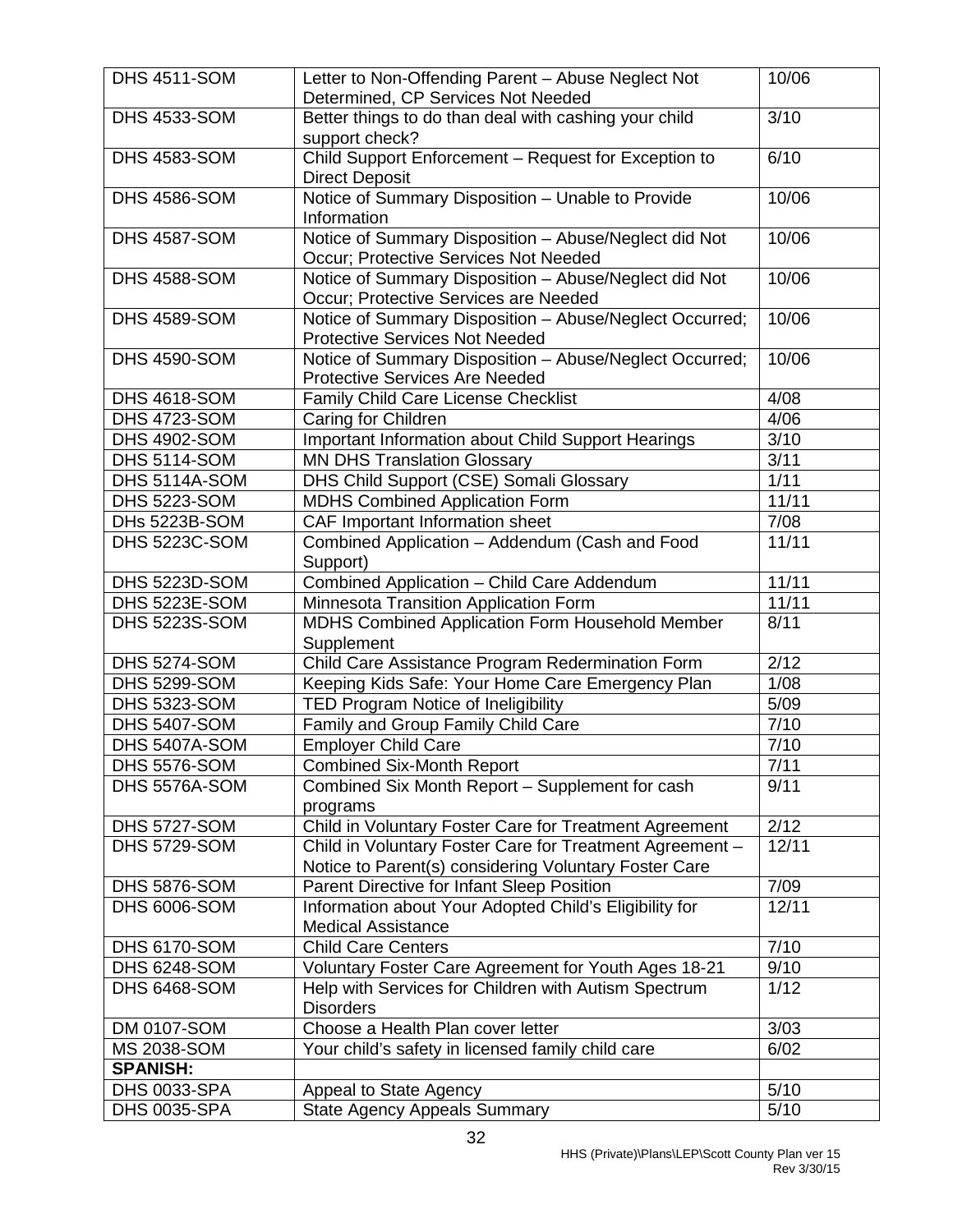| <b>DHS 0250-SPA</b> | <b>Family Systems Application</b>                          | 1/07              |
|---------------------|------------------------------------------------------------|-------------------|
| <b>DHS 0312-SPA</b> | Adoption Placement Agreement for a Child Under State       | 9/10              |
|                     | Guardianship                                               |                   |
| <b>DHS 1826-SPA</b> | Child and Teen Checkups Brochure                           | 9/08              |
| <b>DHS 1957-SPA</b> | Consent of parent to adoption and waiver of notice of      | 2/02              |
|                     | hearing executed before an agency                          |                   |
| <b>DHS 1958-SPA</b> | Full Child Support (IV-D) Services Application and         | 1/12              |
|                     | Information on Child Support Enforcement                   |                   |
| <b>DHS 2120-SPA</b> | <b>Household Report Form</b>                               | 9/10              |
| <b>DHS 2140-SPA</b> | <b>Application for Social Services</b>                     | $\overline{7/12}$ |
| <b>DHS 2338-SPA</b> | Cooperation with Child Support Enforcement                 | 4/11              |
| <b>DHs 2402-SPA</b> | <b>Change Report Form</b>                                  | 8/11              |
| <b>DHS 2510-SPA</b> | Women: Your Sterilization Operation                        | 11/78             |
| DHs 2511-SPA        | Men: Your Sterilization Operation                          | 11/78             |
| <b>DHS 2687-SPA</b> | Your Growing Child Brochure - Newborn                      | 2/10              |
| <b>DHS 2688-SPA</b> | Your Growing Child Brochure - age 1 through 3 months       | 2/10              |
| <b>DHS 2689-SPA</b> | Your Growing Child Brochure - age 4 through 5 months       | 2/10              |
| <b>DHS 2690-SPA</b> | Your Growing Child Brochure - age 6 through 8 months       | 2/10              |
| <b>DHS 2691-SPA</b> | Your Growing Child Brochure - age 9 through 11 months      | 2/10              |
| <b>DHS 2692-SPA</b> | Your Growing Child Brochure - age 12 through 14 months     | 2/10              |
| <b>DHS 2693-SPA</b> | Your Growing Child Brochure - age 15 through 17 months     | 2/10              |
| <b>DHS 2694-SPA</b> | Your Growing Child Brochure - age 18 through 23 months     | 2/10              |
| <b>DHS 2695-SPA</b> | Your Growing Child Brochure - age 2 years                  | $\overline{2}/10$ |
| <b>DHS 2696-SPA</b> | Your Growing Child Brochure - age 3 years                  | 2/10              |
| <b>DHS 2721-SPA</b> | Letter to owner of unlicensed child care home              | 3/03              |
| <b>DHS 2754-SPA</b> | Help protect people who are frail or vulnerable            | 1/12              |
| <b>DHS 2759-SPA</b> | Notice About Income and Eligibility Verification System    | 3/12              |
|                     | and Work Reporting System                                  |                   |
| <b>DHS 2795-SPA</b> | Being a teenager                                           | 1/10              |
| <b>DHS 2807-SPA</b> | Civil Rights Complaint Form: Discrimination in Service     | 11/10             |
|                     | Delivery                                                   |                   |
| <b>DHS 2917-SPA</b> | Reporting Child Abuse and Neglect                          | 7/07              |
| DHS 2919A-SPA       | Verification Request Form - A                              | 7/10              |
| DHS 2919B-SPA       | Verification Request Form - B                              | 7/10              |
| DHS 2935A-SPA       | Information About Subpoenas for State Human Services       | 3/04              |
|                     | Hearings                                                   |                   |
| <b>DHS 2973-SPA</b> | Explanation of Child Support (IV-D) and Income             | 1/12              |
|                     | Withholding-Only (Non-IV-D) Services in Minnesota          |                   |
| <b>DHS 2977-SPA</b> | Important Notice and Parental Fee Worksheet                |                   |
| <b>DHS 2981-SPA</b> | Medical Assistance Parental Fee Form                       | 4/10              |
| <b>DHS 3155-SPA</b> | Reporting Responsiblities for Public Assistance Recipients | 6/12              |
| <b>DHS 3159-SPA</b> | Minnesota Voluntary Recognition of Parentage               | 8/12              |
| DHs 3159A-SPA       | Being a Legal Father                                       | 3/10              |
| DHS 3159B-SPA       | Minnesota Voluntary Recognition of Parentage Revocation    | 3/10              |
|                     | Form                                                       |                   |
| DHS 3159C-SPA       | Minnesota Voluntary Recognition of Parentage Husband's     | 3/10              |
|                     | <b>Non-Paternity Statement</b>                             |                   |
| DHS 3159E-SPA       | Minnesota Husband's Non-paternity Statement Revocation     | 3/10              |
|                     | Form                                                       |                   |
| DHS 3163B-SPA       | Referral to Support and Collections                        | 3/10              |
| <b>DHS 3164-SPA</b> | Income Withholding-Only (Non IV-D) Services Application    | 1/12              |
|                     | or Support Order Processing                                |                   |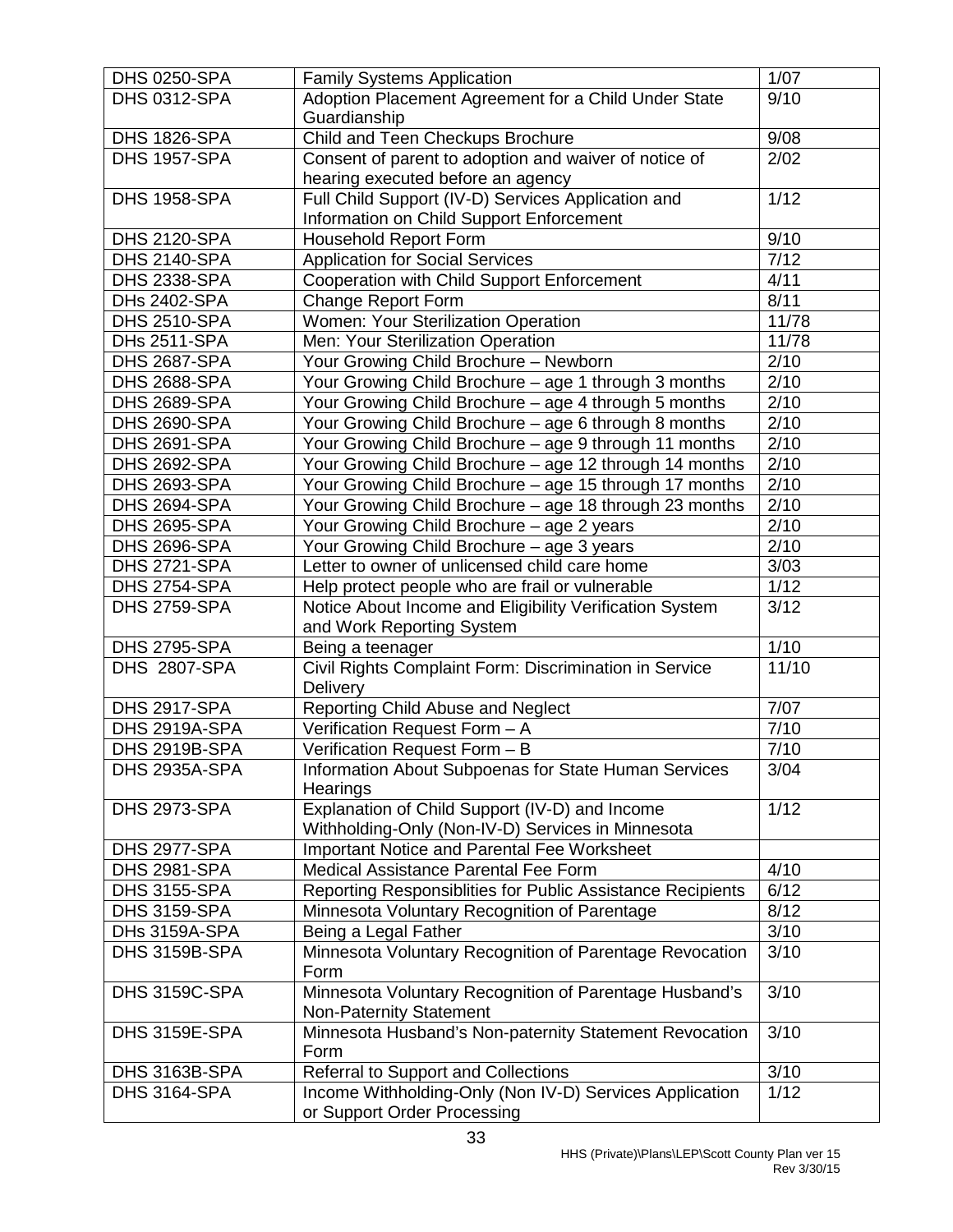| <b>DHS 3196-SPA</b> | Every Child's Right                                                                 | 1/12  |
|---------------------|-------------------------------------------------------------------------------------|-------|
| <b>DHs 3197-SPA</b> | Consent of parents or guardian of minor parent to the                               | 2/02  |
|                     | adoption of the child executed before an agency                                     |       |
| <b>DHS 3206-SPA</b> | Completing an Adoption in Minnesota                                                 | 5/04  |
| <b>DHS-3247-SPA</b> | <b>Families Guide to Child Protection</b>                                           | 1/06  |
| <b>DHS 3248-SPA</b> | Investigating Child Abuse or Neglect in Facilities                                  | 8/06  |
| <b>DHS 3276-SPA</b> | Civil Rights in Human Services: What you should know                                | 5/10  |
|                     | about fair treatment in service delivery                                            |       |
| <b>DHS 3303-SPA</b> | MinnesotaCare - Guide to Health Plan Enrollment                                     | 10/11 |
| DHS 3315D-SPA       | Minnesota EBT Card Benefits Dates poster                                            | 11/05 |
| <b>DHS 3323-SPA</b> | <b>Family Violence Referral</b>                                                     | 1/11  |
| <b>DHs 3353-SPA</b> | Important Information                                                               | 10/11 |
| <b>DHS 3354-SPA</b> | Managed Care: Guide to Health Plan Enrollment                                       | 1/12  |
|                     |                                                                                     |       |
| DHS 3354C-SPA       | <b>PMAP Pre-enrollment Questionnaire</b>                                            | 2/04  |
| <b>DHs 3360-SPA</b> | Electronic Funds Transfer for DWP, MFIP, WB, GA, MSA,                               | 2/12  |
|                     | or RCA benefits                                                                     |       |
| <b>DHS 3362-SPA</b> | Your Growing Child Brochure - age 4 through 6 years                                 | 2/10  |
| <b>DHS 3363-SPA</b> | Your Growing Child Brochure - age 7 through 10 years                                | 2/10  |
| <b>DHS 3371-SPA</b> | Direct deposit for your child support payments                                      | 3/10  |
| DHS 3377-SPA        | Social Services Authorization for the Release of                                    | 12/05 |
|                     | Information                                                                         |       |
|                     |                                                                                     |       |
| <b>DHS 3378-SPA</b> | <b>Child Protection Notice of Privacy Practices</b>                                 | 11/10 |
| <b>DHS 3393-SPA</b> | <b>Understanding Child Support booklet</b>                                          | 1/12  |
| <b>DHS 3417-SPA</b> | Minnesota Health Care Programs Application                                          | 4/12  |
| <b>DHS 3418-SPA</b> | Minnesota Health Care Programs Renewal Form                                         | 6/12  |
| <b>DHS 3456-SPA</b> | Minnesota Healt Care Programs - Individualized<br><b>Education Program Services</b> | 2/08  |
| <b>DHS 3482-SPA</b> | MFIP Self-screen                                                                    | 7/05  |
| DHS 3497B-SPA       | Will you care for the children?                                                     | 2/04  |
| <b>DHS 3502-SPA</b> | Consent of Parent to Adoption - Wiaver of Notice of                                 | 9/10  |
|                     | <b>Adoption Hearing</b>                                                             |       |
| <b>DHS 3529-SPA</b> | You can have more money for food by applying for                                    | 10/12 |
|                     | Supplemental Nutrition Assistance Program benefits                                  |       |
| <b>DHS 3532-SPA</b> | Medical Assistance for Employed Persons with Disabilities                           | 4/08  |
|                     | (MA-EPD)                                                                            |       |
| <b>DHS 3550-SPA</b> | Minnesota Child Care Assistance Program Application                                 | 10/11 |
| <b>DHS 3860-SPA</b> | Minnesota Health Care Programs - Summary of coverage,                               | 1/12  |
|                     | cost sharing and limitats                                                           |       |
| <b>DHS 3979-SPA</b> | Notice of Privacy Practices                                                         | 8/11  |
| <b>DHS 3982-SPA</b> | 1 out of 10 Minnesotans has a hearing loss. Are you or                              | 5/10  |
|                     | one of your family members the one?                                                 |       |
| <b>DHS 3985-SPA</b> | Notice of Privacy Practices for Child Care Providers                                | 2/11  |
| <b>DHS 4005-SPA</b> | Telephone Equipment Distribution program brochure and                               | 9/11  |
|                     | application                                                                         |       |
| <b>DHS 4008-SPA</b> | Health Plan Change Request Denied                                                   | 2/04  |
| <b>DHs 4027-SPA</b> | Civil Rights Policy and Complaint Procedure                                         | 5/10  |
| DHS 4106A-SPA       | <b>Health Plan Enrollment Form</b>                                                  | 4/03  |
| <b>DHS 4115-SPA</b> | Authorization for Release of Information                                            | 4/04  |
| <b>DHS 4116-SPA</b> | <b>Child Support Services</b>                                                       | 1/12  |
| <b>DHS 4127-SPA</b> | Notice of Privacy Practices                                                         | 2/08  |
| <b>DHS 4133-SPA</b> | Do you have a disability?                                                           | 10/11 |
|                     |                                                                                     |       |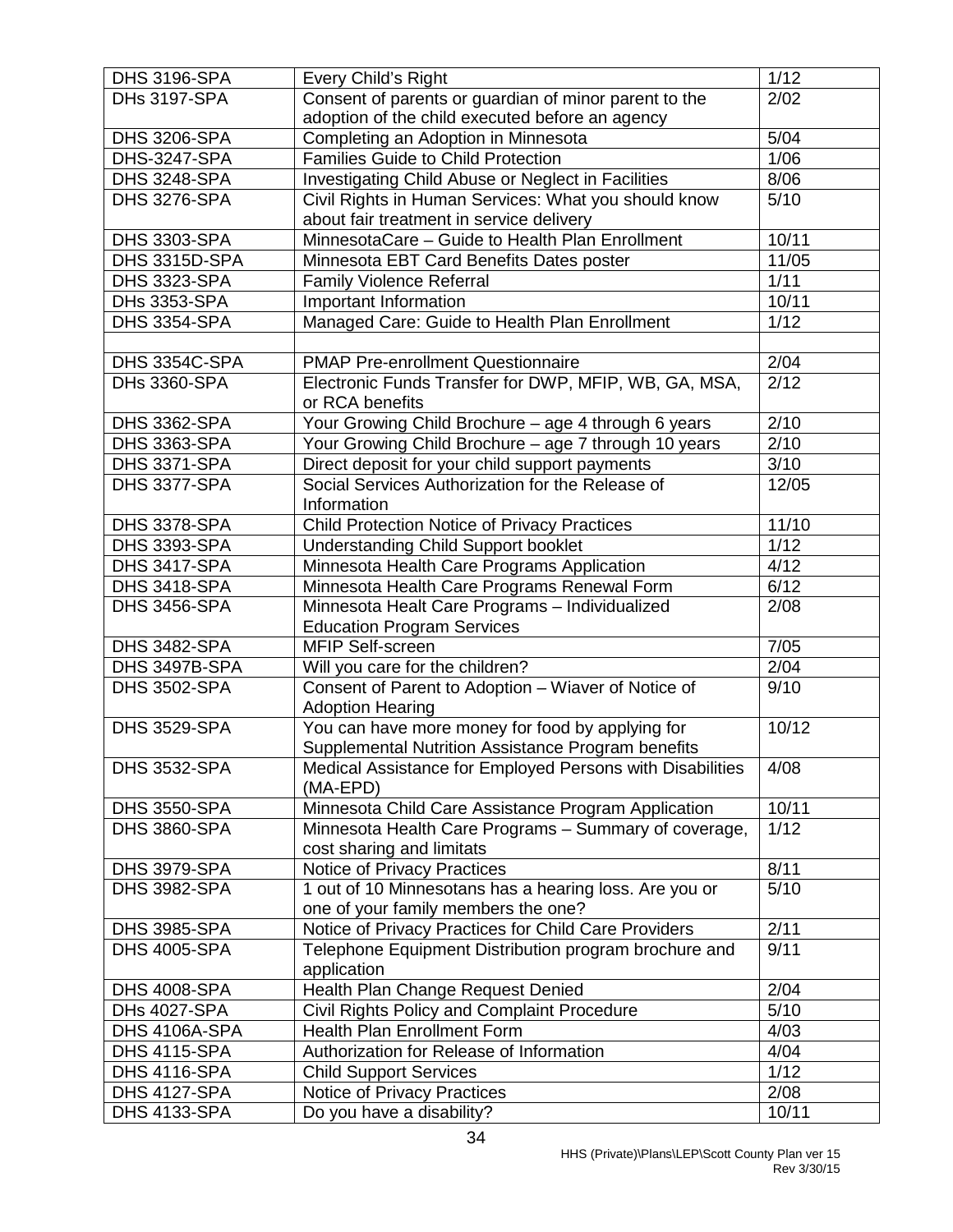| <b>DHS 4160-SPA</b>                                                 | <b>Child Welfare Glossary</b>                            | 7/04  |
|---------------------------------------------------------------------|----------------------------------------------------------|-------|
| <b>DHS 4198-SPA</b>                                                 | Important Information About the Family Cap               | 7/04  |
| DHS 4216B-SPA                                                       | Sometimes it is hard to make ends meet                   | 10/04 |
| DHS 4216G-SPA                                                       | Food Support: Questions & Answers                        | 6/08  |
| <b>DHS 4242-SPA</b>                                                 | Alternative Response to Child Safety Concerns            | 8/05  |
| DHS 4311A-SPA<br>0 to 1-Month Child and Teen Checkups Checklist for |                                                          | 5/09  |
|                                                                     | Parents                                                  |       |
| DHS 4311B-SPA                                                       | 2-Month Child and Teen Checkups Checklist for Parents    | 5/09  |
| DHS 4311C-SPA                                                       | 4-Month Child and Teen Checkups Checklist for Parents    | 5/09  |
| DHS 4311D-SPA                                                       | 6-Month Child and Teen Checkups Checklist for Parents    | 5/09  |
| DHS 4311E-SPA                                                       | 9-Month Child and Teen Checkups Checklist for Parents    | 5/09  |
| DHS 4311F-SPA                                                       | 12-Month Child and Teen Checkups Checklist for Parents   | 5/09  |
| DHS 4311G-SPA                                                       | 15-Month Child and Teen Checkups Checklist for Parents   | 5/09  |
| DHS 4311H-SPA                                                       | 18-Month Child and Teen Checkups Checklist for Parents   | 5/09  |
| DHS 4311I-SPA                                                       | 24-Month Child and Teen Checkups Checklist for Parents   | 5/09  |
| DHS 4311J-SPA                                                       | 3-Year Child and Teen Checkups Checklist for Parents     | 5/09  |
| DHS 4311K-SPA                                                       | 4-Year Child and Teen Checkups Checklist for Parents     | 5/09  |
| DHS 4311L-SPA                                                       | 5-Year Child and Teen Checkups Checklist for Parents     | 5/09  |
| DHS 4311M-SPA                                                       | 6-Year Child and Teen Checkups Checklist for Parents     | 5/09  |
| DHS 4311N-SPA                                                       | 8-Year Child and Teen Checkups Checklist for Parents     | 5/09  |
| <b>DHS 43110-SPA</b>                                                | 10-Year Child and Teen Checkups Checklist for Parents    | 5/09  |
| DHS 4311P-SPA                                                       | 12-Year Child and Teen Checkups Checklist for Parents    | 5/09  |
| DHS 4311Q-SPA                                                       | 14-Year Child and Teen Checkups Checklist for Parents    | 5/09  |
| DHS 4311R-SPA                                                       | 16-Year Child and Teen Checkups Checklist for Parents    | 5/09  |
| DHS 4311S-SPA                                                       | 18-Year Child and Teen Checkups Checklist for Parents    | 5/09  |
| DHS 4311T-SPA                                                       | 20-Year Child and Teen Checkups Checklist for Parents    | 5/09  |
| <b>DHS 4374-SPA</b>                                                 | I Need an Interpreter cards                              | 12/09 |
| <b>DHS 4428-SPA</b>                                                 | Family Assessment: Notice of Assessment Summary -        | 10/06 |
|                                                                     | <b>Opening Case</b>                                      |       |
| <b>DHS 4429-SPA</b>                                                 | Family Assessment: Notice of Assessment Summary - Not    | 10/06 |
|                                                                     | <b>Opening Case</b>                                      |       |
| <b>DHS 4430-SPA</b>                                                 | Family Assessment: Notice of Assessment Summary -        | 10/06 |
|                                                                     | Case to Remain Open                                      |       |
| <b>DHS 4431-SPA</b>                                                 | Family Assessment: Notice of Assessment Summary -        | 10/06 |
|                                                                     | Service Declined; No Opening                             |       |
| <b>DHS 4432-SPA</b>                                                 | Family Assessment: Notice of Assessment Summary -        | 10/06 |
|                                                                     | Transfer to Investigation                                |       |
| <b>DHS 4433-SPA</b>                                                 | Family Assessment: Notice to Mandated Reporter - No      | 10/06 |
|                                                                     | Services; Referral Made                                  |       |
| <b>DHS 4434-SPA</b>                                                 | <b>Caretaker Relative Notice</b>                         | 10/06 |
| <b>DHS 4435-SPA</b>                                                 | Notice of Court Hearing to Foster Care Provider          | 10/06 |
| DHs 4472A-SPA                                                       | Parent Support Outreach                                  | 11/05 |
| <b>DHS 4504-SPA</b>                                                 | Letter to Alleged Offender - Child Protection Services   | 10/06 |
|                                                                     | Needed                                                   |       |
| <b>DHS 4505-SPA</b>                                                 | Letter to Alleged Offender - Abuse Neglect Occurred, CP  | 10/06 |
|                                                                     | <b>Services Not Needed</b>                               |       |
| <b>DHS 4506-SPA</b>                                                 | Letter to Alleged Offender - Abuse Neglect Not           | 10/06 |
|                                                                     | Determined, CP Services Needed                           |       |
| <b>DHS 4507-SPA</b>                                                 | Letter to Alleged Offender - Abuse Neglect Not           | 10/06 |
|                                                                     | Determined, CP Services Not Needed                       |       |
| <b>DHS 4508-SPA</b>                                                 | Letter to Non-Offending Parent - Abuse Neglect Occurred, | 10/06 |
|                                                                     | <b>CP Services Are Needed</b>                            |       |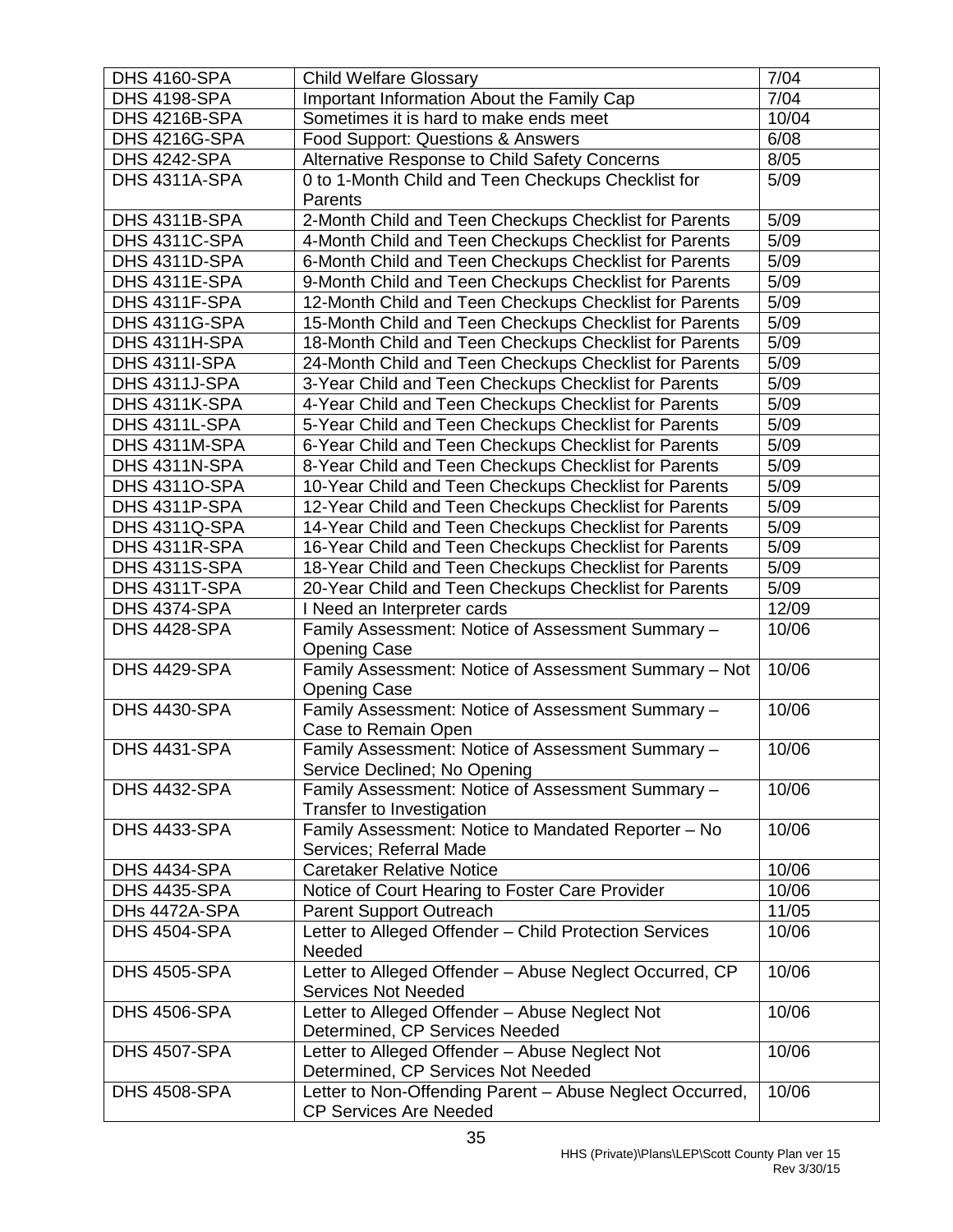|                     |                                                                                                     | 10/06 |
|---------------------|-----------------------------------------------------------------------------------------------------|-------|
| <b>DHS 4509-SPA</b> | Letter to Non-Offending Parent-Abuse Neglect Occurred,<br><b>CP Services Not Needed</b>             |       |
| <b>DHS 4510-SPA</b> |                                                                                                     | 10/06 |
|                     | Letter to Non-Offending Parent - Abuse Neglect Not<br>Determined, CP Services Are Needed            |       |
| <b>DHS 4511-SPA</b> | Letter to Non-Offending Parent - Abuse Neglect Not                                                  | 10/06 |
|                     | Determined, CP Services Not Needed                                                                  |       |
| <b>DHS 4533-SPA</b> | Better things to do than deal with cashing your child                                               | 3/10  |
|                     | support check?                                                                                      |       |
| <b>DHS 4586-SPA</b> | Notice of Summary Disposition - Unable to Provide                                                   | 10/06 |
|                     | Information                                                                                         |       |
| <b>DHs 4583-SPA</b> | Child Support Enforcement - Request for Exception to                                                | 6/10  |
|                     | <b>Direct Deposit</b>                                                                               |       |
| <b>DHS 4586-SPA</b> | Notice of Summary Disposition - Unable to Provide                                                   | 10/06 |
|                     | Information                                                                                         |       |
| <b>DHS 4587-SPA</b> | Notice of Summary Disposition - Abuse/Neglect did Not                                               | 10/06 |
|                     | Occur; Protective Services Not Needed                                                               |       |
| <b>DHS 4588-SPA</b> | Notice of Summary Disposition - Abuse/Neglect did Not                                               | 10/06 |
|                     | Occur; Protective Services are Needed                                                               |       |
| <b>DHS 4589-SPA</b> | Notice of Summary Disposition - Abuse/Neglect Occurred;                                             | 10/06 |
|                     | <b>Protective Services Not Needed</b>                                                               |       |
| <b>DHS 4590-SPA</b> | Notice of Summary Disposition - Abuse/Neglect Occurred;                                             | 10/06 |
|                     | <b>Protective Services are Needed</b>                                                               | 4/08  |
| <b>DHS 4618-SPA</b> | Family Child Care License Checklist                                                                 |       |
| <b>DHS 4723-SPA</b> | Caring for Children                                                                                 | 4/06  |
| <b>DHS 4740-SPA</b> | Minnesota Family Planning Program Application                                                       | 10/11 |
| <b>DHS 4902-SPA</b> | Important Information about Child Support Hearings                                                  | 3/10  |
| <b>DHS 5114-SPA</b> | <b>MN DHS Translation Glossary</b>                                                                  | 3/11  |
| DHS 5114A-SPA       | <b>CSE Terminology Glossary</b>                                                                     | 7/09  |
| <b>DHS 5223-SPA</b> | <b>MDHS Combined Application Form</b>                                                               | 11/11 |
| DHS 5223B-SPA       | CAF Important Information sheet                                                                     | 7/08  |
| DHS 5223C-SPA       | Combined Application - Addendum (Cash and Food                                                      | 11/11 |
|                     | Support)                                                                                            |       |
| DHS 5223D-SPA       | <b>Combined Application - Child Care Addendum</b>                                                   | 11/11 |
| DHS 5223E-SPA       | Minnesota Transition Application Form                                                               | 11/11 |
| DHS 5223S-SPA       | MDHS Combined Application Form Household Member                                                     | 8/11  |
|                     | Supplement                                                                                          |       |
| <b>DHS 5274-SPA</b> | Child Care Assistance Program Redetermination Form                                                  | 2/12  |
| <b>DHS 5287-SPA</b> | HIV/AIDS Program HH customer care specialist                                                        | 12/09 |
| <b>DHS 5299-SPA</b> | Keeping Kids Safe: Your Home Care Emergency Plan                                                    | 1/08  |
| <b>DHS 5323-SPA</b> | TED Program Notice of Ineligibility                                                                 | 5/09  |
| <b>DHS 5407-SPA</b> | Family and Group Family Child Care                                                                  | 7/10  |
| DHS 5407A-SPA       | <b>Employer Child Care</b>                                                                          | 7/10  |
| <b>DHS 5576-SPA</b> | <b>Combined Six-Month Report</b>                                                                    | 7/11  |
| DHS 5576A-SPA       | Combined Six Month Report - Supplement for cash                                                     | 9/11  |
|                     | programs                                                                                            |       |
| <b>DHS 5727-SPA</b> | Child in Voluntary Foster Care for Treatment Agreement                                              | 2/12  |
| <b>DHS 5729-SPA</b> | Child in Voluntary Foster Care for Treatment Agreement -                                            | 12/11 |
| DHS 5876-SPA        | Notice to Parent(s) considering Voluntary Foster Care<br>Parent Directive for Infant Sleep Position | 7/09  |
| <b>DHS 6006-SPA</b> | Information about Your Adopted Child's Eligibility for                                              | 12/11 |
|                     | <b>Medical Assistance</b>                                                                           |       |
| DHS6170-SPA         | <b>Child Care Centers</b>                                                                           | 7/10  |
|                     |                                                                                                     |       |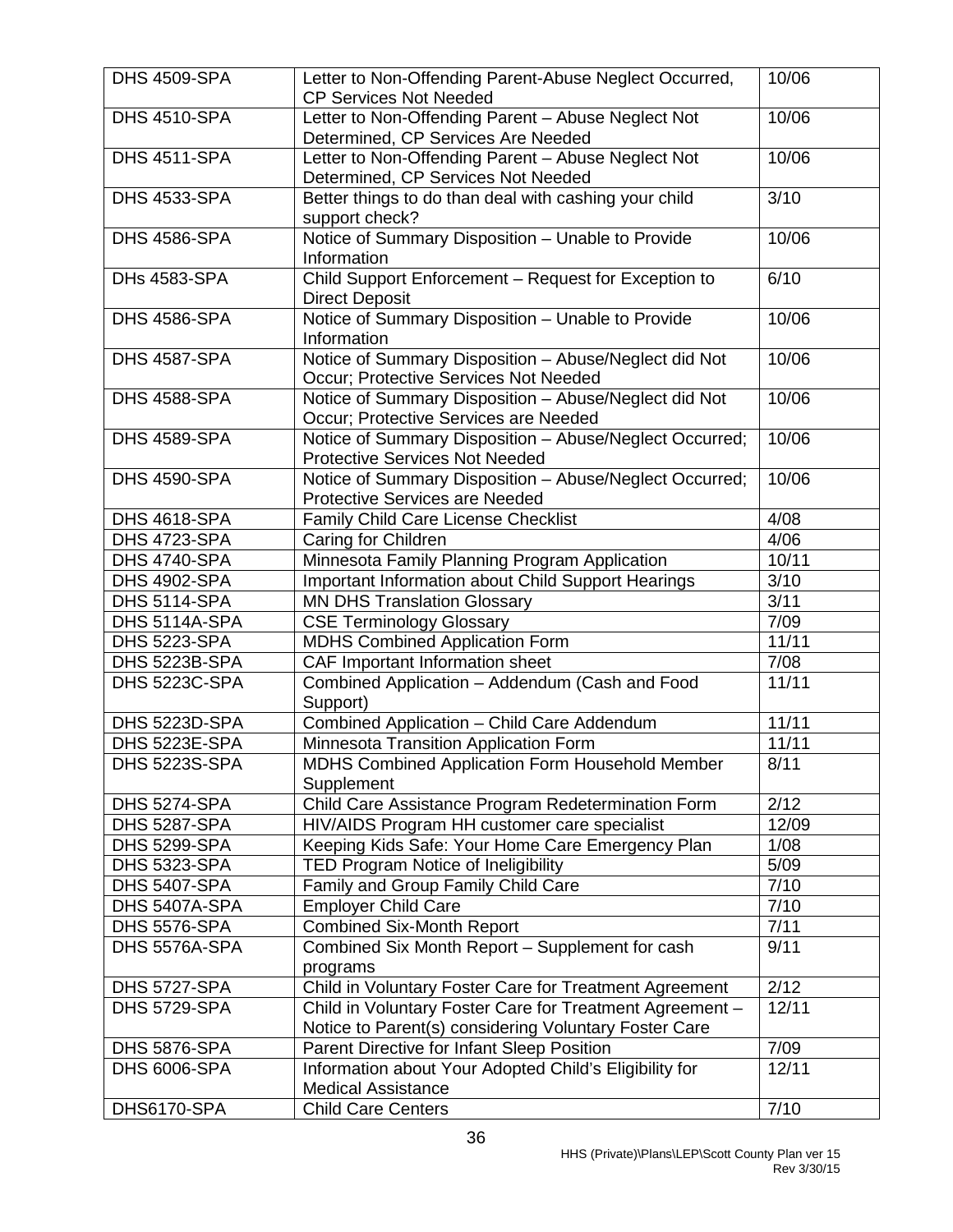| <b>DHS 6248-SPA</b>  | Voluntary Foster Care Agreement for Youth Ages 18-21       | 9/10          |
|----------------------|------------------------------------------------------------|---------------|
| <b>DHS 6468-SPA</b>  | Help with Services for Children with Autism Spectrum       | 1/12          |
|                      | <b>Disorders</b>                                           |               |
| DM 0107-SPA          | Choose a Health Plan cover letter                          | 3/03          |
| <b>MS 2038-SPA</b>   | Your child's safety in licensed family child care          |               |
| <b>VIETNAMESE:</b>   |                                                            |               |
| <b>DHS 0033-VIE</b>  | Appeal to State Agency                                     | 5/10          |
| <b>DHS 0250-VIE</b>  | <b>Family Systems Application</b>                          | 1/07          |
| <b>DHS 1826-VIE</b>  | Child and Teen Checkups Brochure                           | 9/08          |
| <b>DHS 2120-VIE</b>  | <b>Household Report Form</b>                               | 9/10          |
| <b>DHS 2140-VIE</b>  | <b>Application for Social Services</b>                     | 7/12          |
| <b>DHS 2402-VIE</b>  | <b>Change Report Form</b>                                  | 8/11          |
| <b>DHS 2687-VIE</b>  | Your Growing Child Brochure - Newborn                      | 2/10          |
| <b>DHS 2688-VIE</b>  | Your Growing Child Brochure - age 1 through 3 months       | 2/10          |
| <b>DHS 2689-VIE</b>  | Your Growing Child Brochure - age 4 through 5 months       | 2/10          |
| <b>DHS 2690-VIE</b>  | Your Growing Child Brochure - age 6 through 8 months       | 2/10          |
| <b>DHS 2691-VIE</b>  | Your Growing Child Brochure - age 9 through 11 months      | 2/10          |
| <b>DHS 2692-VIE</b>  | Your Growing Child Brochure - age 12 through 14 months     | 2/10          |
| <b>DHS 2693-VIE</b>  | Your Growing Child Brochure - age 15 through 17 months     | $\sqrt{2/10}$ |
| <b>DHS 2694-VIE</b>  | Your Growing Child Brochure - age 18 through 23 months     | 2/10          |
| <b>DHS 2695-VIE</b>  | Your Growing Child Brochure - age 2 years                  | 2/10          |
| <b>DHS 2696-VIE</b>  | Your Growing Child Brochure - age 3 years                  | 2/10          |
| <b>DHS 2721-VIE</b>  | Letter to owner of unlicensed child care home              | 3/03          |
| <b>DHS 2754-VIE</b>  | Help protect people who are frail or vulnerable            | 1/12          |
| <b>DHS 2759-VIE</b>  | Notice About Incoma nd Eligibility Verification System and | 3/12          |
|                      | <b>Work Reporting System</b>                               |               |
| <b>DHS 2795-VIE</b>  | Being a teenager                                           | 1/10          |
| <b>DHS 2807-VIE</b>  | Civil Rights Complaint Form: Discrimination in Service     | 11/10         |
|                      | Delivery                                                   |               |
| <b>DHS 2917-VIE</b>  | Reporting Child Abuse and Neglect                          | 7/07          |
| DHS 2919A-VIE        | Verification Request Form A                                | 7/10          |
| DSH 2919B-VIE        | Verification Request Form B                                | 7/10          |
| <b>DHS 2935-VIE</b>  | Information About Subpoenas for State Human Services       | 3/04          |
|                      | Hearings                                                   |               |
| <b>DHS 3206-VIE</b>  | Completing an Adoption in Minnesota                        | 5/04          |
| <b>DHS-3247-VIE</b>  | <b>Families Guide to Child Protection</b>                  | 1/06          |
| <b>DHS 3276 VIE</b>  | Civil Rights in Human Services: What you should know       | 5/10          |
|                      | about fair treatment in service delivery                   |               |
| <b>DHS 3323-VIE</b>  | <b>Family Violence Referral</b>                            | 1/11          |
| <b>DHS 3353-VIE</b>  | Important Information                                      | 10/11         |
| <b>DHS 3354C-VIE</b> | <b>PMAP Pre-enrollment Questionnaire</b>                   | 2/04          |
| <b>DHS 3360-VIE</b>  | Electronic Funds Transfer for DWP, MFIP, WB, GA, MSA       | 2/12          |
|                      | or RCA benefits                                            |               |
| <b>DHS 3362-VIE</b>  | Your Growing Child Brochure - age 4 through 6 years        | 2/10          |
| <b>DHS 3363-VIE</b>  | Your Growing Child Brochure - age 7 through 10 years       | 2/10          |
| <b>DHS 3377-VIE</b>  | Social Services Authorization for the Release of<br>12/05  |               |
|                      | Information                                                |               |
| <b>DHS 3378-VIE</b>  | <b>Child Protection Notive of Privacy Practices</b>        | 11/10         |
| <b>DHS 3417-VIE</b>  | Minnesota Health Care Programs Application                 | 4/12          |
| <b>DHS 3418-VIE</b>  | 6/12<br>Minnesota Health Care Programs Renewal Form        |               |
| <b>DHS 3456-VIE</b>  | Minnesota Health Care Programs - Individualized            | 2/08          |
|                      | <b>Education Program Services</b>                          |               |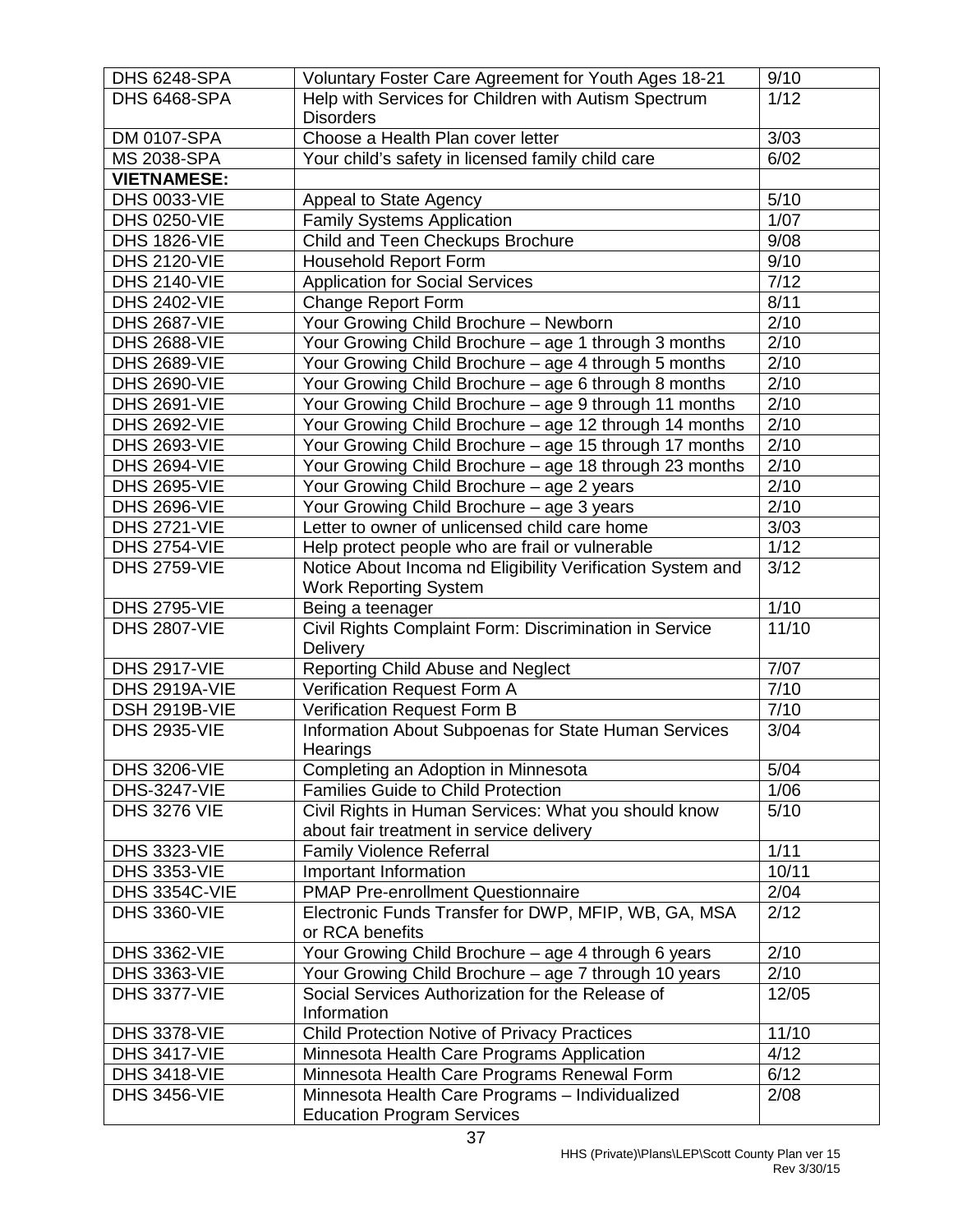| 10/11<br><b>DHS 3550-VIE</b><br>Minnesota Child Care Assistance Program Application<br>1/12<br><b>DHS 3860-VIE</b><br>Minnesota Health Care Programs - Summary of coverage,<br>cost sharing and limits<br>8/11<br><b>DHS 3979-VIE</b><br>Notice of Privacy Practices<br>Notice of Privacy Practices for Child Care Providers<br>2/11<br><b>DHS 3985-VIE</b><br>2/04<br><b>DHS 4008-VIE</b><br>Health Plan Change Request Denied<br>5/10<br><b>DHS 4027-VIE</b><br>Civil Rights Policy and Complaint Procedure<br><b>Health Plan Enrollment Form</b><br>4/03<br>DHS 4106A-VIE<br>4/04<br>Authorization for Release of Information<br><b>DHS 4115-VIE</b><br>2/08<br><b>DHS 4127-VIE</b><br>Notice of Privacy Practices<br>10/11<br><b>DHS 4133-VIE</b><br>Do you have a disability?<br>Important Information About the Family Car<br><b>DHS 4198-VIE</b><br>7/04<br>0 to 1-Month Child and Teen Checkups Checklist for<br>5/09<br>DHS 4311A-VIE<br>Parents<br>2-Month Child and Teen Checkups Checklist for Parents<br>5/09<br><b>DHS 4311B-VIE</b><br>DHS 4311C-VIE<br>4-Month Child and Teen Checkups Checklist for Parents<br>5/09<br>DHS 4311D-VIE<br>6-Month Child and Teen Checkups Checklist for Parents<br>5/09<br>5/09<br>DHS 4311E-VIE<br>9-Month Child and Teen Checkups Checklist for Parents<br>5/09<br>DHS 4311F-VIE<br>12-Month Child and Teen Checkups Checklist for Parents<br>15-Month Child and Teen Checkups Checklist for Parents<br>5/09<br>DHS 4311G-VIE<br>5/09<br>DHS 4311H-VIE<br>18-Month Child and Teen Checkups Checklist for Parents<br>5/09<br><b>DHS 4311I-VIE</b><br>24-Month Child and Teen Checkups Checklist for Parents<br>5/09<br>DHS 4311J-VIE<br>3-Year Child and Teen Checkups Checklist for Parents<br>5/09<br>DHS 4311K-VIE<br>4-Year Child and Teen Checkups Checklist for Parents<br>5/09<br>DHS 4311L-VIE<br>5-Year Child and Teen Checkups Checklist for Parents<br>6-Year Child and Teen Checkups Checklist for Parents<br>5/09<br>DHS 4311M-VIE<br>5/09<br>DHS 4311N-VIE<br>8-Year Child and Teen Checkups Checklist for Parents<br>5/09<br><b>DHS 43110-VIE</b><br>10-Year Child and Teen Checkups Checklist for Parents<br>5/09<br>DHS 4311P-VIE<br>12-Year Child and Teen Checkups Checklist for Parents<br>5/09<br>14-Year Child and Teen Checkups Checklist for Parents<br><b>DHS 4311Q-VIE</b><br>5/09<br>16-Year Child and Teen Checkups Checklist for Parents<br>DHS 4311R-VIE<br>18-Year Child and Teen Checkups Checklist for Parents<br>5/09<br><b>DHS 4311S-VIE</b><br>5/09<br>DHS 4311T-VIE<br>20-Year Child and Teen Checkups Checklist for Parents<br><b>DHS 4374-VIE</b><br>I Need an Interpreter cards<br>12/09<br><b>DHS 4428-VIE</b><br>Family Assessment: Notice of Assessment Summary -<br>10/06<br><b>Opening Case</b><br>Family Assessment: Notice of Assessment Summary - Not<br><b>DHS 4429-VIE</b><br>10/06<br>Opening<br><b>DHS 4430-VIE</b><br>Family Assessment: Notice of Assessment Summary -<br>10/06<br>Case to Remain Open<br>Family Assessment: Notice of Assessment Summary -<br><b>DHS 4431-VIE</b><br>10/06<br>Service Declined; No Opening<br>Family Assessment: Notice of Assessment Summary -<br><b>DHS 4432-VIE</b><br>10/06<br>Transfer to Investigation<br><b>DHS 4433-VIE</b><br>Family Assessment: Notice to Mandated Reporter - No<br>10/06<br>Services; Referral Made<br><b>DHS 4434-VIE</b><br><b>Caretaker Relative Notice</b><br>10/06<br>10/06<br><b>DHS 4435-VIE</b><br>Notice of Court Hearing to Foster Care Provider<br>11/05<br>DHS 4472A-VIE<br>Parent Support Outreach<br>Letter to Alleged Offender - Child Protection Services<br><b>DHS 4504-VIE</b><br>10/06 | <b>DHS 3482-VIE</b> | MFIP Self-screen | 7/05 |
|-----------------------------------------------------------------------------------------------------------------------------------------------------------------------------------------------------------------------------------------------------------------------------------------------------------------------------------------------------------------------------------------------------------------------------------------------------------------------------------------------------------------------------------------------------------------------------------------------------------------------------------------------------------------------------------------------------------------------------------------------------------------------------------------------------------------------------------------------------------------------------------------------------------------------------------------------------------------------------------------------------------------------------------------------------------------------------------------------------------------------------------------------------------------------------------------------------------------------------------------------------------------------------------------------------------------------------------------------------------------------------------------------------------------------------------------------------------------------------------------------------------------------------------------------------------------------------------------------------------------------------------------------------------------------------------------------------------------------------------------------------------------------------------------------------------------------------------------------------------------------------------------------------------------------------------------------------------------------------------------------------------------------------------------------------------------------------------------------------------------------------------------------------------------------------------------------------------------------------------------------------------------------------------------------------------------------------------------------------------------------------------------------------------------------------------------------------------------------------------------------------------------------------------------------------------------------------------------------------------------------------------------------------------------------------------------------------------------------------------------------------------------------------------------------------------------------------------------------------------------------------------------------------------------------------------------------------------------------------------------------------------------------------------------------------------------------------------------------------------------------------------------------------------------------------------------------------------------------------------------------------------------------------------------------------------------------------------------------------------------------------------------------------------------------------------------------------------------------------------------------------------------------------------------------------------------------------------------------------------------------------------------------------------------------------|---------------------|------------------|------|
|                                                                                                                                                                                                                                                                                                                                                                                                                                                                                                                                                                                                                                                                                                                                                                                                                                                                                                                                                                                                                                                                                                                                                                                                                                                                                                                                                                                                                                                                                                                                                                                                                                                                                                                                                                                                                                                                                                                                                                                                                                                                                                                                                                                                                                                                                                                                                                                                                                                                                                                                                                                                                                                                                                                                                                                                                                                                                                                                                                                                                                                                                                                                                                                                                                                                                                                                                                                                                                                                                                                                                                                                                                                                             |                     |                  |      |
|                                                                                                                                                                                                                                                                                                                                                                                                                                                                                                                                                                                                                                                                                                                                                                                                                                                                                                                                                                                                                                                                                                                                                                                                                                                                                                                                                                                                                                                                                                                                                                                                                                                                                                                                                                                                                                                                                                                                                                                                                                                                                                                                                                                                                                                                                                                                                                                                                                                                                                                                                                                                                                                                                                                                                                                                                                                                                                                                                                                                                                                                                                                                                                                                                                                                                                                                                                                                                                                                                                                                                                                                                                                                             |                     |                  |      |
|                                                                                                                                                                                                                                                                                                                                                                                                                                                                                                                                                                                                                                                                                                                                                                                                                                                                                                                                                                                                                                                                                                                                                                                                                                                                                                                                                                                                                                                                                                                                                                                                                                                                                                                                                                                                                                                                                                                                                                                                                                                                                                                                                                                                                                                                                                                                                                                                                                                                                                                                                                                                                                                                                                                                                                                                                                                                                                                                                                                                                                                                                                                                                                                                                                                                                                                                                                                                                                                                                                                                                                                                                                                                             |                     |                  |      |
|                                                                                                                                                                                                                                                                                                                                                                                                                                                                                                                                                                                                                                                                                                                                                                                                                                                                                                                                                                                                                                                                                                                                                                                                                                                                                                                                                                                                                                                                                                                                                                                                                                                                                                                                                                                                                                                                                                                                                                                                                                                                                                                                                                                                                                                                                                                                                                                                                                                                                                                                                                                                                                                                                                                                                                                                                                                                                                                                                                                                                                                                                                                                                                                                                                                                                                                                                                                                                                                                                                                                                                                                                                                                             |                     |                  |      |
|                                                                                                                                                                                                                                                                                                                                                                                                                                                                                                                                                                                                                                                                                                                                                                                                                                                                                                                                                                                                                                                                                                                                                                                                                                                                                                                                                                                                                                                                                                                                                                                                                                                                                                                                                                                                                                                                                                                                                                                                                                                                                                                                                                                                                                                                                                                                                                                                                                                                                                                                                                                                                                                                                                                                                                                                                                                                                                                                                                                                                                                                                                                                                                                                                                                                                                                                                                                                                                                                                                                                                                                                                                                                             |                     |                  |      |
|                                                                                                                                                                                                                                                                                                                                                                                                                                                                                                                                                                                                                                                                                                                                                                                                                                                                                                                                                                                                                                                                                                                                                                                                                                                                                                                                                                                                                                                                                                                                                                                                                                                                                                                                                                                                                                                                                                                                                                                                                                                                                                                                                                                                                                                                                                                                                                                                                                                                                                                                                                                                                                                                                                                                                                                                                                                                                                                                                                                                                                                                                                                                                                                                                                                                                                                                                                                                                                                                                                                                                                                                                                                                             |                     |                  |      |
|                                                                                                                                                                                                                                                                                                                                                                                                                                                                                                                                                                                                                                                                                                                                                                                                                                                                                                                                                                                                                                                                                                                                                                                                                                                                                                                                                                                                                                                                                                                                                                                                                                                                                                                                                                                                                                                                                                                                                                                                                                                                                                                                                                                                                                                                                                                                                                                                                                                                                                                                                                                                                                                                                                                                                                                                                                                                                                                                                                                                                                                                                                                                                                                                                                                                                                                                                                                                                                                                                                                                                                                                                                                                             |                     |                  |      |
|                                                                                                                                                                                                                                                                                                                                                                                                                                                                                                                                                                                                                                                                                                                                                                                                                                                                                                                                                                                                                                                                                                                                                                                                                                                                                                                                                                                                                                                                                                                                                                                                                                                                                                                                                                                                                                                                                                                                                                                                                                                                                                                                                                                                                                                                                                                                                                                                                                                                                                                                                                                                                                                                                                                                                                                                                                                                                                                                                                                                                                                                                                                                                                                                                                                                                                                                                                                                                                                                                                                                                                                                                                                                             |                     |                  |      |
|                                                                                                                                                                                                                                                                                                                                                                                                                                                                                                                                                                                                                                                                                                                                                                                                                                                                                                                                                                                                                                                                                                                                                                                                                                                                                                                                                                                                                                                                                                                                                                                                                                                                                                                                                                                                                                                                                                                                                                                                                                                                                                                                                                                                                                                                                                                                                                                                                                                                                                                                                                                                                                                                                                                                                                                                                                                                                                                                                                                                                                                                                                                                                                                                                                                                                                                                                                                                                                                                                                                                                                                                                                                                             |                     |                  |      |
|                                                                                                                                                                                                                                                                                                                                                                                                                                                                                                                                                                                                                                                                                                                                                                                                                                                                                                                                                                                                                                                                                                                                                                                                                                                                                                                                                                                                                                                                                                                                                                                                                                                                                                                                                                                                                                                                                                                                                                                                                                                                                                                                                                                                                                                                                                                                                                                                                                                                                                                                                                                                                                                                                                                                                                                                                                                                                                                                                                                                                                                                                                                                                                                                                                                                                                                                                                                                                                                                                                                                                                                                                                                                             |                     |                  |      |
|                                                                                                                                                                                                                                                                                                                                                                                                                                                                                                                                                                                                                                                                                                                                                                                                                                                                                                                                                                                                                                                                                                                                                                                                                                                                                                                                                                                                                                                                                                                                                                                                                                                                                                                                                                                                                                                                                                                                                                                                                                                                                                                                                                                                                                                                                                                                                                                                                                                                                                                                                                                                                                                                                                                                                                                                                                                                                                                                                                                                                                                                                                                                                                                                                                                                                                                                                                                                                                                                                                                                                                                                                                                                             |                     |                  |      |
|                                                                                                                                                                                                                                                                                                                                                                                                                                                                                                                                                                                                                                                                                                                                                                                                                                                                                                                                                                                                                                                                                                                                                                                                                                                                                                                                                                                                                                                                                                                                                                                                                                                                                                                                                                                                                                                                                                                                                                                                                                                                                                                                                                                                                                                                                                                                                                                                                                                                                                                                                                                                                                                                                                                                                                                                                                                                                                                                                                                                                                                                                                                                                                                                                                                                                                                                                                                                                                                                                                                                                                                                                                                                             |                     |                  |      |
|                                                                                                                                                                                                                                                                                                                                                                                                                                                                                                                                                                                                                                                                                                                                                                                                                                                                                                                                                                                                                                                                                                                                                                                                                                                                                                                                                                                                                                                                                                                                                                                                                                                                                                                                                                                                                                                                                                                                                                                                                                                                                                                                                                                                                                                                                                                                                                                                                                                                                                                                                                                                                                                                                                                                                                                                                                                                                                                                                                                                                                                                                                                                                                                                                                                                                                                                                                                                                                                                                                                                                                                                                                                                             |                     |                  |      |
|                                                                                                                                                                                                                                                                                                                                                                                                                                                                                                                                                                                                                                                                                                                                                                                                                                                                                                                                                                                                                                                                                                                                                                                                                                                                                                                                                                                                                                                                                                                                                                                                                                                                                                                                                                                                                                                                                                                                                                                                                                                                                                                                                                                                                                                                                                                                                                                                                                                                                                                                                                                                                                                                                                                                                                                                                                                                                                                                                                                                                                                                                                                                                                                                                                                                                                                                                                                                                                                                                                                                                                                                                                                                             |                     |                  |      |
|                                                                                                                                                                                                                                                                                                                                                                                                                                                                                                                                                                                                                                                                                                                                                                                                                                                                                                                                                                                                                                                                                                                                                                                                                                                                                                                                                                                                                                                                                                                                                                                                                                                                                                                                                                                                                                                                                                                                                                                                                                                                                                                                                                                                                                                                                                                                                                                                                                                                                                                                                                                                                                                                                                                                                                                                                                                                                                                                                                                                                                                                                                                                                                                                                                                                                                                                                                                                                                                                                                                                                                                                                                                                             |                     |                  |      |
|                                                                                                                                                                                                                                                                                                                                                                                                                                                                                                                                                                                                                                                                                                                                                                                                                                                                                                                                                                                                                                                                                                                                                                                                                                                                                                                                                                                                                                                                                                                                                                                                                                                                                                                                                                                                                                                                                                                                                                                                                                                                                                                                                                                                                                                                                                                                                                                                                                                                                                                                                                                                                                                                                                                                                                                                                                                                                                                                                                                                                                                                                                                                                                                                                                                                                                                                                                                                                                                                                                                                                                                                                                                                             |                     |                  |      |
|                                                                                                                                                                                                                                                                                                                                                                                                                                                                                                                                                                                                                                                                                                                                                                                                                                                                                                                                                                                                                                                                                                                                                                                                                                                                                                                                                                                                                                                                                                                                                                                                                                                                                                                                                                                                                                                                                                                                                                                                                                                                                                                                                                                                                                                                                                                                                                                                                                                                                                                                                                                                                                                                                                                                                                                                                                                                                                                                                                                                                                                                                                                                                                                                                                                                                                                                                                                                                                                                                                                                                                                                                                                                             |                     |                  |      |
|                                                                                                                                                                                                                                                                                                                                                                                                                                                                                                                                                                                                                                                                                                                                                                                                                                                                                                                                                                                                                                                                                                                                                                                                                                                                                                                                                                                                                                                                                                                                                                                                                                                                                                                                                                                                                                                                                                                                                                                                                                                                                                                                                                                                                                                                                                                                                                                                                                                                                                                                                                                                                                                                                                                                                                                                                                                                                                                                                                                                                                                                                                                                                                                                                                                                                                                                                                                                                                                                                                                                                                                                                                                                             |                     |                  |      |
|                                                                                                                                                                                                                                                                                                                                                                                                                                                                                                                                                                                                                                                                                                                                                                                                                                                                                                                                                                                                                                                                                                                                                                                                                                                                                                                                                                                                                                                                                                                                                                                                                                                                                                                                                                                                                                                                                                                                                                                                                                                                                                                                                                                                                                                                                                                                                                                                                                                                                                                                                                                                                                                                                                                                                                                                                                                                                                                                                                                                                                                                                                                                                                                                                                                                                                                                                                                                                                                                                                                                                                                                                                                                             |                     |                  |      |
|                                                                                                                                                                                                                                                                                                                                                                                                                                                                                                                                                                                                                                                                                                                                                                                                                                                                                                                                                                                                                                                                                                                                                                                                                                                                                                                                                                                                                                                                                                                                                                                                                                                                                                                                                                                                                                                                                                                                                                                                                                                                                                                                                                                                                                                                                                                                                                                                                                                                                                                                                                                                                                                                                                                                                                                                                                                                                                                                                                                                                                                                                                                                                                                                                                                                                                                                                                                                                                                                                                                                                                                                                                                                             |                     |                  |      |
|                                                                                                                                                                                                                                                                                                                                                                                                                                                                                                                                                                                                                                                                                                                                                                                                                                                                                                                                                                                                                                                                                                                                                                                                                                                                                                                                                                                                                                                                                                                                                                                                                                                                                                                                                                                                                                                                                                                                                                                                                                                                                                                                                                                                                                                                                                                                                                                                                                                                                                                                                                                                                                                                                                                                                                                                                                                                                                                                                                                                                                                                                                                                                                                                                                                                                                                                                                                                                                                                                                                                                                                                                                                                             |                     |                  |      |
|                                                                                                                                                                                                                                                                                                                                                                                                                                                                                                                                                                                                                                                                                                                                                                                                                                                                                                                                                                                                                                                                                                                                                                                                                                                                                                                                                                                                                                                                                                                                                                                                                                                                                                                                                                                                                                                                                                                                                                                                                                                                                                                                                                                                                                                                                                                                                                                                                                                                                                                                                                                                                                                                                                                                                                                                                                                                                                                                                                                                                                                                                                                                                                                                                                                                                                                                                                                                                                                                                                                                                                                                                                                                             |                     |                  |      |
|                                                                                                                                                                                                                                                                                                                                                                                                                                                                                                                                                                                                                                                                                                                                                                                                                                                                                                                                                                                                                                                                                                                                                                                                                                                                                                                                                                                                                                                                                                                                                                                                                                                                                                                                                                                                                                                                                                                                                                                                                                                                                                                                                                                                                                                                                                                                                                                                                                                                                                                                                                                                                                                                                                                                                                                                                                                                                                                                                                                                                                                                                                                                                                                                                                                                                                                                                                                                                                                                                                                                                                                                                                                                             |                     |                  |      |
|                                                                                                                                                                                                                                                                                                                                                                                                                                                                                                                                                                                                                                                                                                                                                                                                                                                                                                                                                                                                                                                                                                                                                                                                                                                                                                                                                                                                                                                                                                                                                                                                                                                                                                                                                                                                                                                                                                                                                                                                                                                                                                                                                                                                                                                                                                                                                                                                                                                                                                                                                                                                                                                                                                                                                                                                                                                                                                                                                                                                                                                                                                                                                                                                                                                                                                                                                                                                                                                                                                                                                                                                                                                                             |                     |                  |      |
|                                                                                                                                                                                                                                                                                                                                                                                                                                                                                                                                                                                                                                                                                                                                                                                                                                                                                                                                                                                                                                                                                                                                                                                                                                                                                                                                                                                                                                                                                                                                                                                                                                                                                                                                                                                                                                                                                                                                                                                                                                                                                                                                                                                                                                                                                                                                                                                                                                                                                                                                                                                                                                                                                                                                                                                                                                                                                                                                                                                                                                                                                                                                                                                                                                                                                                                                                                                                                                                                                                                                                                                                                                                                             |                     |                  |      |
|                                                                                                                                                                                                                                                                                                                                                                                                                                                                                                                                                                                                                                                                                                                                                                                                                                                                                                                                                                                                                                                                                                                                                                                                                                                                                                                                                                                                                                                                                                                                                                                                                                                                                                                                                                                                                                                                                                                                                                                                                                                                                                                                                                                                                                                                                                                                                                                                                                                                                                                                                                                                                                                                                                                                                                                                                                                                                                                                                                                                                                                                                                                                                                                                                                                                                                                                                                                                                                                                                                                                                                                                                                                                             |                     |                  |      |
|                                                                                                                                                                                                                                                                                                                                                                                                                                                                                                                                                                                                                                                                                                                                                                                                                                                                                                                                                                                                                                                                                                                                                                                                                                                                                                                                                                                                                                                                                                                                                                                                                                                                                                                                                                                                                                                                                                                                                                                                                                                                                                                                                                                                                                                                                                                                                                                                                                                                                                                                                                                                                                                                                                                                                                                                                                                                                                                                                                                                                                                                                                                                                                                                                                                                                                                                                                                                                                                                                                                                                                                                                                                                             |                     |                  |      |
|                                                                                                                                                                                                                                                                                                                                                                                                                                                                                                                                                                                                                                                                                                                                                                                                                                                                                                                                                                                                                                                                                                                                                                                                                                                                                                                                                                                                                                                                                                                                                                                                                                                                                                                                                                                                                                                                                                                                                                                                                                                                                                                                                                                                                                                                                                                                                                                                                                                                                                                                                                                                                                                                                                                                                                                                                                                                                                                                                                                                                                                                                                                                                                                                                                                                                                                                                                                                                                                                                                                                                                                                                                                                             |                     |                  |      |
|                                                                                                                                                                                                                                                                                                                                                                                                                                                                                                                                                                                                                                                                                                                                                                                                                                                                                                                                                                                                                                                                                                                                                                                                                                                                                                                                                                                                                                                                                                                                                                                                                                                                                                                                                                                                                                                                                                                                                                                                                                                                                                                                                                                                                                                                                                                                                                                                                                                                                                                                                                                                                                                                                                                                                                                                                                                                                                                                                                                                                                                                                                                                                                                                                                                                                                                                                                                                                                                                                                                                                                                                                                                                             |                     |                  |      |
|                                                                                                                                                                                                                                                                                                                                                                                                                                                                                                                                                                                                                                                                                                                                                                                                                                                                                                                                                                                                                                                                                                                                                                                                                                                                                                                                                                                                                                                                                                                                                                                                                                                                                                                                                                                                                                                                                                                                                                                                                                                                                                                                                                                                                                                                                                                                                                                                                                                                                                                                                                                                                                                                                                                                                                                                                                                                                                                                                                                                                                                                                                                                                                                                                                                                                                                                                                                                                                                                                                                                                                                                                                                                             |                     |                  |      |
|                                                                                                                                                                                                                                                                                                                                                                                                                                                                                                                                                                                                                                                                                                                                                                                                                                                                                                                                                                                                                                                                                                                                                                                                                                                                                                                                                                                                                                                                                                                                                                                                                                                                                                                                                                                                                                                                                                                                                                                                                                                                                                                                                                                                                                                                                                                                                                                                                                                                                                                                                                                                                                                                                                                                                                                                                                                                                                                                                                                                                                                                                                                                                                                                                                                                                                                                                                                                                                                                                                                                                                                                                                                                             |                     |                  |      |
|                                                                                                                                                                                                                                                                                                                                                                                                                                                                                                                                                                                                                                                                                                                                                                                                                                                                                                                                                                                                                                                                                                                                                                                                                                                                                                                                                                                                                                                                                                                                                                                                                                                                                                                                                                                                                                                                                                                                                                                                                                                                                                                                                                                                                                                                                                                                                                                                                                                                                                                                                                                                                                                                                                                                                                                                                                                                                                                                                                                                                                                                                                                                                                                                                                                                                                                                                                                                                                                                                                                                                                                                                                                                             |                     |                  |      |
|                                                                                                                                                                                                                                                                                                                                                                                                                                                                                                                                                                                                                                                                                                                                                                                                                                                                                                                                                                                                                                                                                                                                                                                                                                                                                                                                                                                                                                                                                                                                                                                                                                                                                                                                                                                                                                                                                                                                                                                                                                                                                                                                                                                                                                                                                                                                                                                                                                                                                                                                                                                                                                                                                                                                                                                                                                                                                                                                                                                                                                                                                                                                                                                                                                                                                                                                                                                                                                                                                                                                                                                                                                                                             |                     |                  |      |
|                                                                                                                                                                                                                                                                                                                                                                                                                                                                                                                                                                                                                                                                                                                                                                                                                                                                                                                                                                                                                                                                                                                                                                                                                                                                                                                                                                                                                                                                                                                                                                                                                                                                                                                                                                                                                                                                                                                                                                                                                                                                                                                                                                                                                                                                                                                                                                                                                                                                                                                                                                                                                                                                                                                                                                                                                                                                                                                                                                                                                                                                                                                                                                                                                                                                                                                                                                                                                                                                                                                                                                                                                                                                             |                     |                  |      |
|                                                                                                                                                                                                                                                                                                                                                                                                                                                                                                                                                                                                                                                                                                                                                                                                                                                                                                                                                                                                                                                                                                                                                                                                                                                                                                                                                                                                                                                                                                                                                                                                                                                                                                                                                                                                                                                                                                                                                                                                                                                                                                                                                                                                                                                                                                                                                                                                                                                                                                                                                                                                                                                                                                                                                                                                                                                                                                                                                                                                                                                                                                                                                                                                                                                                                                                                                                                                                                                                                                                                                                                                                                                                             |                     |                  |      |
|                                                                                                                                                                                                                                                                                                                                                                                                                                                                                                                                                                                                                                                                                                                                                                                                                                                                                                                                                                                                                                                                                                                                                                                                                                                                                                                                                                                                                                                                                                                                                                                                                                                                                                                                                                                                                                                                                                                                                                                                                                                                                                                                                                                                                                                                                                                                                                                                                                                                                                                                                                                                                                                                                                                                                                                                                                                                                                                                                                                                                                                                                                                                                                                                                                                                                                                                                                                                                                                                                                                                                                                                                                                                             |                     |                  |      |
|                                                                                                                                                                                                                                                                                                                                                                                                                                                                                                                                                                                                                                                                                                                                                                                                                                                                                                                                                                                                                                                                                                                                                                                                                                                                                                                                                                                                                                                                                                                                                                                                                                                                                                                                                                                                                                                                                                                                                                                                                                                                                                                                                                                                                                                                                                                                                                                                                                                                                                                                                                                                                                                                                                                                                                                                                                                                                                                                                                                                                                                                                                                                                                                                                                                                                                                                                                                                                                                                                                                                                                                                                                                                             |                     |                  |      |
|                                                                                                                                                                                                                                                                                                                                                                                                                                                                                                                                                                                                                                                                                                                                                                                                                                                                                                                                                                                                                                                                                                                                                                                                                                                                                                                                                                                                                                                                                                                                                                                                                                                                                                                                                                                                                                                                                                                                                                                                                                                                                                                                                                                                                                                                                                                                                                                                                                                                                                                                                                                                                                                                                                                                                                                                                                                                                                                                                                                                                                                                                                                                                                                                                                                                                                                                                                                                                                                                                                                                                                                                                                                                             |                     |                  |      |
|                                                                                                                                                                                                                                                                                                                                                                                                                                                                                                                                                                                                                                                                                                                                                                                                                                                                                                                                                                                                                                                                                                                                                                                                                                                                                                                                                                                                                                                                                                                                                                                                                                                                                                                                                                                                                                                                                                                                                                                                                                                                                                                                                                                                                                                                                                                                                                                                                                                                                                                                                                                                                                                                                                                                                                                                                                                                                                                                                                                                                                                                                                                                                                                                                                                                                                                                                                                                                                                                                                                                                                                                                                                                             |                     |                  |      |
|                                                                                                                                                                                                                                                                                                                                                                                                                                                                                                                                                                                                                                                                                                                                                                                                                                                                                                                                                                                                                                                                                                                                                                                                                                                                                                                                                                                                                                                                                                                                                                                                                                                                                                                                                                                                                                                                                                                                                                                                                                                                                                                                                                                                                                                                                                                                                                                                                                                                                                                                                                                                                                                                                                                                                                                                                                                                                                                                                                                                                                                                                                                                                                                                                                                                                                                                                                                                                                                                                                                                                                                                                                                                             |                     |                  |      |
|                                                                                                                                                                                                                                                                                                                                                                                                                                                                                                                                                                                                                                                                                                                                                                                                                                                                                                                                                                                                                                                                                                                                                                                                                                                                                                                                                                                                                                                                                                                                                                                                                                                                                                                                                                                                                                                                                                                                                                                                                                                                                                                                                                                                                                                                                                                                                                                                                                                                                                                                                                                                                                                                                                                                                                                                                                                                                                                                                                                                                                                                                                                                                                                                                                                                                                                                                                                                                                                                                                                                                                                                                                                                             |                     |                  |      |
|                                                                                                                                                                                                                                                                                                                                                                                                                                                                                                                                                                                                                                                                                                                                                                                                                                                                                                                                                                                                                                                                                                                                                                                                                                                                                                                                                                                                                                                                                                                                                                                                                                                                                                                                                                                                                                                                                                                                                                                                                                                                                                                                                                                                                                                                                                                                                                                                                                                                                                                                                                                                                                                                                                                                                                                                                                                                                                                                                                                                                                                                                                                                                                                                                                                                                                                                                                                                                                                                                                                                                                                                                                                                             |                     |                  |      |
|                                                                                                                                                                                                                                                                                                                                                                                                                                                                                                                                                                                                                                                                                                                                                                                                                                                                                                                                                                                                                                                                                                                                                                                                                                                                                                                                                                                                                                                                                                                                                                                                                                                                                                                                                                                                                                                                                                                                                                                                                                                                                                                                                                                                                                                                                                                                                                                                                                                                                                                                                                                                                                                                                                                                                                                                                                                                                                                                                                                                                                                                                                                                                                                                                                                                                                                                                                                                                                                                                                                                                                                                                                                                             |                     |                  |      |
|                                                                                                                                                                                                                                                                                                                                                                                                                                                                                                                                                                                                                                                                                                                                                                                                                                                                                                                                                                                                                                                                                                                                                                                                                                                                                                                                                                                                                                                                                                                                                                                                                                                                                                                                                                                                                                                                                                                                                                                                                                                                                                                                                                                                                                                                                                                                                                                                                                                                                                                                                                                                                                                                                                                                                                                                                                                                                                                                                                                                                                                                                                                                                                                                                                                                                                                                                                                                                                                                                                                                                                                                                                                                             |                     |                  |      |
|                                                                                                                                                                                                                                                                                                                                                                                                                                                                                                                                                                                                                                                                                                                                                                                                                                                                                                                                                                                                                                                                                                                                                                                                                                                                                                                                                                                                                                                                                                                                                                                                                                                                                                                                                                                                                                                                                                                                                                                                                                                                                                                                                                                                                                                                                                                                                                                                                                                                                                                                                                                                                                                                                                                                                                                                                                                                                                                                                                                                                                                                                                                                                                                                                                                                                                                                                                                                                                                                                                                                                                                                                                                                             |                     |                  |      |
|                                                                                                                                                                                                                                                                                                                                                                                                                                                                                                                                                                                                                                                                                                                                                                                                                                                                                                                                                                                                                                                                                                                                                                                                                                                                                                                                                                                                                                                                                                                                                                                                                                                                                                                                                                                                                                                                                                                                                                                                                                                                                                                                                                                                                                                                                                                                                                                                                                                                                                                                                                                                                                                                                                                                                                                                                                                                                                                                                                                                                                                                                                                                                                                                                                                                                                                                                                                                                                                                                                                                                                                                                                                                             |                     |                  |      |
|                                                                                                                                                                                                                                                                                                                                                                                                                                                                                                                                                                                                                                                                                                                                                                                                                                                                                                                                                                                                                                                                                                                                                                                                                                                                                                                                                                                                                                                                                                                                                                                                                                                                                                                                                                                                                                                                                                                                                                                                                                                                                                                                                                                                                                                                                                                                                                                                                                                                                                                                                                                                                                                                                                                                                                                                                                                                                                                                                                                                                                                                                                                                                                                                                                                                                                                                                                                                                                                                                                                                                                                                                                                                             |                     |                  |      |
|                                                                                                                                                                                                                                                                                                                                                                                                                                                                                                                                                                                                                                                                                                                                                                                                                                                                                                                                                                                                                                                                                                                                                                                                                                                                                                                                                                                                                                                                                                                                                                                                                                                                                                                                                                                                                                                                                                                                                                                                                                                                                                                                                                                                                                                                                                                                                                                                                                                                                                                                                                                                                                                                                                                                                                                                                                                                                                                                                                                                                                                                                                                                                                                                                                                                                                                                                                                                                                                                                                                                                                                                                                                                             |                     |                  |      |
|                                                                                                                                                                                                                                                                                                                                                                                                                                                                                                                                                                                                                                                                                                                                                                                                                                                                                                                                                                                                                                                                                                                                                                                                                                                                                                                                                                                                                                                                                                                                                                                                                                                                                                                                                                                                                                                                                                                                                                                                                                                                                                                                                                                                                                                                                                                                                                                                                                                                                                                                                                                                                                                                                                                                                                                                                                                                                                                                                                                                                                                                                                                                                                                                                                                                                                                                                                                                                                                                                                                                                                                                                                                                             |                     |                  |      |
|                                                                                                                                                                                                                                                                                                                                                                                                                                                                                                                                                                                                                                                                                                                                                                                                                                                                                                                                                                                                                                                                                                                                                                                                                                                                                                                                                                                                                                                                                                                                                                                                                                                                                                                                                                                                                                                                                                                                                                                                                                                                                                                                                                                                                                                                                                                                                                                                                                                                                                                                                                                                                                                                                                                                                                                                                                                                                                                                                                                                                                                                                                                                                                                                                                                                                                                                                                                                                                                                                                                                                                                                                                                                             |                     | Needed           |      |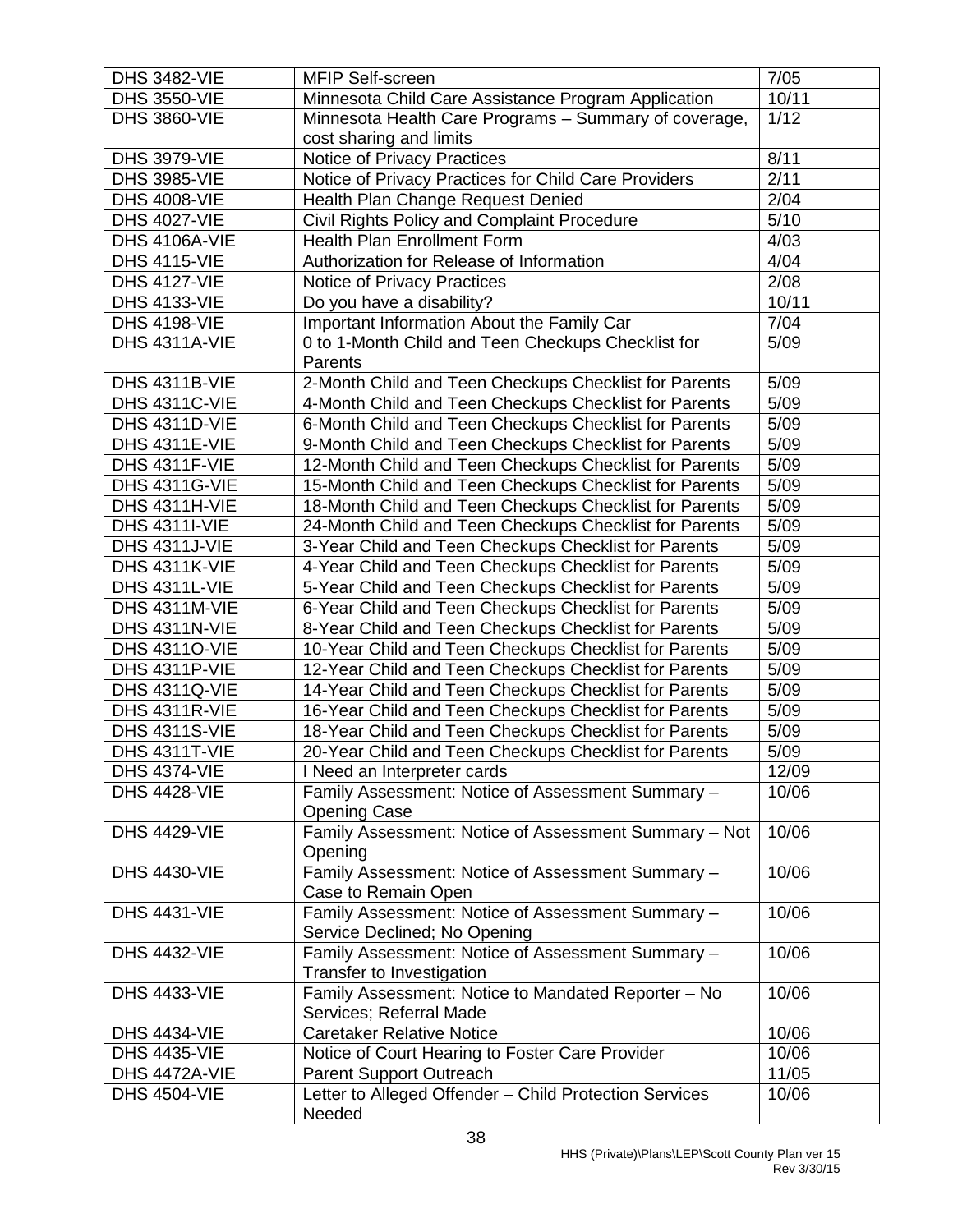| <b>DHS 4505-VIE</b>  | Letter to Alleged Offender - Abuse Neglect Occurred, CP<br><b>Services Not Needed</b> | 10/06 |
|----------------------|---------------------------------------------------------------------------------------|-------|
|                      |                                                                                       |       |
| <b>DHS 4506-VIE</b>  | Letter to Alleged Offender - Abuse Neglect Not<br>Determined, CP Services Needed      | 10/06 |
| <b>DHS 4507-VIE</b>  | Letter to Alleged Offender - Abuse Neglect Not                                        | 10/06 |
|                      | Determined, CP Services Not Needed                                                    |       |
| <b>DHS 4508-VIE</b>  | Letter to Non-Offending Parent - Abuse Neglect Occurred,                              | 10/06 |
|                      | <b>CP Services Are Needed</b>                                                         |       |
| <b>DHS 4509-VIE</b>  | Letter to Non-Offending Parent-Abuse Neglect Occurred,                                | 10/06 |
|                      | <b>CP Services Not Needed</b>                                                         |       |
| <b>DHS 4510-VIE</b>  | Letter to Non-Offending Parent - Abuse Neglect Not                                    | 10/06 |
|                      | Determined, CP Services Are Needed                                                    |       |
| <b>DHS 4511-VIE</b>  | Letter to Non-Offending Parent - Abuse Neglect Not                                    | 10/06 |
|                      | Determined, CP Services Not Needed                                                    |       |
| <b>DHS 4586-VIE</b>  | Notice of Summary Disposition - Unable to Provide                                     | 10/06 |
|                      | Information                                                                           |       |
| <b>DHS 4587-VIE</b>  | Notice of Summary Disposition - Abuse/Neglect did Not                                 | 10/06 |
|                      | Occur; Protective Services Not Needed                                                 |       |
| <b>DHS 4588-VIE</b>  | Notice of Summary Disposition - Abuse/Neglect did Not                                 | 10-06 |
|                      | Occur; Protective Services are Needed                                                 |       |
| <b>DHS 4589-VIE</b>  | Notice of Summary Disposition - Abuse/Neglect Occurred;                               | 10/06 |
|                      | <b>Protective Services Not Needed</b>                                                 |       |
| <b>DHS 4590-VIE</b>  | Notice of Summary Disposition - Abuse/Neglect Occurred;                               |       |
|                      | <b>Protective Services Are Needed</b>                                                 |       |
| <b>DHS 4618-VIE</b>  | Family Child Care License Checklist                                                   | 4/08  |
| <b>DHS 4723-VIE</b>  | Caring for Children                                                                   | 4/06  |
| <b>DHS 5223-VIE</b>  | MDHS Combined Application Form                                                        | 11/11 |
| <b>DHS 5223B-VIE</b> | <b>CAF Important Information Sheet</b>                                                | 7/08  |
| <b>DHS 5223C-VIE</b> | Combined Application - Addendum (Cash and Food                                        | 11/11 |
|                      | Support)                                                                              |       |
| DHS 5223D-VIE        | Combined Application - Child Care Addendum                                            | 11/11 |
| DHS 5223E-VIE        | Minnesota Transition Application Form                                                 | 11/11 |
| <b>DHS 5223S-VIE</b> | <b>MDHS Combined Application Form Household Member</b>                                | 8/11  |
|                      | Supplement                                                                            |       |
| <b>DHS 5274-VIE</b>  | Child Care Assistance Program Redetermination Form                                    | 2/12  |
| <b>DHS 5323-VIE</b>  | TED Program Notice of Ineligibility                                                   | 5/09  |
| <b>DHS 5407-VIE</b>  | Family and Group Family Child Care                                                    | 7/10  |
| DHS 5407A-VIE        | Employer Child Care                                                                   | 7/10  |
| <b>DHS 5576-VIE</b>  | <b>Combined Six-Month Report</b>                                                      | 7/11  |
| DHS 5576A-VIE        | Combined Six Month Report - Supplement for cash                                       | 9/11  |
|                      | programs                                                                              |       |
| <b>DHS 5727-VIE</b>  | Child in Voluntary Foster Care for Treatment Agreement                                | 2/12  |
| <b>DHS 5729-VIE</b>  | Child in Voluntary Foster Care for Treatment Agreement -                              | 12/11 |
|                      | Notice to Parent(s) considering Voluntary Foster Care                                 |       |
| <b>DHS 6006-VIE</b>  | Information about Your Adopted Child's Eligibility for                                | 12/11 |
|                      | <b>Medical Assistance</b>                                                             |       |
| <b>DHS 6170-VIE</b>  | <b>Child Care Centers</b>                                                             | 7/10  |
| <b>DHS 6468-VIE</b>  | Help with Services for Children with Autism Spectrum                                  | 1/12  |
|                      | <b>Disorders</b>                                                                      |       |
| DM 0107-VIE          | Choose a Health Plan cover sheet                                                      | 3/03  |
| MX 2038-VIE          | Your child's safety in licensed family child care                                     | 6/02  |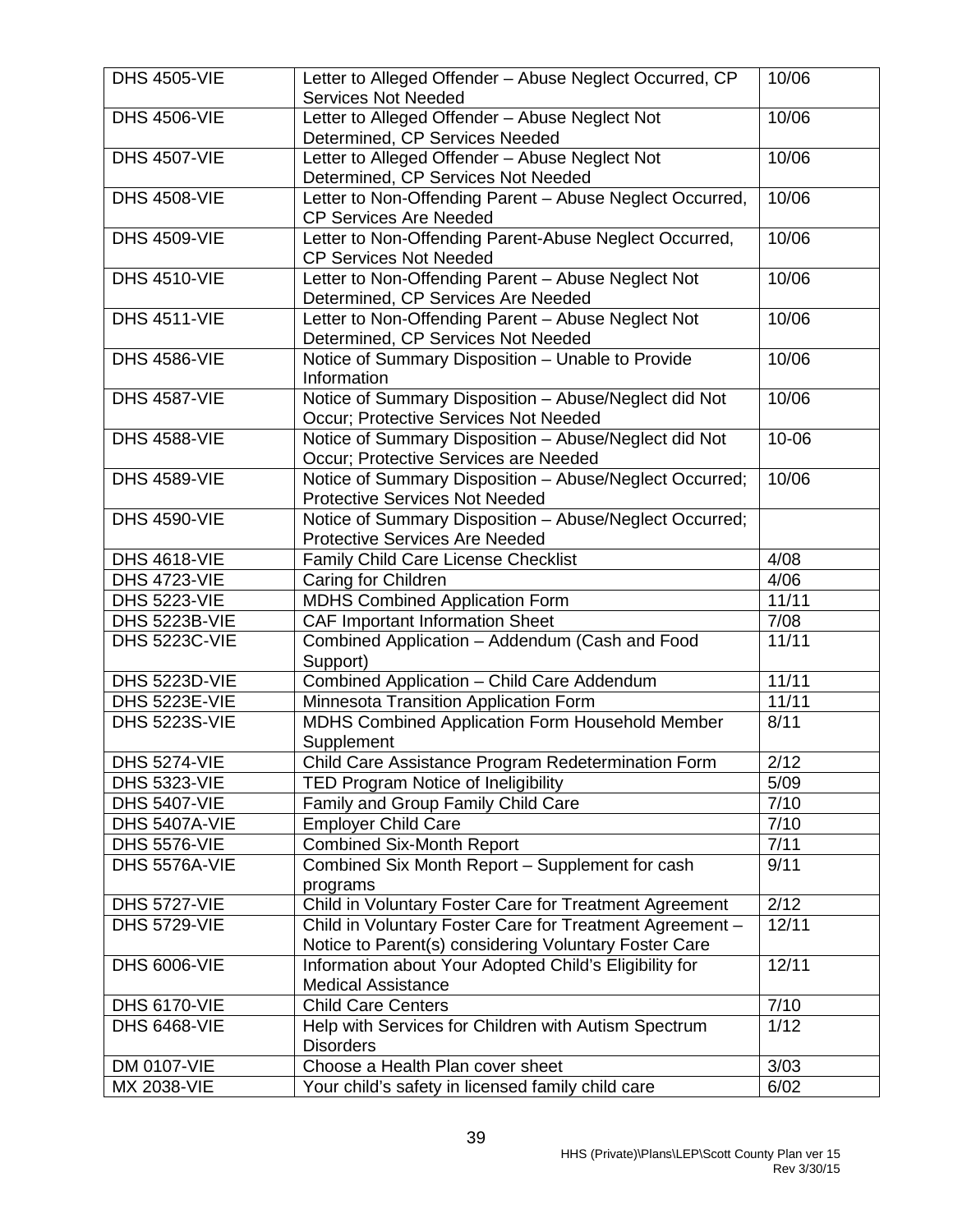#### **Helpful Hints for Using Interpreters**

- 1. Tell the interpreter the purpose of your call describe the type of information you are planning to convey.
- 2. Enunciate your words. Avoid contractions which can convey the opposite of your meaning.  $E.a. Can't = cannot.$
- 3. Speak in short sentences expressing one idea at a time.
- 4. Speak slower than your normal speed of talking, pausing after each phrase.
- 5. Avoid the use of double negatives. E.g. If you don't appear in person you won't get your benefits. Instead say, "You must come in person in order to get your benefits."
- 6. Speak in the first person. Avoid the "he said/she said."
- 7. Avoid using acronyms. E.g. "DHS", "MFIP", etc. If you must use them, explain their meaning.
- 8. Provide brief explanations of technical terms or terms of art. E.g. "*Spend-down* means the client must use up some of their money or assets in order to become eligible for services."
- 9. Pause occasionally to ask the interpreter if he/she understands the information that you are providing. Ask if you need to speed up or slow down your speech patterns. If the interpreter is confused, so is the client.
- 10. Ask the interpreter if, in their opinion, the client seems to have grasped the information you were conveying. You may have to repeat or clarify certain information by saying it in a different way.
- 11. Be patient with the interpreter, the client and yourself.
- 12. Thank the interpreter for performing a difficult and valuable service.

GEN 0442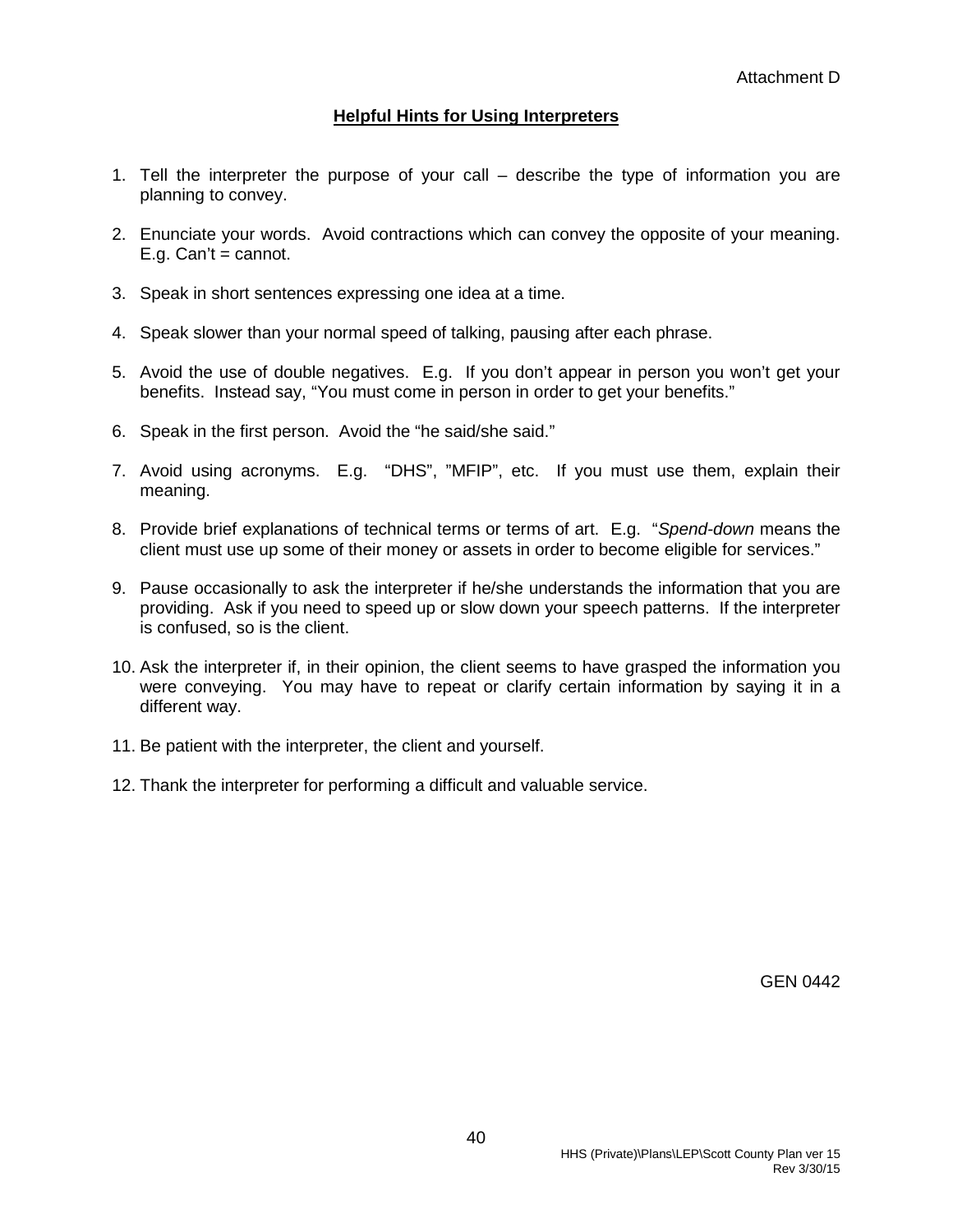## **SCOTT COUNTY HUMAN SERVICES POLICY FOR EQUAL OPPORTUNITY IN SERVICE DELIVERY September, 1999 (Revised 7/3/01)**

It is the policy of Scott County Human Services to provide federally financed services, financial aid and benefits of programs, and activities without discrimination on the basis of race, color, national origin, gender, religion, age, and physical, mental or emotional disability. This policy extends to prohibit discrimination in services that are administered and delivered according to federal, state, and local civil rights laws, executive orders, rules, and regulations.

Equal opportunity requires:

- a. That no otherwise eligible person, under any program or activity receiving federal financial assistance (and state financed services under ADA), shall be excluded from participation in, be denied the benefits of, or otherwise be subjected to discrimination;
- b. That each program or activity is conducted so when viewed in its entirety, it is readily accessible to and usable by individuals with physical, mental, or emotional disabilities, including making reasonable accommodations or modifications in policies, practices, or procedures when necessary unless doing so would result in either a fundamental alteration in the nature of the program or undue financial and administrative burdens;
- c. That applicant/client eligibility determinations, assignments to staff and facilities, treatment by staff, access to information about programs, physical and programmatic access to facilities, referral services, intake and admissions procedures assessment, diagnosis, evaluation and treatment, outreach, and termination of services are made without regard to protected class status; and
- d. That services and information are provided in the appropriate language to persons with limited English proficiency, as well as appropriate auxiliary aids and services, including, but not limited to, use of a TTY and/or telephone relay service for individuals who are deaf or hard of hearing, providing readers for persons who are blind or visually impaired, providing literature or posters in formats that are understandable to blind or visually impaired individuals, and providing appropriate special assistance to individuals with developmental and learning disabilities.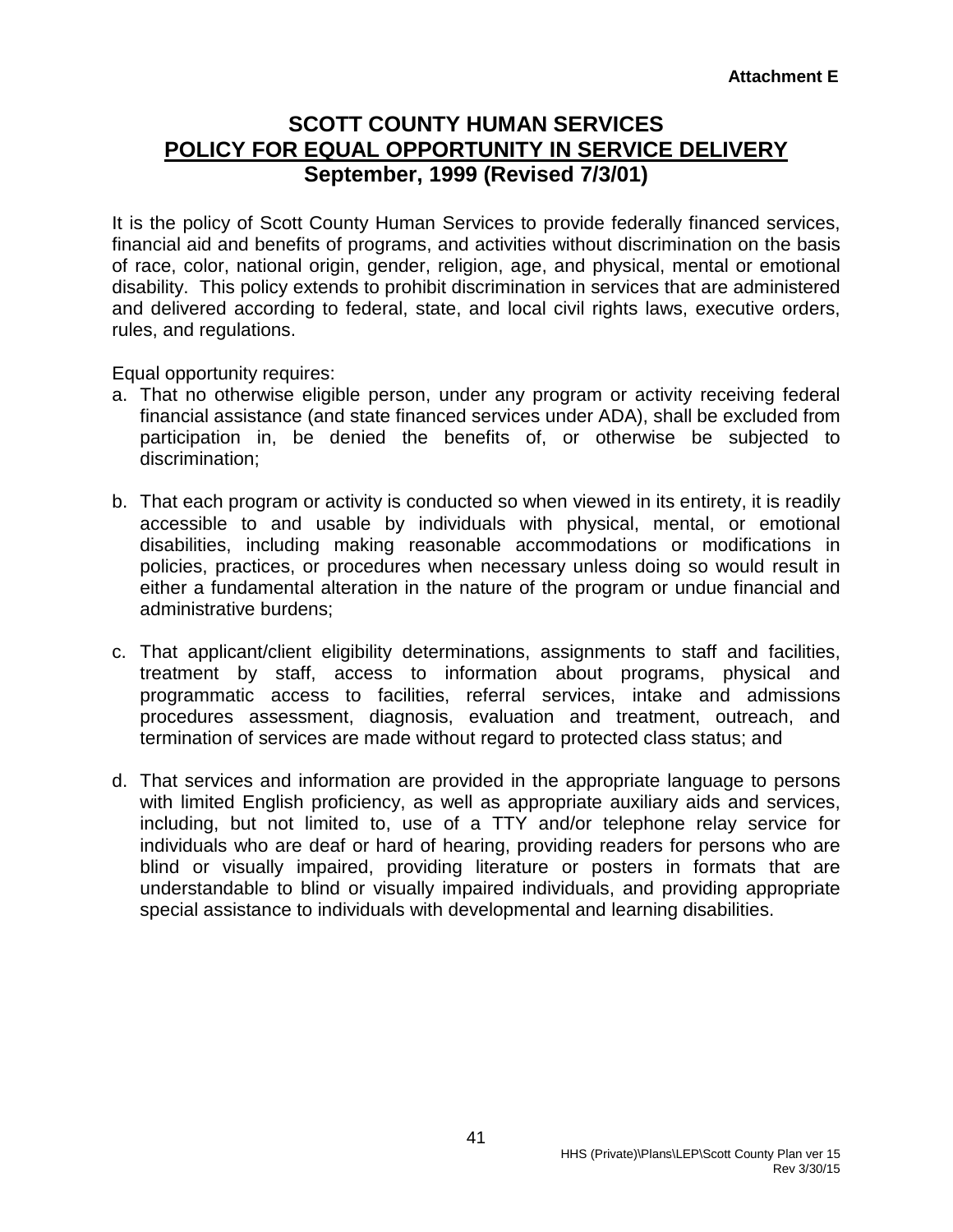#### **SCOTT COUNTY HUMAN SERVICES CIVIL RIGHTS COMPLAINT RESOLUTION PROCEDURE April 2002**

If you believe you have been discriminated against because of your race, color, national origin, gender, religion, age, or physical, mental or emotional disability while applying for or receiving services, you may file a complaint with Scott County.

The complaint must be in writing and must be filed within 180 days of the alleged discrimination. If you can show good cause for failure to file within that time, Scott County may extend the time period.

To obtain a Scott County Complaint Form, call or write to:

Employee Relations Director Scott County Employee Relations Department Courthouse 104 200 Fourth Avenue West Shakopee, Minnesota 55379-1220 952-496-8103 or 952-496-8170 (TTY)

Scott County cannot retaliate against you for filing this complaint. You have the right to be represented by someone else while filing this complaint.

Upon receiving your complaint, Scott County will review it and notify you in writing within ten days whether or not it has the authority to investigate. If there is authority to investigate, Scott County will conduct a prompt and thorough investigation to determine whether or not the facts support a finding of discrimination.

If the facts support a finding of discrimination, Scott County will take appropriate action to correct the discriminatory practice and prevent it from happening again.

You will receive a written determination of the outcome of the investigation within eight weeks of filing the complaint. If you are not satisfied with the decision, you may ask that your complaint be forwarded to the Civil Rights Coordinator of the Department of Human Services who will have ten days to resolve the complaint and notify you in writing of the outcome.

If you are still not satisfied with the decision, you may ask for review by the Commissioner. Submit your request, in writing, to the Department of Human Services Civil Rights Coordinator. The Commissioner will have ten days to resolve the complaint and notify you in writing of the outcome.

#### OTHER AGENCIES YOU MAY CONTACT:

Minnesota Department of Human Rights 190 East  $5<sup>th</sup>$  Street St. Paul, Minnesota 55101 651-296-5663 or 651-296-1283 (TTY)

Office for Civil Rights US Dept of Health and Human Services 233 North Michigan Avenue, Suite 240 Chicago, Illinois 60601 312-886-2359 or 312-353-5693 (TTY)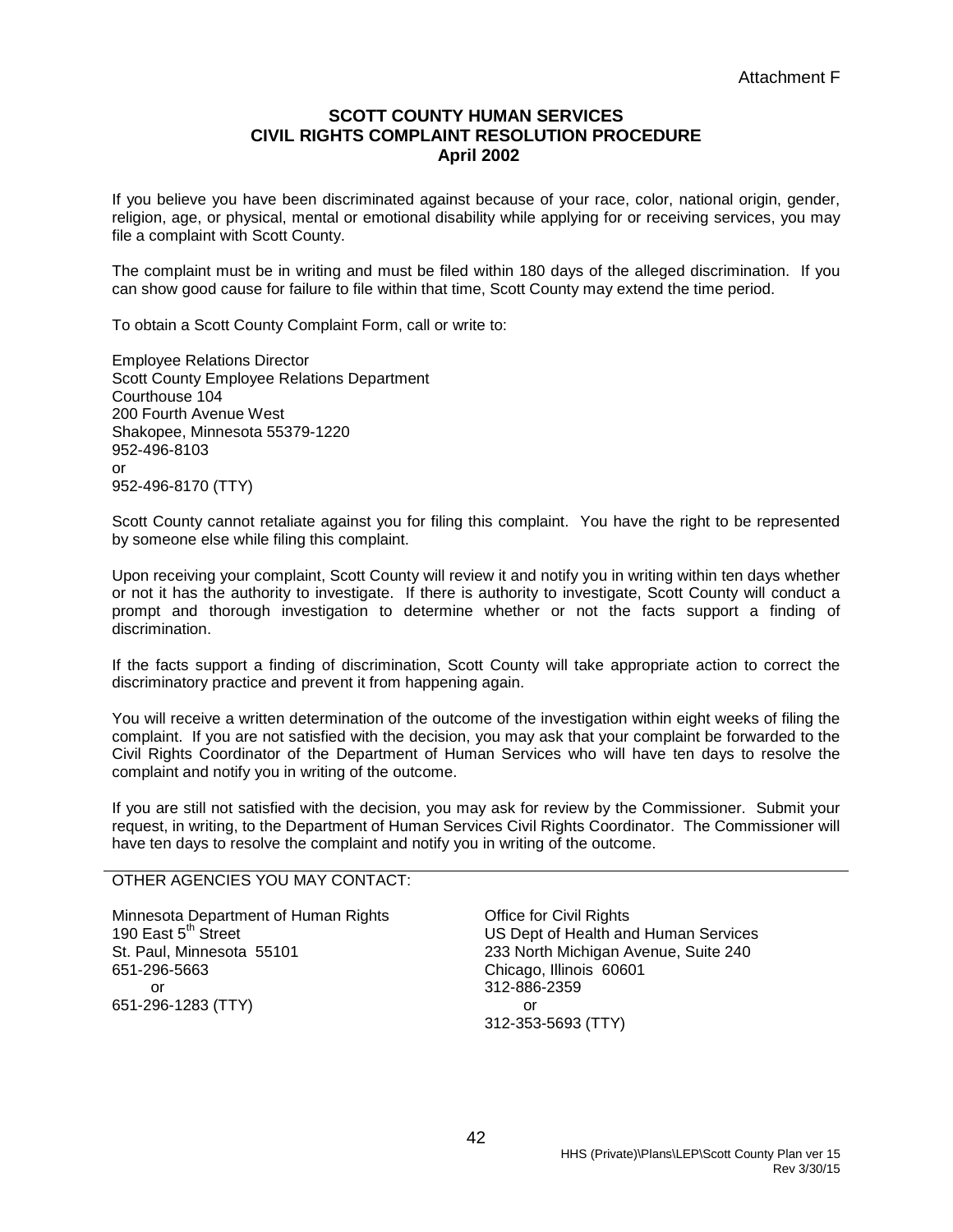#### **COUNTY HUMAN SERVICE AGENCY NOTIFICATION FORM COMPLAINTS ALLEGING DISCRIMINATION In SERVICE DELIVERY**

#### **AUTHORITY**

Office for Civil Rights' Guidelines for State Agency Civil Rights Compliance Plan: Each county Human Services agency must notify the Civil Rights Coordinator at the Department of Human Services of all service delivery discrimination complaints that are filed against the county.

Provide the following information within 90 days of the date the complaint is filed:

1. Name, address, phone number of Complainant.

2. Name and address of County Agency delivering the benefits. Include the names of any employees accused.

3. Type of discrimination alleged.

4. Brief description of the alleged discrimination.

5. If a policy or procedure had a discriminatory effect on applicants or clients, state the policy or procedure involved.

43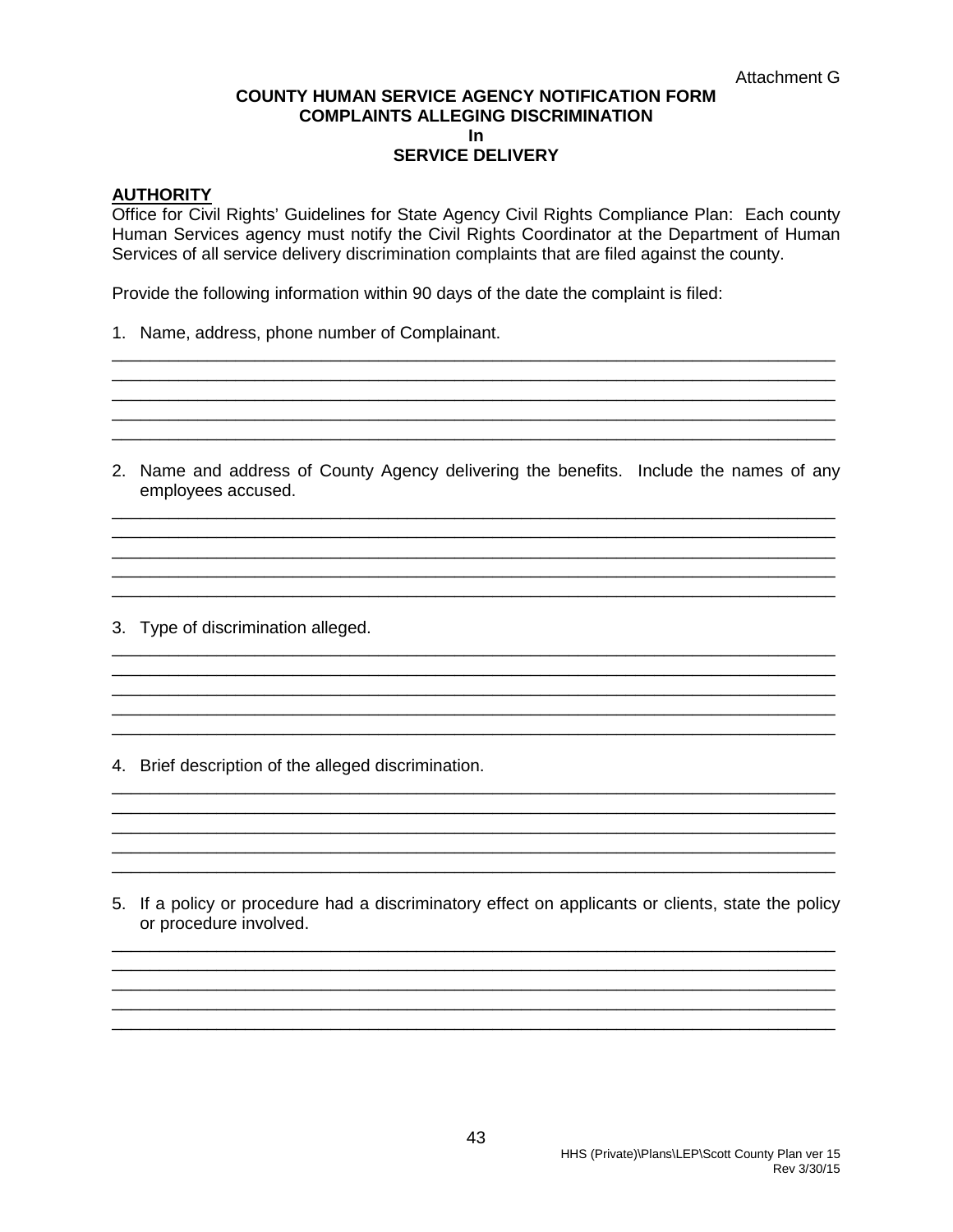#### <u>Notification Form - page 2</u>

- 6. Names, titles, addresses of persons who may know about the alleged discrimination.
- 7. Dates on which the alleged discrimination occurred and if it was continuing, the duration of each incident.

8. Investigation/inquiry findings.

9. If applicable, corrective action planned/taken.

**GEN 0451**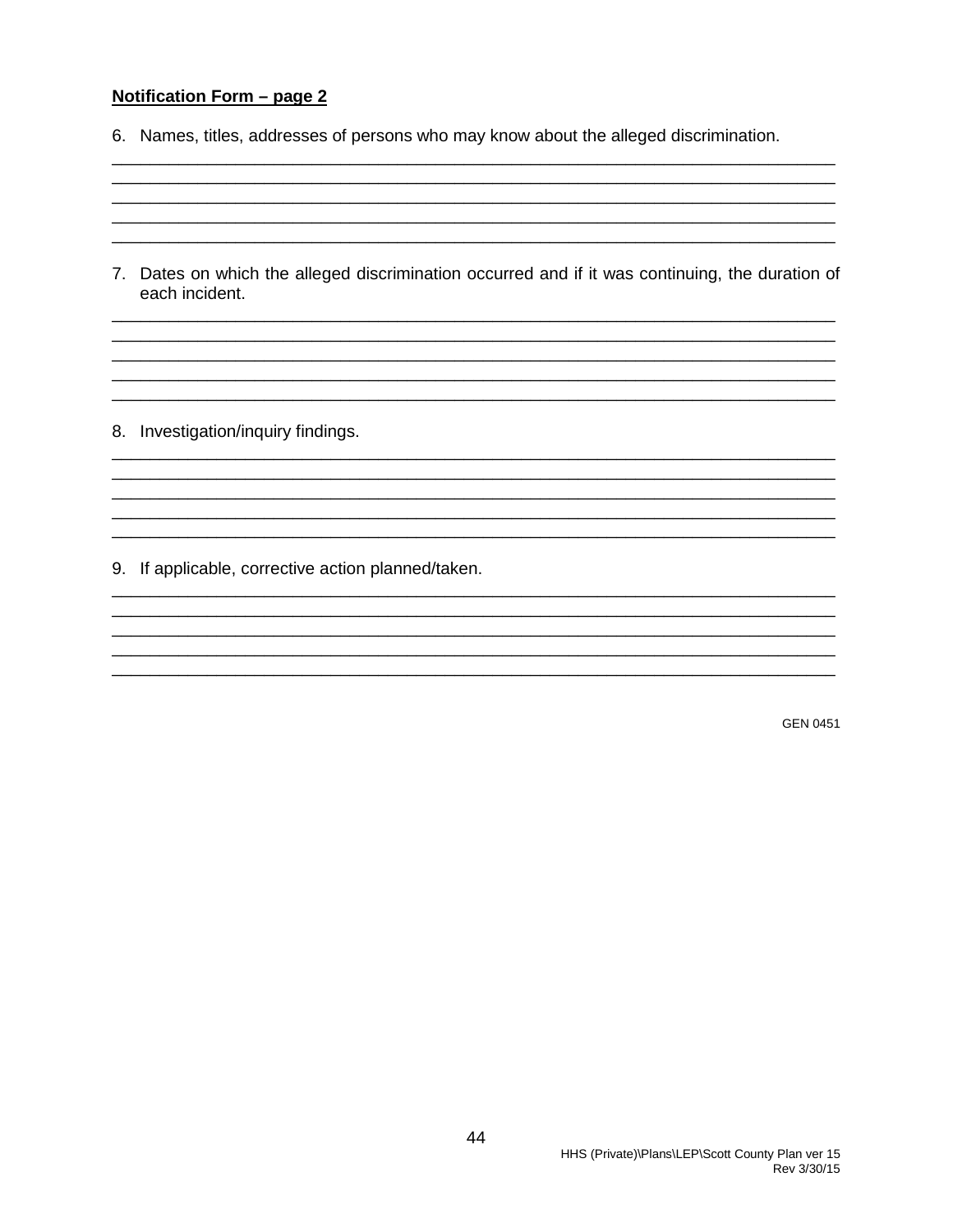## **LEP Record**

|                                                                                                                                 | Case Number: _______________________ |
|---------------------------------------------------------------------------------------------------------------------------------|--------------------------------------|
| Language preference: _______________________ Interpreter: ______ yes _______no                                                  |                                      |
| Translated Forms: ______ yes _______ no                                                                                         |                                      |
| Client declined interpreter services. _______ yes _______ no                                                                    |                                      |
| Obtain the client's written, informed consent when contacting an interpreter who is not<br>listed on Attachment A of this plan. |                                      |
|                                                                                                                                 |                                      |
| Notes:                                                                                                                          |                                      |
|                                                                                                                                 | GEN #0452                            |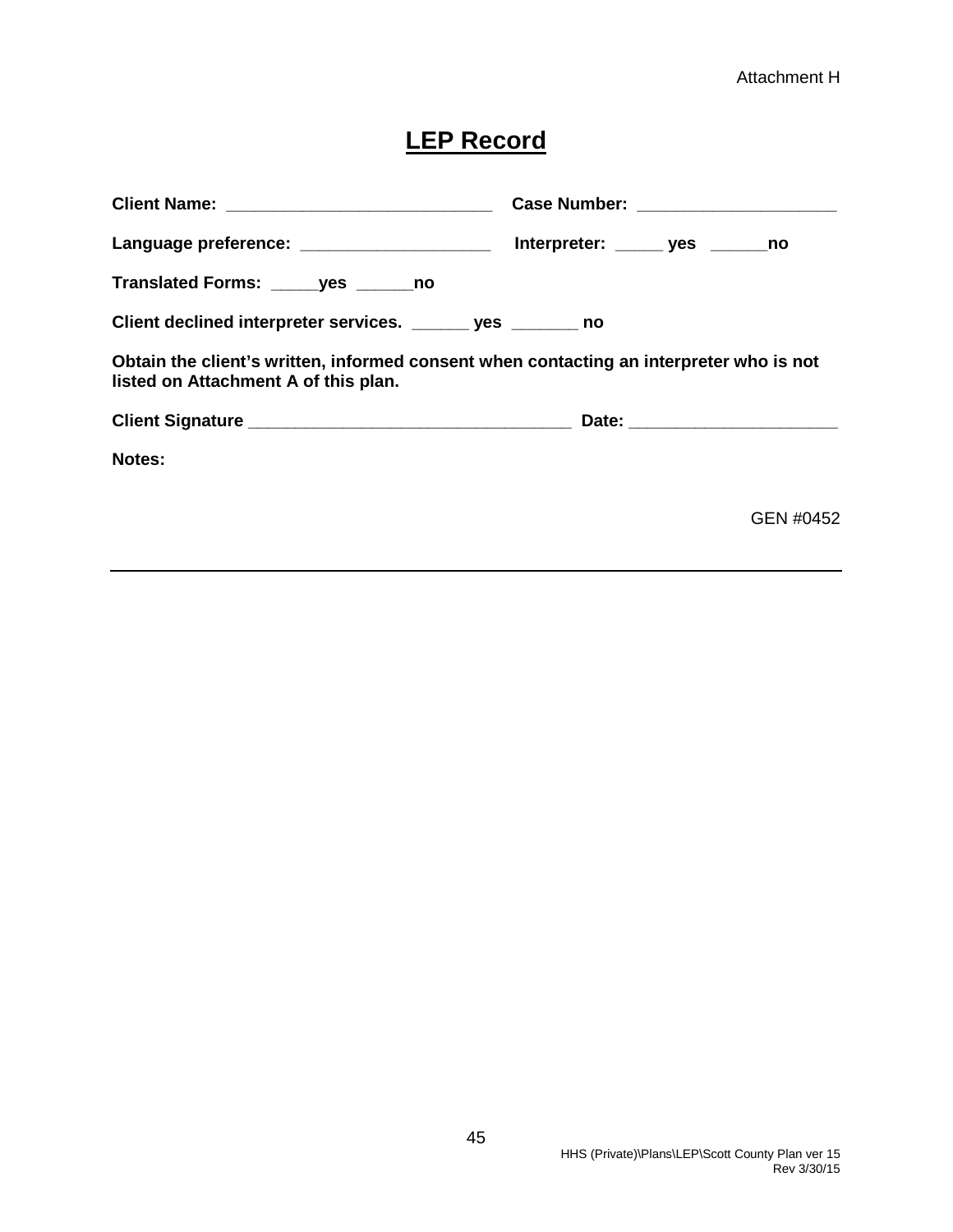## **LEP Checklist**

| Ask client his primary language preference and note on LEP Record in file and on<br>MAXIS and MMIS. (Use "I Speak".)                                                                                               |
|--------------------------------------------------------------------------------------------------------------------------------------------------------------------------------------------------------------------|
| Ask client if he wants interpreter services and note on LEP Record in file and on<br>MAXIS and MMIS. (Advise client that this service is free of charge.)                                                          |
| Note: If client declines interpreter service, make note of this on the LEP Record in<br>the file.                                                                                                                  |
| Ask client if he wants to use translated forms and note on LEP Record in file.                                                                                                                                     |
| If needed, obtain written release of Information from client to allow communication<br>with interpreter.                                                                                                           |
| Contact interpreter and set up appointment with Case Manager, client and<br>interpreter. Note: If client needs same day service obtain permission from your<br>supervisor to make that request of the interpreter. |
| During appointment use Helpful Hints contained in Attachment D of plan.                                                                                                                                            |
| Interpreter sends bill to the Case Manager.                                                                                                                                                                        |
| Case Manager reviews and approves the charges and sends bill on through normal<br>process for payment.                                                                                                             |
| Refer to plan for Complaint Resolution Process if client has a complaint.<br>(Attachment F and G.)                                                                                                                 |

GEN 0448